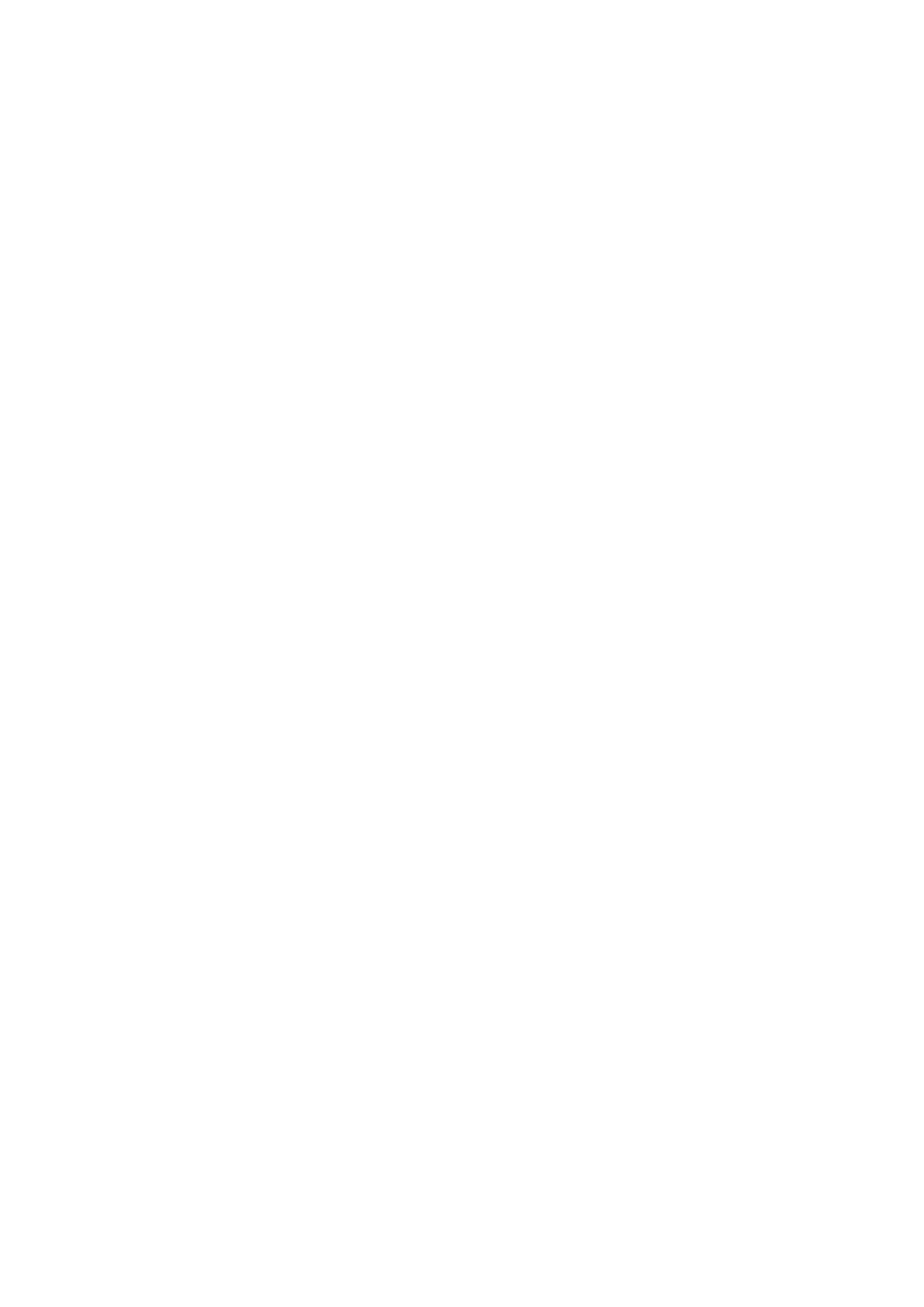

### **CITIZENS' RIGHTS AND CONSTITUTIONAL AFFAIRS DIRECTORATE GENERAL FOR INTERNAL POLICIES POLICY DEPARTMENT C:**

**CIVIL LIBERTIES, JUSTICE AND HOME AFFAIRS** 

# **The US surveillance programmes and their impact on EU citizens' fundamental rights**

## **NOTE**

#### **Abstract**

 In light of the recent PRISM-related revelations, this briefing note analyzes the impact of US surveillance programmes on European citizens' rights. The note explores the scope of surveillance that can be carried out under the US FISA Amendments Act 2008, and related practices of the US authorities which have very strong implications for EU data sovereignty and the protection of European citizens' rights.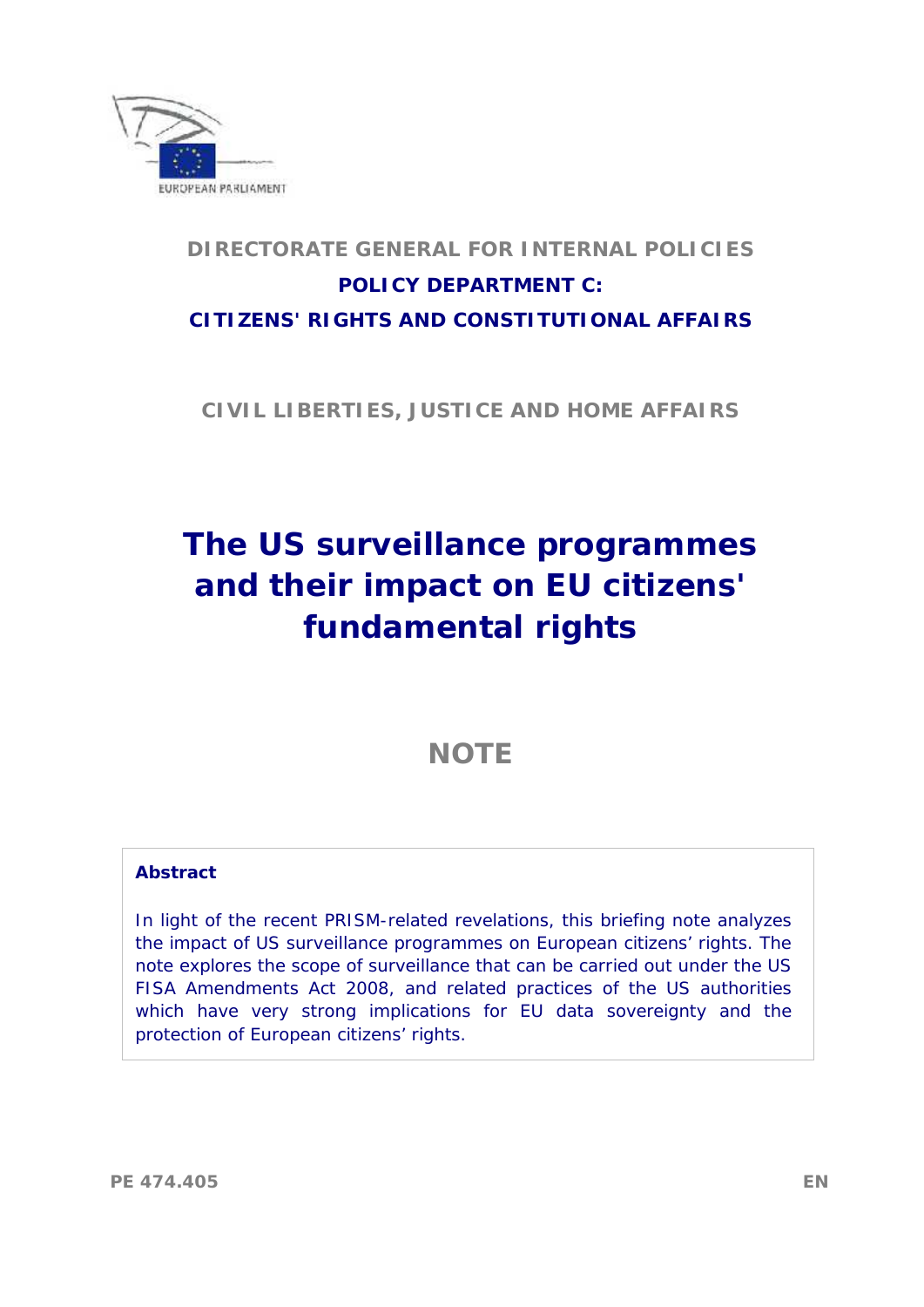This document was requested by the European Parliament's Committee on Civil Liberties, Justice and Home Affairs.

#### **AUTHORS**

Mr Caspar BOWDEN (Independent Privacy Researcher)

 Introduction by Prof. Didier BIGO (King's College London / Director of the Centre d'Etudes sur les Conflits, Liberté et Sécurité – CCLS, Paris, France).

 Copy-Editing: Dr. Amandine SCHERRER *(Centre d'Etudes sur les Conflits, Liberté et Sécurité – CCLS, Paris, France)* 

Bibliographical assistance: Wendy Grossman

#### **RESPONSIBLE ADMINISTRATOR**

 Policy Department Citizens' Rights and Constitutional Affairs Mr Alessandro DAVOLI European Parliament B-1047 Brussels E-mail: alessandro.davoli@europarl.europa.eu

#### **LINGUISTIC VERSIONS**

Original: EN

#### **ABOUT THE EDITOR**

 To contact the Policy Department or to subscribe to its monthly newsletter please write to: poldep-citizens@europarl.europa.eu

 Source: European Parliament © European Union, 2013. Manuscript completed in September 2013.

 This document is available on the Internet at: http://www.europarl.europa.eu/studies

#### **DISCLAIMER**

 The opinions expressed in this document are the sole responsibility of the author and do not necessarily represent the official position of the European Parliament.

 Reproduction and translation for non-commercial purposes are authorized, provided the source is acknowledged and the publisher is given prior notice and sent a copy.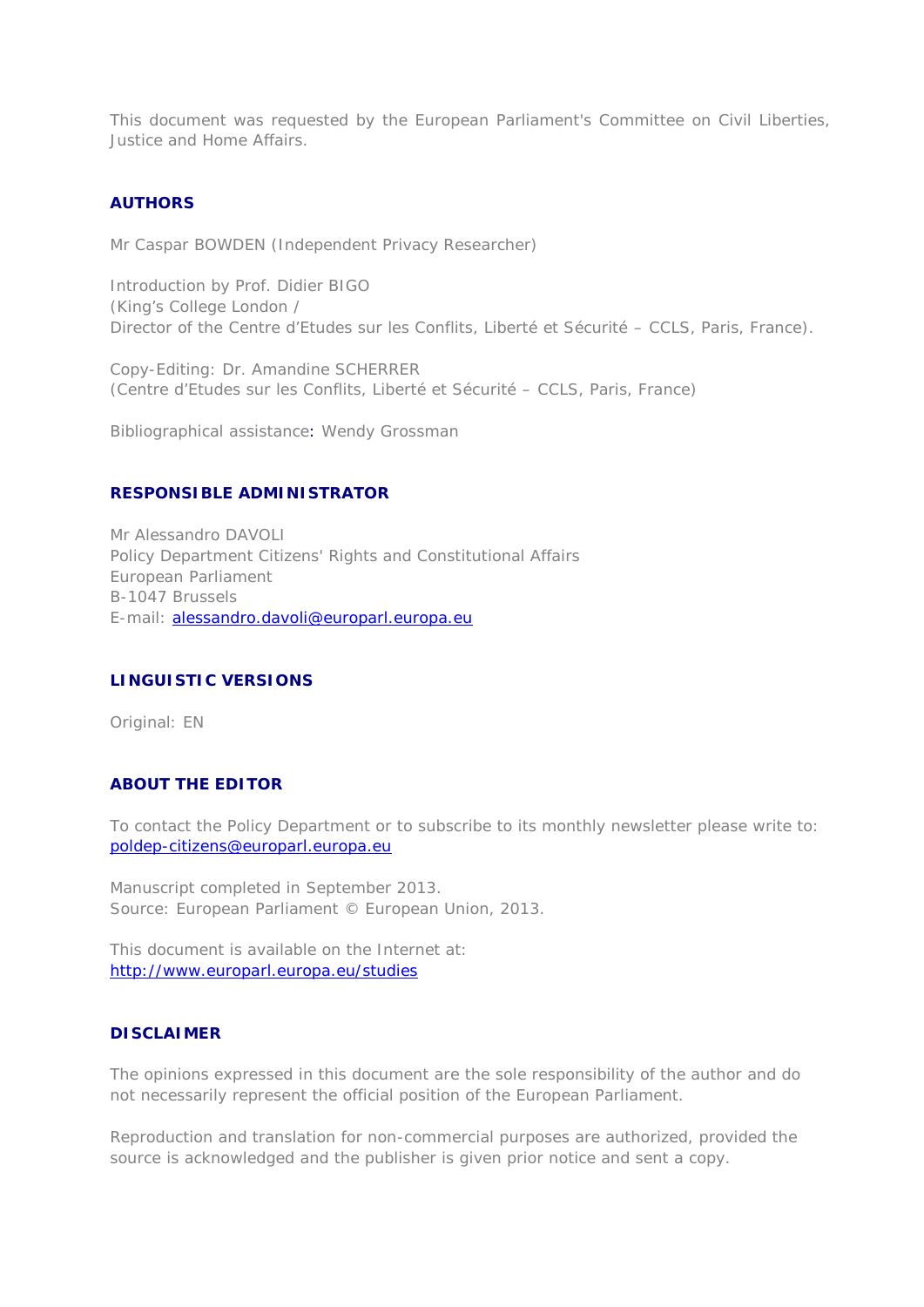$\_$  ,  $\_$  ,  $\_$  ,  $\_$  ,  $\_$  ,  $\_$  ,  $\_$  ,  $\_$  ,  $\_$  ,  $\_$  ,  $\_$  ,  $\_$  ,  $\_$  ,  $\_$  ,  $\_$  ,  $\_$  ,  $\_$  ,  $\_$  ,  $\_$  ,  $\_$  ,  $\_$  ,  $\_$  ,  $\_$  ,  $\_$  ,  $\_$  ,  $\_$  ,  $\_$  ,  $\_$  ,  $\_$  ,  $\_$  ,  $\_$  ,  $\_$  ,  $\_$  ,  $\_$  ,  $\_$  ,  $\_$  ,  $\_$  ,

### **CONTENTS**

|                     |                                                                                                               |       | LIST OF ABBREVIATIONS                                                                     | $\overline{4}$ |
|---------------------|---------------------------------------------------------------------------------------------------------------|-------|-------------------------------------------------------------------------------------------|----------------|
|                     |                                                                                                               |       | <b>EXECUTIVE SUMMARY</b>                                                                  | 5              |
| <b>INTRODUCTION</b> |                                                                                                               |       |                                                                                           | 6              |
| $1_{\odot}$         | HI STORICAL BACKGROUND OF US SURVEILLANCE                                                                     |       |                                                                                           | 10             |
|                     | 1.1                                                                                                           |       | World War II and the origins of the UKUSA treaties                                        | 10             |
|                     | $1.2^{\circ}$                                                                                                 |       | ECHELON: the UKUSA communications surveillance nexus                                      | 11             |
|                     | 1.3                                                                                                           |       | 1975-1978: Watergate and the Church Committee                                             | 11             |
|                     | 1.4                                                                                                           |       | The post-9/11 context: extension of intelligence powers                                   | 12             |
|                     | 1.5                                                                                                           |       | <b>Edward Snowden's revelations and PRISM</b>                                             | 13             |
|                     | 1.5.1 "Upstream"                                                                                              |       |                                                                                           | 13             |
|                     | 1.5.2 XKeyscore                                                                                               |       |                                                                                           | 13             |
|                     |                                                                                                               |       | 1.5.3 BULLRUN                                                                             | 14             |
| 2.                  | NSA PROGRAMMES AND RELATED LEGISLATION: CONTROVERSIES,<br>GAPS AND LOOPHOLES AND IMPLICATIONS FOR EU CITIZENS |       |                                                                                           | 16             |
|                     | 2.1<br>residents                                                                                              |       | Legal gaps and uncertainties of US privacy law: implications for US citizens and          | 16             |
|                     |                                                                                                               |       | 2.1.1 The Third Party Doctrine and limitations to the Fourth Amendment                    | 16             |
|                     | 2.1.2 CDRs and the 'Relevance Test'                                                                           |       |                                                                                           | 17             |
|                     |                                                                                                               | 2.1.3 | 'Direct Access' to data-centres granted for surveillance purposes?                        | 18             |
|                     |                                                                                                               | 2.1.4 | Intelligence Agencies' 'Black Budget': scale and costs of US capabilities                 | 19             |
|                     |                                                                                                               |       | 2.2 Situation of non-US citizens and residents (non 'USPERs')                             | 19             |
|                     |                                                                                                               | 2.2.1 | The political definitions of 'foreign information intelligence'                           | 19             |
|                     |                                                                                                               | 2.2.2 | Specific powers over communications of non-US persons                                     | 20             |
|                     |                                                                                                               | 2.2.3 | The Fourth Amendment does not apply to non-USPERs outside the US                          | 20             |
|                     |                                                                                                               | 2.2.4 | Cloud computing risks for non-US persons                                                  | 21             |
|                     |                                                                                                               | 2.2.5 | There are no privacy rights recognised by US authorities for non-US persons<br>under FISA | 23             |
|                     | 2.3                                                                                                           |       | Data export: false solutions and insufficient safeguards                                  | 24             |
|                     |                                                                                                               | 2.3.1 | Safe Harbour, BCRs for processors and Cloud Computing                                     | 24             |
|                     |                                                                                                               | 2.3.2 | <b>Model Contracts</b>                                                                    | 26             |
|                     | 3. STRATEGIC OPTIONS AND RECOMMENDATIONS FOR THE EUROPEAN<br><b>PARLIAMENT</b>                                |       |                                                                                           | 28             |
|                     | 3.1                                                                                                           |       | Reducing exposure and growing a European Cloud                                            | 28             |
|                     | 3.2                                                                                                           |       | Reinstating 'Article 42'                                                                  | 28             |
|                     | 3.3                                                                                                           |       | <b>Whistle-Blowers' Protection and Incentives</b>                                         | 30             |
|                     | 3.4                                                                                                           |       | <b>Institutional Reform</b>                                                               | 30             |
|                     | 3.5                                                                                                           |       | Data Protection Authorities and Governance                                                | 30             |
|                     | <b>CONCLUSION</b>                                                                                             |       |                                                                                           |                |
|                     | 35<br><b>REFERENCES</b>                                                                                       |       |                                                                                           |                |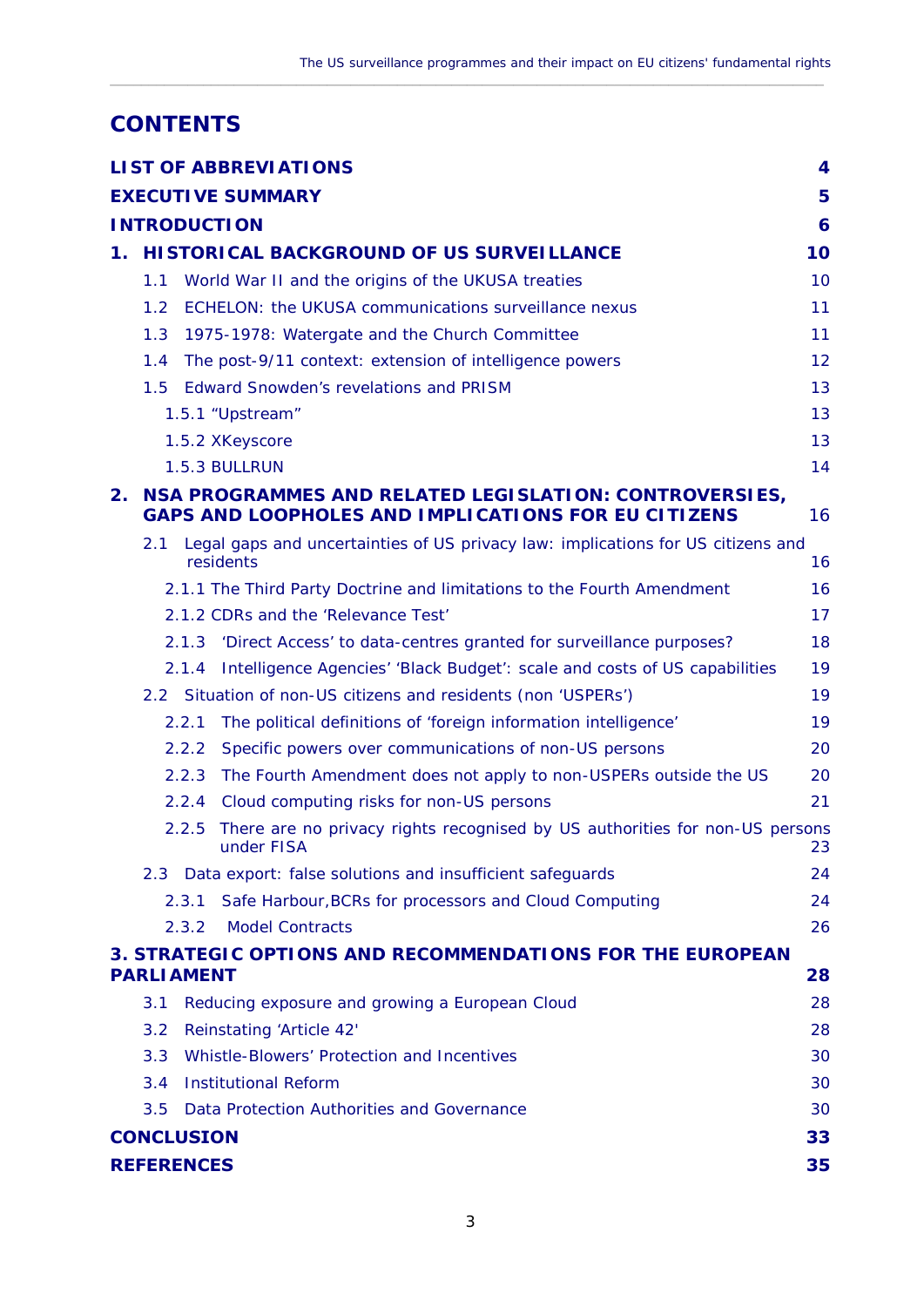#### **LIST OF ABBREVIATIONS**

- **ACLU** American Civil Liberties Union
- **AUMF** Authorization to Use Military Force
	- **CIA** Central Intelligence Agency
- **CNIL** Comité National pour l'Informatique et les Libertés
- **DPAs** Data Protection Authorities
- **EDPS** European Data Protection Supervisor
- **ENISA** European Network and Information Security Agency
	- **FAA** Foreign Intelligence Surveillance Amendments Act (2008)
	- **FBI** Federal Bureau of Investigation
- **FIVE EYES** UK, US, Canada, Australia, New Zealand: sharing intelligence under UKUSA

<span id="page-5-0"></span>**\_\_\_\_\_\_\_\_\_\_\_\_\_\_\_\_\_\_\_\_\_\_\_\_\_\_\_\_\_\_\_\_\_\_\_\_\_\_\_\_\_\_\_\_\_\_\_\_\_\_\_\_\_\_\_\_\_\_\_\_\_\_\_\_\_\_\_\_\_\_\_\_\_\_\_\_\_\_\_\_\_\_\_\_\_\_\_\_\_\_\_\_** 

- **FISA** Foreign Intelligence Surveillance Act (1978)
- **FISC** Foreign Intelligence Surveillance Court
- **FISCR** Foreign Intelligence Surveillance Court of Review
	- **NSA** National Security Agency
	- **PAA** Protect America Act (2007)
	- **SHA** EU-US Safe Harbour Agreement (2000)
	- **TIA** Total Information Awareness
- **WP29** Article 29 Data Protection Working Party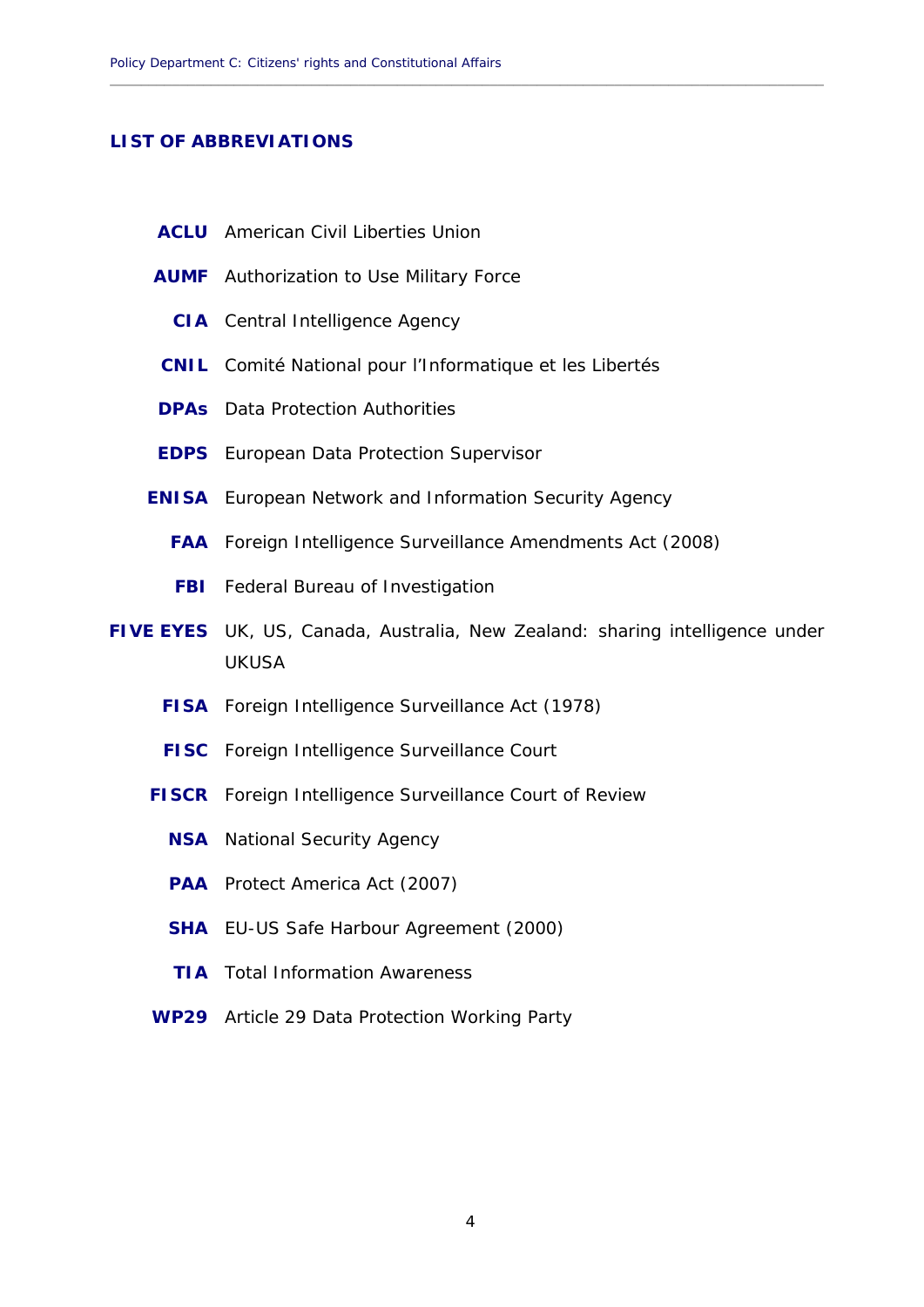### **EXECUTIVE SUMMARY**

 This Briefing note provides the LIBE Committee with background and contextual information on PRISM/FISA/NSA activities and US surveillance programmes, and their specific impact on EU citizens' fundamental rights, including privacy and data protection.

<span id="page-6-0"></span> $\_$  ,  $\_$  ,  $\_$  ,  $\_$  ,  $\_$  ,  $\_$  ,  $\_$  ,  $\_$  ,  $\_$  ,  $\_$  ,  $\_$  ,  $\_$  ,  $\_$  ,  $\_$  ,  $\_$  ,  $\_$  ,  $\_$  ,  $\_$  ,  $\_$  ,  $\_$  ,  $\_$  ,  $\_$  ,  $\_$  ,  $\_$  ,  $\_$  ,  $\_$  ,  $\_$  ,  $\_$  ,  $\_$  ,  $\_$  ,  $\_$  ,  $\_$  ,  $\_$  ,  $\_$  ,  $\_$  ,  $\_$  ,  $\_$  ,

 Prior to the PRISM scandal, European media underestimated this aspect, apparently oblivious to the fact that the surveillance activity was primarily directed at the rest-of-the- world, and was not targeted at US citizens. The note argues that the scope of surveillance  under the *Foreign Intelligence Surveillance Act of 1978 Amendments Act of 2008* (FAA) has very strong implications on EU data sovereignty and the protection of its citizens' rights.

 The first section provides **a historical account of US surveillance programmes**, showing that the US authorities have continuously disregarded the human right to privacy of non-Americans. The analysis of various surveillance programmes (Echelon, PRISM) and US national security legislation (FISA, PATRIOT and FAA) clearly indicates that surveillance activities by the US authorities are conducted without taking into account the rights of non- US citizens and residents. In particular, the scope of FAA creates a power of mass- surveillance specifically targeted at the data of non-US persons located outside the US, including data processed by 'Cloud computing', which eludes EU Data Protection regulation.

 The second section gives **an overview of the main legal gaps, loopholes and controversies of these programmes and their differing consequences for the rights of American and EU citizens**. The section unravels the legal provisions governing US surveillance programmes and further uncertainties in their application, such as:

- serious limitations to the Fourth Amendment for US citizens
- specific powers over communications and personal data of "non-US persons"
- absence of any cognizable privacy rights for "non-US persons" under FISA

 The section also shows that the accelerating and already widespread use of Cloud computing further undermines data protection for EU citizens, and that a review of some of the existing and proposed mechanisms that have been put in place to protect EU citizens' rights after data export, actually function as loopholes.

 Finally, **some strategic options for the European Parliament are developed**, and related recommendations are suggested in order to improve future EU regulation and to provide effective safeguards for protection for EU citizens' rights.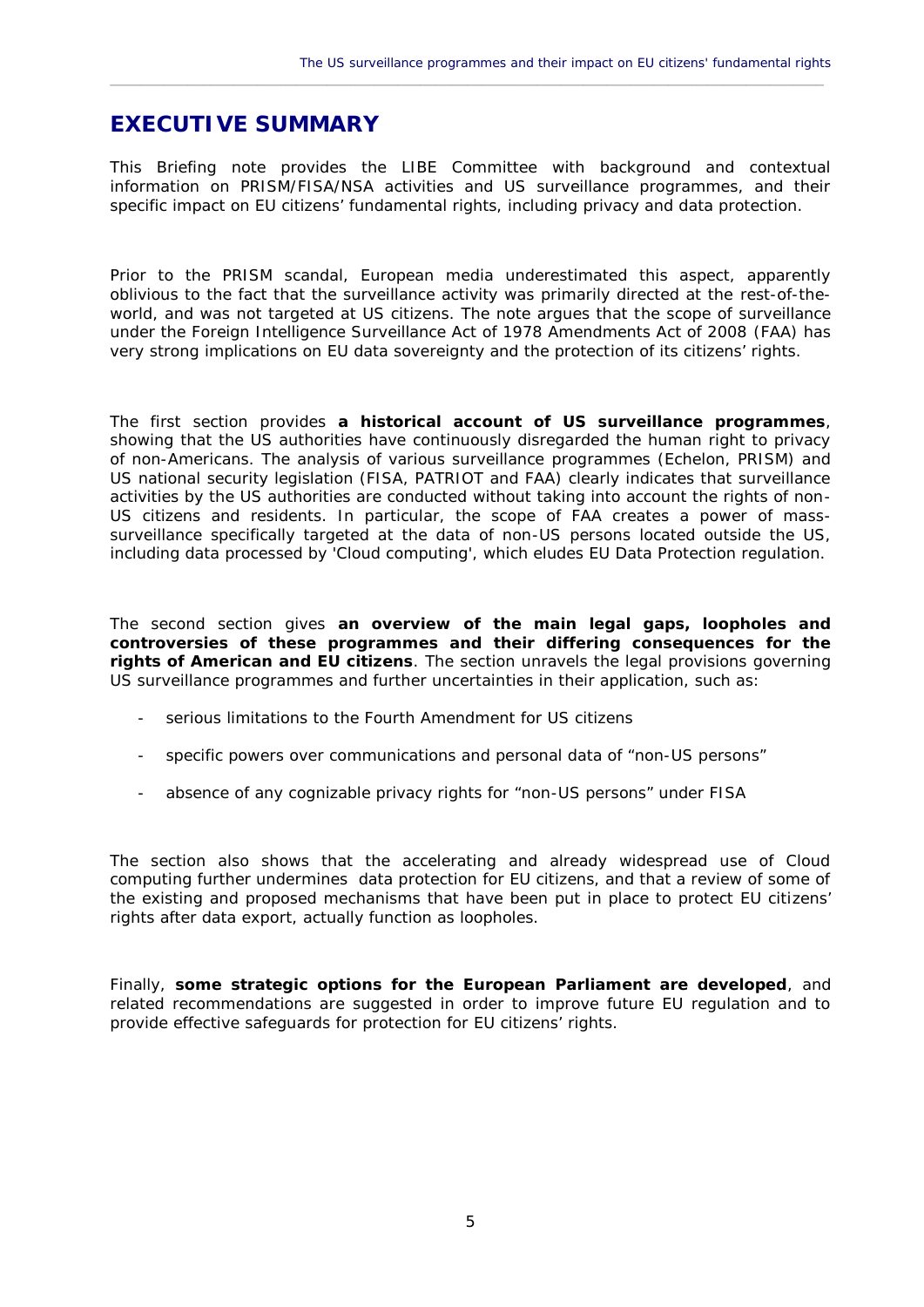### **INTRODUCTION**

#### **Background**

This Briefing note aims at providing the LIBE Committee with background and contextual information on PRISM/FISA/NSA activities and US surveillance programmes and their impact on EU citizens' fundamental rights, including privacy and data protection.

**\_\_\_\_\_\_\_\_\_\_\_\_\_\_\_\_\_\_\_\_\_\_\_\_\_\_\_\_\_\_\_\_\_\_\_\_\_\_\_\_\_\_\_\_\_\_\_\_\_\_\_\_\_\_\_\_\_\_\_\_\_\_\_\_\_\_\_\_\_\_\_\_\_\_\_\_\_\_\_\_\_\_\_\_\_\_\_\_\_\_\_\_**

On June 5th the *Washington Post* and *The Guardian* published a secret order made under s.215 of the PATRIOT Act requiring the Verizon telephone company to give the NSA details of all US domestic and international phone calls, and "on an ongoing basis". On June 6<sup>th</sup> the two newspapers revealed the existence of an NSA programme codenamed PRISM that accessed data from leading brands of US Internet companies. By the end of the day a statement from Adm. Clapper (Director of NSA) officially acknowledged the PRISM programme and that it relied on powers under the FISA Amendments Act (FAA) 2008 s.702 (aka §1881a). On June 9th Edward Snowden voluntarily disclosed his identity and a film interview with him was released.

In the European Parliament resolution of 4 July 2013 on the US National Security Agency surveillance programme, MEPs expressed serious concern over PRISM and other surveillance programmes and strongly condemned spying on EU official representatives and called on the US authorities to provide them with full information on these allegations without further delay. Inquiries by the Commission $^1$ , Art.29 Working Party $^2$ , and a few MS Parliaments are also in progress.

#### **The problem of transnational mass surveillance and democracy<sup>3</sup>**

Snowden's revelations about PRISM show that Cyber mass-surveillance at the transnational level induces systemic breaches of fundamental rights. These breaches lead us to question the scale of transnational mass surveillance and its implications for our democracies.

*"Our government in its very nature, and our open society in all its instinct, under the Constitution and the Bill of Rights automatically outlaws intelligence organizations of the kind that have developed in police states"* (Allen Dulles, 1963)<sup>4</sup>

"*There's been spying for years, there's been surveillance for years, and so forth, I'm not going to pass judgement on that, it's the nature of our society*"

(Eric Schmidt, Executive chairman of Google, 2013)

These two quotations are distinct in time by 50 years. They differ in the answers but address the same central question: how far can democratic societies continue to exist in their very nature, if intelligence activities include massive surveillance of populations? For Eric Schmidt and according to most of the media reports in the world, the nature of society

<sup>&</sup>lt;sup>1</sup> European Commissioner - Reding, Viviane (2013), Letter to the Attorney General, Ref. Ares (2013)1935546 -10/06/2013, Brussels, 10 June 2013

Article 29 Working Party, Letter from the Chairman to Mrs Reding regarding the PRISM program 13<sup>th</sup> August 2013

 $3$  Preface by Prof. Didier Bigo

<sup>4</sup> Dulles, Allen Welsh (1963), The Craft of Intelligence, New York: Harper&Row, p.257.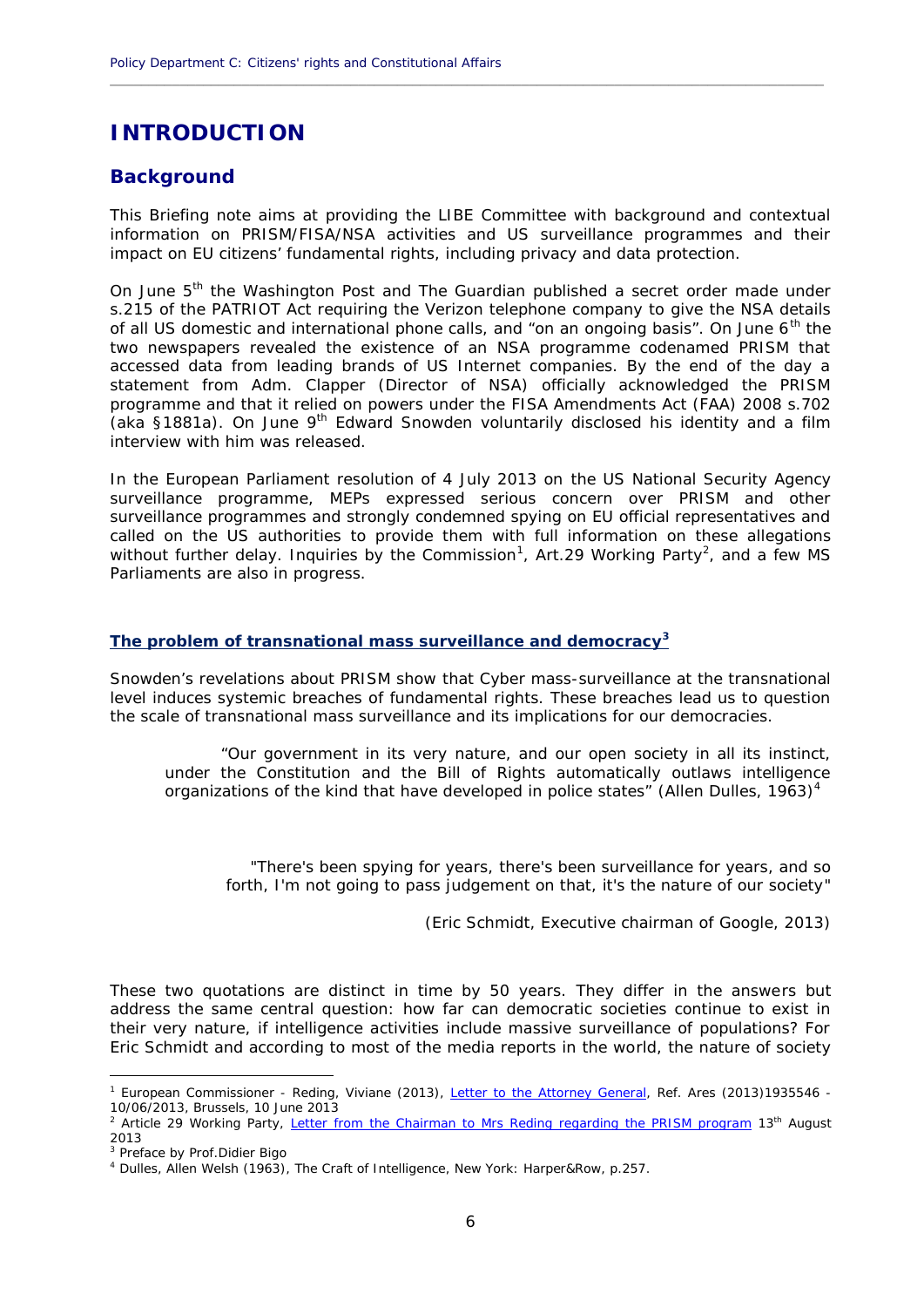has changed. Technologies of telecommunication, including mobile phones, Internet, satellites and more generally all data which can be digitalised and integrated into platforms, have given the possibilities of gathering unprecedented amount of data, to keep them, to organise them, to search them. If the technologies exist, then they have to be used: "it is not possible to go against the flow". Therefore it is not a surprise to discover that programmes run by intelligence services use these techniques at their maximum possibilities and in secrecy. The assumption is that if everyone else with these technical capabilities uses them, then we should too. If not, it would be naivety or even worse: a defeat endangering the national security of a country by letting another country benefit from the possibilities opened by these technologies.

 $\_$  ,  $\_$  ,  $\_$  ,  $\_$  ,  $\_$  ,  $\_$  ,  $\_$  ,  $\_$  ,  $\_$  ,  $\_$  ,  $\_$  ,  $\_$  ,  $\_$  ,  $\_$  ,  $\_$  ,  $\_$  ,  $\_$  ,  $\_$  ,  $\_$  ,  $\_$  ,  $\_$  ,  $\_$  ,  $\_$  ,  $\_$  ,  $\_$  ,  $\_$  ,  $\_$  ,  $\_$  ,  $\_$  ,  $\_$  ,  $\_$  ,  $\_$  ,  $\_$  ,  $\_$  ,  $\_$  ,  $\_$  ,  $\_$  ,

However, should we have to live with this extension of espionage to massive surveillance of populations and accept it as "a fact"? Fortunately, totalitarian regimes have more or less disappeared before the full development of theses capacities. Today, in democratic regimes, when these technologies are used, they are limited on purpose and are mainly centred on antiterrorism collaboration, in order to prevent attempts of attacks. According to Intelligence Services worldwide, these technologies are not endangering civil liberties; they are the best way to protect the citizen from global terrorism. Intelligence services screen suspicious behaviours and exchange of information occurs at the international level. Only "real suspects" are, in principle, under surveillance. From this perspective, far from being a "shame", the revelations of programmes like PRISM could be seen as a proof of a good level of collaboration, which has eventually to be enhanced in the future against numerous forms of violence.

In front of this "recital" given by the most important authorities of the different intelligence services and the antiterrorism agencies in the US, in the UK, in France, and at the EU level, it is critical to discuss the supposedly new nature of our societies. The impact of technological transformations in democratic societies, how to use these technologies as resources for both information exchange and competition over information (a key element of a globalised world), what are the rights of the different governments in processing them: these are the core questions.

As stated by Allen Dulles above, justifications given by intelligence services work in favour of a police state and against the very nature of an open society living in democratic regimes. Proponents of an open society insist that, against the previous trend, technologies ought not to drive human actions; they have to be used in reasonable ways and under the Rule of Law. The mass scaling has to be contained. Constitutional provisions have to be applied, and the presumption of innocence is applicable for all human beings (not only citizens). If suspicions exist, they have to be related to certain forms of crime, and not marginal behaviours or life styles. Hence, what is at stake here is not the mechanisms by which antiterrorism laws and activities have to be regulated at the transatlantic level, even if it is a subset of the question. It is not even the question of espionage activities between different governments. **It is the question of the nature, the scale, and the depth of surveillance that can be tolerated in and between democracies.**

Snowden's revelations highlight numerous breaches of fundamental rights. This affects in priority all the persons whose data have been extracted via surveillance of communications, digital cables or cloud computing technologies, as soon as they are under a category of suspicion, or of some interest for foreign intelligence purposes. However, all these persons are not protected in the same way, especially if they are not US citizens. **The EU citizen is therefore particularly fragile in this configuration connecting US intelligence services, private companies that provide services at the global level and the ownership they can exercise over their data**. It is clear that if EU citizens do not have the same level of protections as the US citizens, because of the practices of the US intelligence services and the lack of effective protections, they will become the first victims of these systems. Freedom of thought, opinion, expression and of the press are cardinal values that have to be preserved. Any citizen of the EU has the right to have a private life,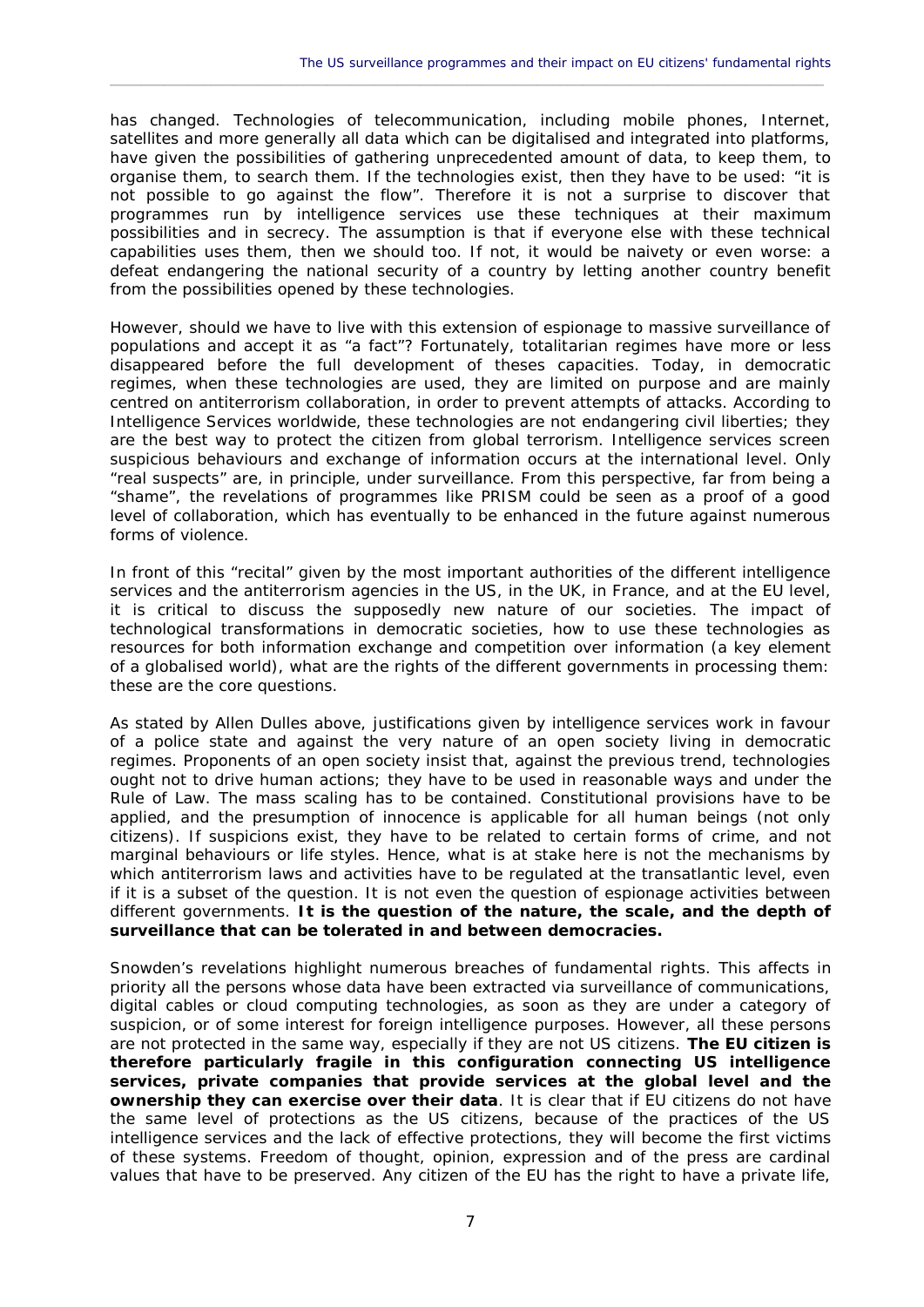i.e, a life which is not fully under the surveillance of any state apparatus. The investigative eyes of any government have to be strongly reminded of distinctions between private and public activities, between what is a crime and what is simply a different life-style. By gathering massive data on life-styles in order to elaborate patterns and profiles concerning political attitudes and economic choices, PRISM seems to have allowed an unprecedented scale and depth in intelligence gathering, which goes beyond counter-terrorism and beyond espionage activities carried out by liberal regimes in the past. This may lead towards an illegal form of Total Information Awareness where data of millions of people are subject to collection and manipulation by the NSA.

**\_\_\_\_\_\_\_\_\_\_\_\_\_\_\_\_\_\_\_\_\_\_\_\_\_\_\_\_\_\_\_\_\_\_\_\_\_\_\_\_\_\_\_\_\_\_\_\_\_\_\_\_\_\_\_\_\_\_\_\_\_\_\_\_\_\_\_\_\_\_\_\_\_\_\_\_\_\_\_\_\_\_\_\_\_\_\_\_\_\_\_\_**

This note wants to assess this question of the craft of intelligence and its necessary limits in democracy and between them. As we will see, through the documents delivered by Snowden, the scale of the PRISM programme is global; its depth reaches the digital data of large groups of populations and breaches the fundamental rights of large groups of populations, especially EU citizens. The EU institutions have therefore the right and duty to examine this emergence of cyber mass-surveillance and how it affects the fundamental rights of the EU citizen abroad and at home.

#### **Privacy governance: EU/US competing models**

A careful analysis of US privacy laws compared to the EU Data Protection framework shows that the former allows few practical options for the individual to live their lives with self determination over their personal data. However a core effect of Data Protection law is that if data is copied from one computer to another, then providing the right legal conditions for transfer exist, the individual cannot object on the grounds that their privacy risk increases through every such proliferation of "their" data<sup>5</sup>. This holds true if the data is copied onto a thousand machines in one organization, or spread onward to a thousand organisations, or to a different legal regime in a Third Country. The individual cannot stop this once they lose possession of their data, whereas for example if the data was "intellectual property", then a license to reproduce the data would be necessary by permission. We are all the authors of our lives, and it seems increasingly anomalous that Internet companies lay claim to property rights in the patterns of data minutely recording our thoughts and behaviour, yet ask the people who produce this data to sacrifice their autonomy and take privacy on trust.

The EU Data Protection framework in theory is categorically better than the US for privacy, but in practice it is hard to find any real-world Internet services that implement DP principles by design, conveniently and securely.

Privacy governance around the world has evolved around two competing models. Europe made some rights of individuals inalienable and assigned responsibilities to Data Controller organizations, whereas in the United States companies inserted waivers of rights into Terms and Conditions<sup>6</sup> contracts allowing exploitation of data in exhaustive ways (known as the 'Notice-and-Choice" principle).

The PRISM crisis arose directly from the emerging dominance over the last decade of "free" services operated from remote warehouses full of computer servers, by companies predominantly based in US jurisdiction, that has become known as Cloud computing. To explain this relationship we must explore details of the US framework of national security law.

<sup>&</sup>lt;sup>5</sup> Hondius, Frits W (1975), Emerging data protection in Europe. North-Holland Pub. Co.

 $6$  cf. the documentary "Terms and Conditions May Apply" (2013, USA) dir. Cullen Holback.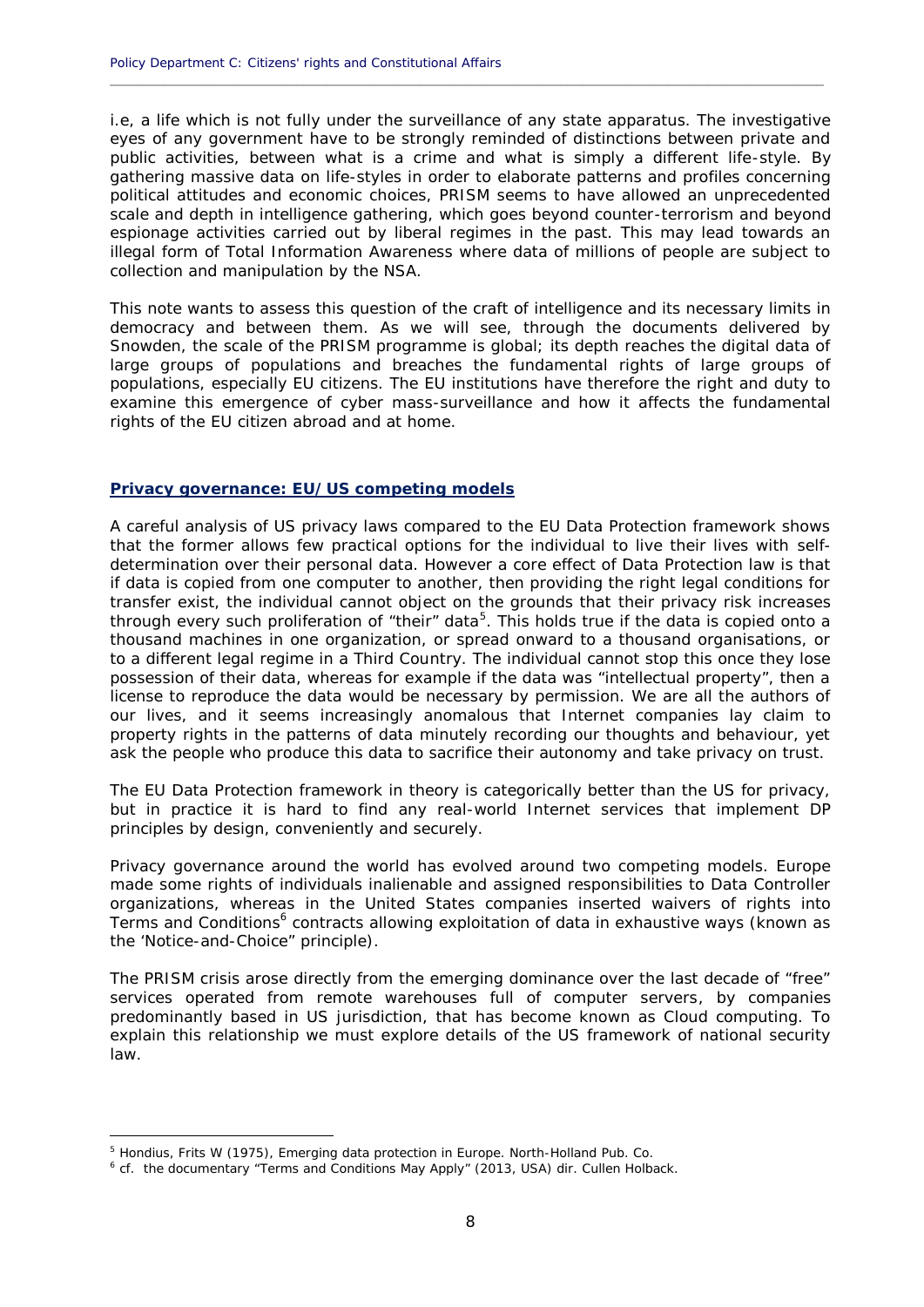#### **Scope and structure**

It is striking that since the first reports of "warrantless wiretapping" in the last decade, and until quite recently in the PRISM-related revelations, European media have covered US surveillance controversies as if these were purely parochial arguments about US civil liberties, apparently oblivious that the surveillance activity was **directed at the rest-ofthe-world**.

 $\_$  ,  $\_$  ,  $\_$  ,  $\_$  ,  $\_$  ,  $\_$  ,  $\_$  ,  $\_$  ,  $\_$  ,  $\_$  ,  $\_$  ,  $\_$  ,  $\_$  ,  $\_$  ,  $\_$  ,  $\_$  ,  $\_$  ,  $\_$  ,  $\_$  ,  $\_$  ,  $\_$  ,  $\_$  ,  $\_$  ,  $\_$  ,  $\_$  ,  $\_$  ,  $\_$  ,  $\_$  ,  $\_$  ,  $\_$  ,  $\_$  ,  $\_$  ,  $\_$  ,  $\_$  ,  $\_$  ,  $\_$  ,  $\_$  ,

This note aims to document this under-appreciated aspect. It will show that the scope of surveillance conducted under a change in the FISA law in 2008 extended its scope beyond interception of communications to include any data in public cloud computing as well. This has very strong implications for the EU's continued sovereignty over data and the protection of its citizens' rights. The aim is here to provide a guide to how surveillance of Internet communications by the US government developed, and how this affects the human right to privacy, integrating historical, technical, and policy analysis from the perspective of the individual EU citizen<sup>7</sup>. The Note will therefore cover the following:

- (I) An account of US foreign surveillance history and current known state
- (II) An overview of the main legal controversies both in US terms, and the effects and consequences for EU citizens' rights
- (III) Strategic options for the European Parliament and recommendations

 $<sup>7</sup>$  New stories based on Snowden's material were breaking throughout the drafting of this Note and whilst every</sup> effort has been made to ensure accuracy, it is possible that further revelations could change the interpretations given.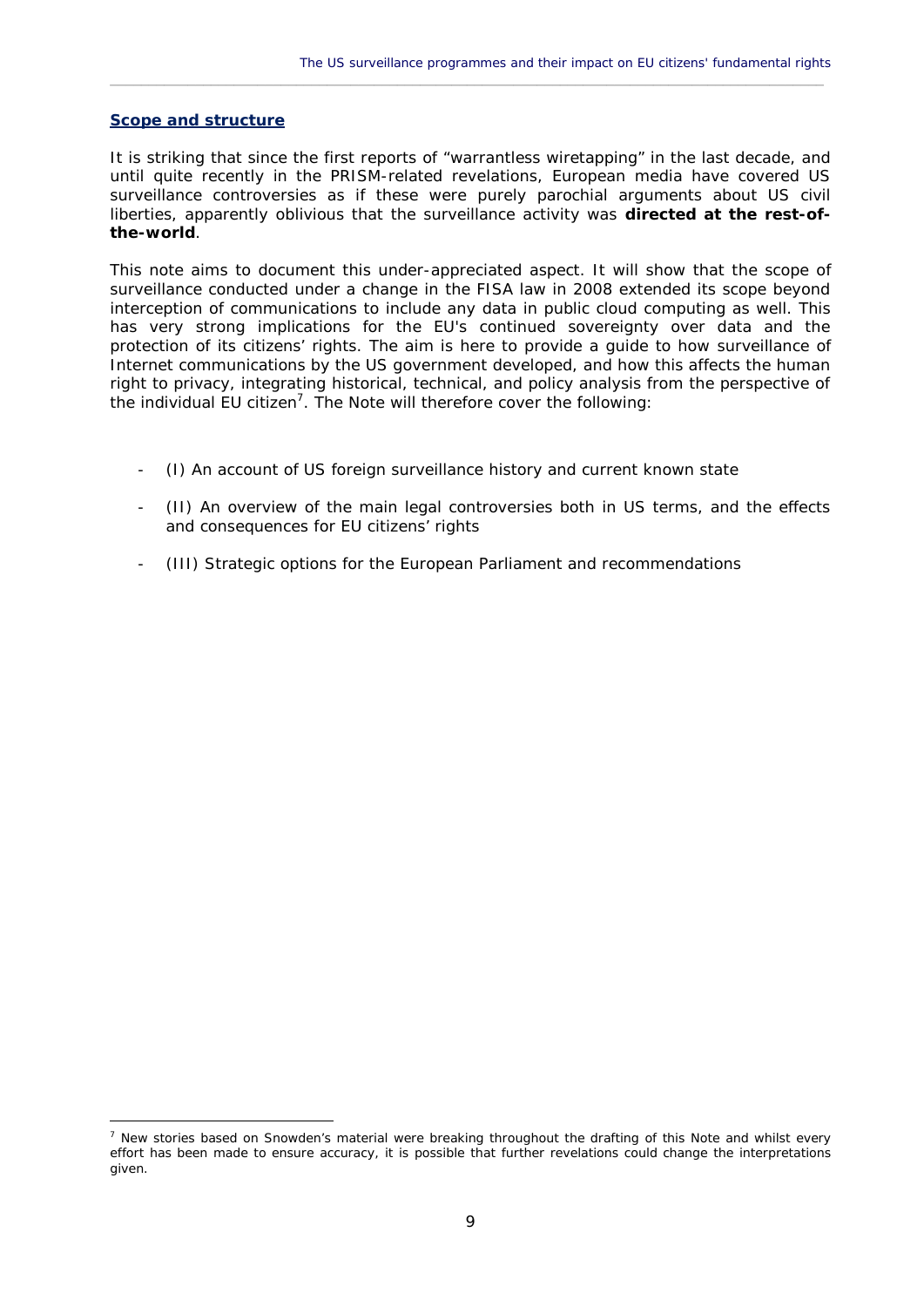### **1. HISTORICAL BACKGROUND OF US SURVEILLANCE**

#### **KEY FINDINGS**

**\_\_\_\_\_\_\_\_\_\_\_\_\_\_\_\_\_\_\_\_\_\_\_\_\_\_\_\_\_\_\_\_\_\_\_\_\_\_\_\_\_\_\_\_\_\_\_\_\_\_\_\_\_\_\_\_\_\_\_\_\_\_\_\_\_\_\_\_\_\_\_\_\_\_\_\_\_\_\_\_\_\_\_\_\_\_\_\_\_\_\_\_**

- $\tilde{N}$  A historical account of US various surveillance programmes (precursors to Echelon, PRISM, etc.) and US legislation in the field of surveillance (FISA and FAA) shows that the **US has continuously disregarded the fundamental rights of non-US citizens**.
- In Particular, the scope of FAA coupled with expressly 'political' definitions of what constitutes '*foreign intelligence information*' creates **a power of mass surveillance specifically targeted at the data of non-US persons** located outside the US, which eludes effective control by current and proposed EU Data Protection regulation.

A historical account of US surveillance programmes provides the context for their interpretation as the latest phase of a system of US exceptionalism, with origins in World War II. These programmes constitute the greatest contemporary challenge to data protection, because they incorporated arbitrary discriminatory standards of treatment strictly according to nationality and geopolitical alliances, which are secret and incompatible with the rule of law under EU structures.

#### **1.1. World War II and the origins of the UKUSA treaties**

In the 1970s there were the first disclosures of the extent of Allied success in WWII cryptanalysis. The world discovered the secret history of Bletchley Park (aka Station X), Churchill's signals intelligence headquarters. The story of post-war secret intelligence partnerships at the international level is intertwined with the personal trajectory of Alan Turing, a great mathematician and co-founder of computer science, who was critical to the effort to design automated machines which could feasibly solve ciphers generated by machine, such as Enigma (used for many Nazi Germany communications).

Alan Turing travelled to the US in 1942 to supervise US Navy mass-production of the decryption machines (called 'bombes') for the Atlantic war, and to review work on a new scrambler telephone at Bell Laboratories to be used for communications between Heads of Government. Unfortunately Turing was not equipped with any letters of authority, so he was detained by US immigration as suspicious until rescued by UK officials in New York. What was initially supposed to be a two-week trip turned into months, as no precedent existed to grant even a foreign ally security clearance to the laboratories he was supposed to visit. There followed several months of fraught UK diplomacy and turf wars between the US Navy and Army, since the latter had no "need-to-know" about Ultra (the name given to intelligence produced from decryption at Bletchley). The UK wanted as few people as possible in on the secret, and the disharmony thus experienced inside the US military security hierarchies became known as "the Turing Affair".

These were the origins of the post-war secret intelligence partnership between the US and UK as "first" parties, Canada/Australia/New Zealand as second parties, and other nations with lesser access as third parties. The treaty is named UKUSA, and we know the details above about its genesis because in 2010 the US National Security Agency declassified the unredacted text of UKUSA treaties<sup>8</sup> up until the 1950s with related correspondence (the

<sup>&</sup>lt;sup>8</sup> UKUSA Agreement Release 1940-1956 Early Papers Concerning US-UK Agreement - 1940-1944, NSA/CSS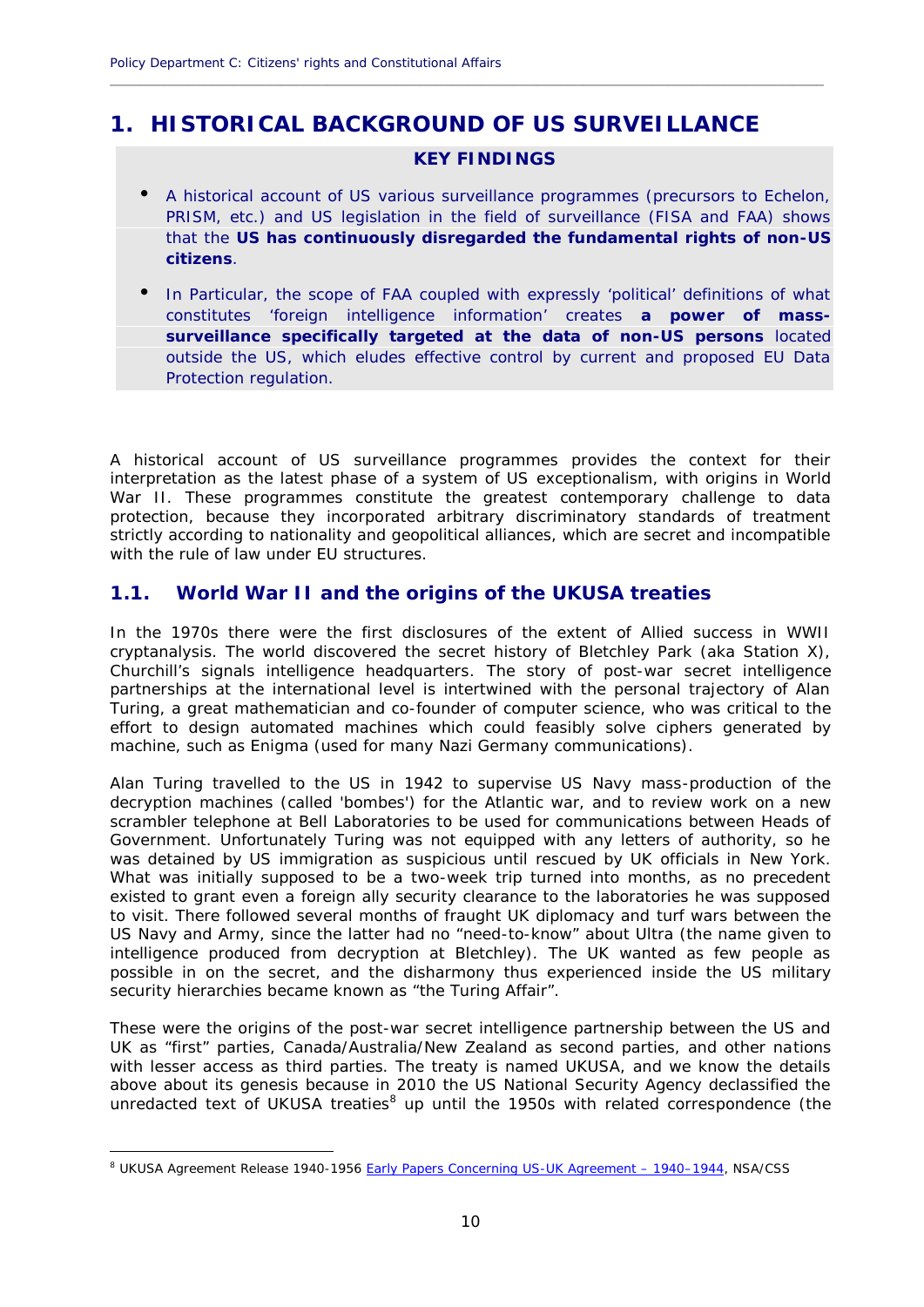current text is secret). GCHQ<sup>9</sup> did not declassify much in comparison, although the occasion was billed as joint exercise.

 $\_$  ,  $\_$  ,  $\_$  ,  $\_$  ,  $\_$  ,  $\_$  ,  $\_$  ,  $\_$  ,  $\_$  ,  $\_$  ,  $\_$  ,  $\_$  ,  $\_$  ,  $\_$  ,  $\_$  ,  $\_$  ,  $\_$  ,  $\_$  ,  $\_$  ,  $\_$  ,  $\_$  ,  $\_$  ,  $\_$  ,  $\_$  ,  $\_$  ,  $\_$  ,  $\_$  ,  $\_$  ,  $\_$  ,  $\_$  ,  $\_$  ,  $\_$  ,  $\_$  ,  $\_$  ,  $\_$  ,  $\_$  ,  $\_$  ,

The purpose of the UKUSA treaties was to **establish defined areas of technical co operation and avoid conflicts. However, no general "no spy" clause appears in the versions published up until the 1950s, but expressions of amity comparable to public treaties**. It is not known whether any comprehensive secret "no spy" agreement exists today between the UK and US, and neither has ever given legislative or executive comment on the matter.

#### **1.2. ECHELON: the UKUSA communications surveillance nexus**

From the founding of the US National Security Agency (NSA) in 1952 throughout the Cold War, both the UK and US vastly expanded their signal intelligence capacities, collecting from undersea cables at landing points<sup>10</sup>, satellites intercepting terrestrial microwave relays, and arrays of antennae usually sited in military bases and embassies. The evolution and nature of these capabilities were documented from open source research in two reports<sup>11</sup> to the European institutions culminating in the Parliament's inquiry into ECHELON in 2000. ECHELON was in fact a codeword for one particular surveillance system, but became in common usage a synecdoche for the entire UKUSA communications surveillance nexus. The last meeting the EP inquiry committee was on September 10, 2001. The Committee recommended to the European Parliament that **citizens of EU member states use cryptography in their communications to protect their privacy**, because economic espionage with ECHELON had obviously been conducted by the US intelligence agencies.

#### **1.3. 1975-1978: Watergate and the Church Committee**

After the US was convulsed by the Watergate scandal culminating in the resignation of Richard Nixon, Senator Frank Church led a Congressional committee of inquiry into abuses of power by law-enforcement and intelligence agencies which had conducted illegal domestic wire-tapping of political and civic leaders under presidential authority, and contrary to the Fourth Amendment of the US constitution which protects privacy against unreasonable searches without a particular warrant, issued on "probable cause" (meaning evidence of a 50% likelihood of criminality).

The Church inquiry reported on the question of whether the Fourth Amendment restricts the mass-trawling and collection of international communications, which they discovered had been secretly conducted since the 1940s on telegrams<sup>12</sup>. The inquiry canvassed that **inadvertent collection of Americans' data transmitted internationally was tolerable**, if procedures were made for "minimization" of erroneous unwarranted access (and mistakes not used prejudicially against Americans).

<sup>9</sup> Government Communications Head-Quarters, the UK national cryptologic and information national security surveillance organisation, the descendent organisation from Bletchley Park.

<sup>&</sup>lt;sup>10</sup> This practice started with the earliest cables for telegraphy in the 19<sup>th</sup> century and was a crucial aspect of Zimmerman Telegram affair which was influential in persuading America to join WW1. See: Desai, Anuj C. (2007), Wiretapping Before the Wires: The Post Office and the Birth of Communications Privacy, Stanford Law Review, 60 STAN L. REV. 553 (2007).

STOA interception Capabilities 2000) and EuroParl ECHELON (2001) - reports by Duncan Campbell.

<sup>&</sup>lt;sup>12</sup> No formal authority for the SHAMROCK collection (or sister MINARET trawling) programme existed but at the government's request a tape of all cables was delivered by courier every day to the NSA. See Snider, Britt L. (1999): Unlucky SHAMROCK - Recollections from the Church Committee's Investigation of NSA.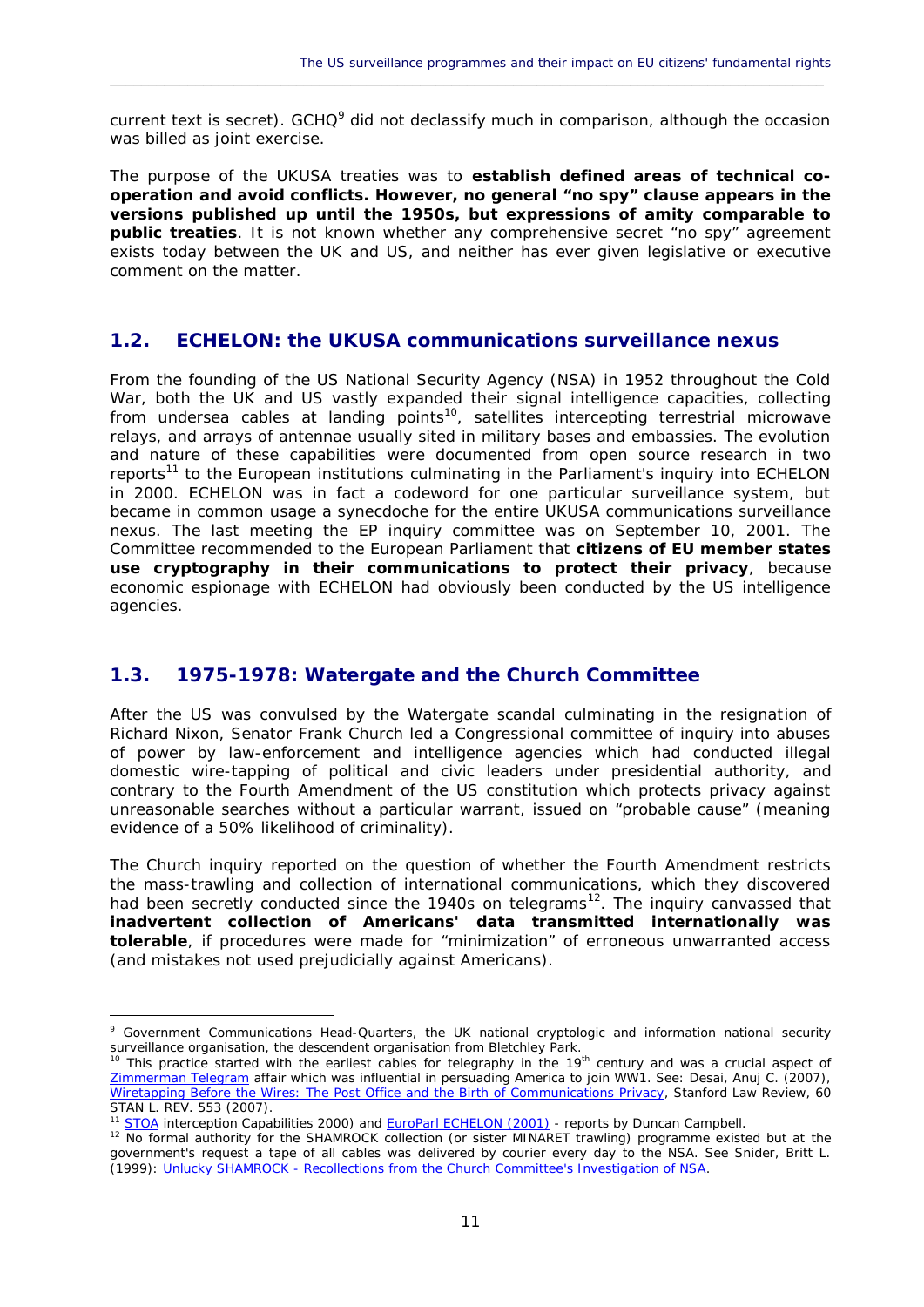This idea was codified into the first **Foreign Intelligence Surveillance Act of 1978 (FISA)**, which regulated the interception of international (and domestic) "foreign intelligence information" from telecommunications carriers. Collection of data by any nation from outside its territory is literally lawless and not restricted by any explicit international agreements.

**\_\_\_\_\_\_\_\_\_\_\_\_\_\_\_\_\_\_\_\_\_\_\_\_\_\_\_\_\_\_\_\_\_\_\_\_\_\_\_\_\_\_\_\_\_\_\_\_\_\_\_\_\_\_\_\_\_\_\_\_\_\_\_\_\_\_\_\_\_\_\_\_\_\_\_\_\_\_\_\_\_\_\_\_\_\_\_\_\_\_\_\_**

#### **1.4. The post-9/11 context: extension of intelligence powers**

After the terrorist attacks of September  $11<sup>th</sup>$  2001, privacy and data protection has been deeply challenged by exceptional measures taken in the name of security and the fight against terrorism.

The USA PATRIOT Act of 2001 was enacted by the US Congress on October 26, 2001, and its primary effect was to greatly extend law enforcement agencies' powers for gathering domestic intelligence inside the US. The revised **Foreign Intelligence Surveillance Amendment Act of 2008 (FAA)<sup>13</sup>** created a power of mass-surveillance specifically targeted at the data of non-US persons located outside the US. These aspects and their implications for EU citizens will be analysed in the following section (Section 2).

Numerous new surveillance programmes and modalities were further suggested to President Bush by NSA Director Gen. Hayden, without explicit authorization under statute, and approval was nevertheless given. Those programmes were retroactively deemed lawful in secret memoranda prepared by a relatively junior legal<sup>14</sup> official, under the Authorisation *to Use Military Force* (AUMF) for the war in Afghanistan and associated War on Terror operations.

Amongst these programmes was one codenamed *Stellar Wind* which involved placing fibre optic cable "splitters" in major Internet switching centres, and triaging the enormous volumes of traffic in real-time with a small high-performance scanning computer (known as a deep-packet inspection box), which would send data filtered by this means back to the NSA. An AT&T technical supervisor in the San Francisco office was asked to assist in constructing such a facility ("Room 641A") and was concerned that this activity manifestly broke US Constitutional protections, because the cable carried domestic as well as international traffic. He took his story with documentation to the *New York Times*, which did not publish<sup>15</sup> the story for a year, until 2005 after the re-election of President Bush.

Other whistle-blowers from the NSA, CIA and FBI emerged with tales of illegal mass surveillance via mobile phones, the Internet and satellites, and even revealed that phone calls of Barack Obama<sup>16</sup> (he was then Senator) and Supreme Court judges had been tapped. The controversy was exacerbated because two years before, a former National Security Adviser<sup>17</sup> had proposed a research programme for Total Information Awareness -T.I.A., a massive system of surveillance of all digital data, processed with advanced artificial intelligence algorithms to detect terrorist plots. Immediate adverse media commentary prompted the US Congress to de-fund research into T.I.A., but rumours persisted that it had been absorbed into an intelligence "black budget".

<sup>&</sup>lt;sup>13</sup> US Congress (2008), Foreign Intelligence Surveillance Act of 1978 Amendments Act of 2008, 122 Stat. 2436, Public Law 110-261, July 10, 2008.

John Yoo, who similarly gave a secret opinion that water-boarding was not torture and thus permissible.

<sup>&</sup>lt;sup>15</sup> New York Times, **Bush Lets U.S. Spy on Callers Without Courts**, Risen J, Lichtblau E, December 16, 2005. <sup>16</sup> Huffington Post, Russ Tice, Bush-Era Whistleblower, Claims NSA Ordered Wiretap Of Barack Obama In 2004,

<sup>20</sup>th June 2013.

 $17$  Admiral John Poindexter, convicted in the Iran/Contra affair of the 1980s and pardoned by President Reagan.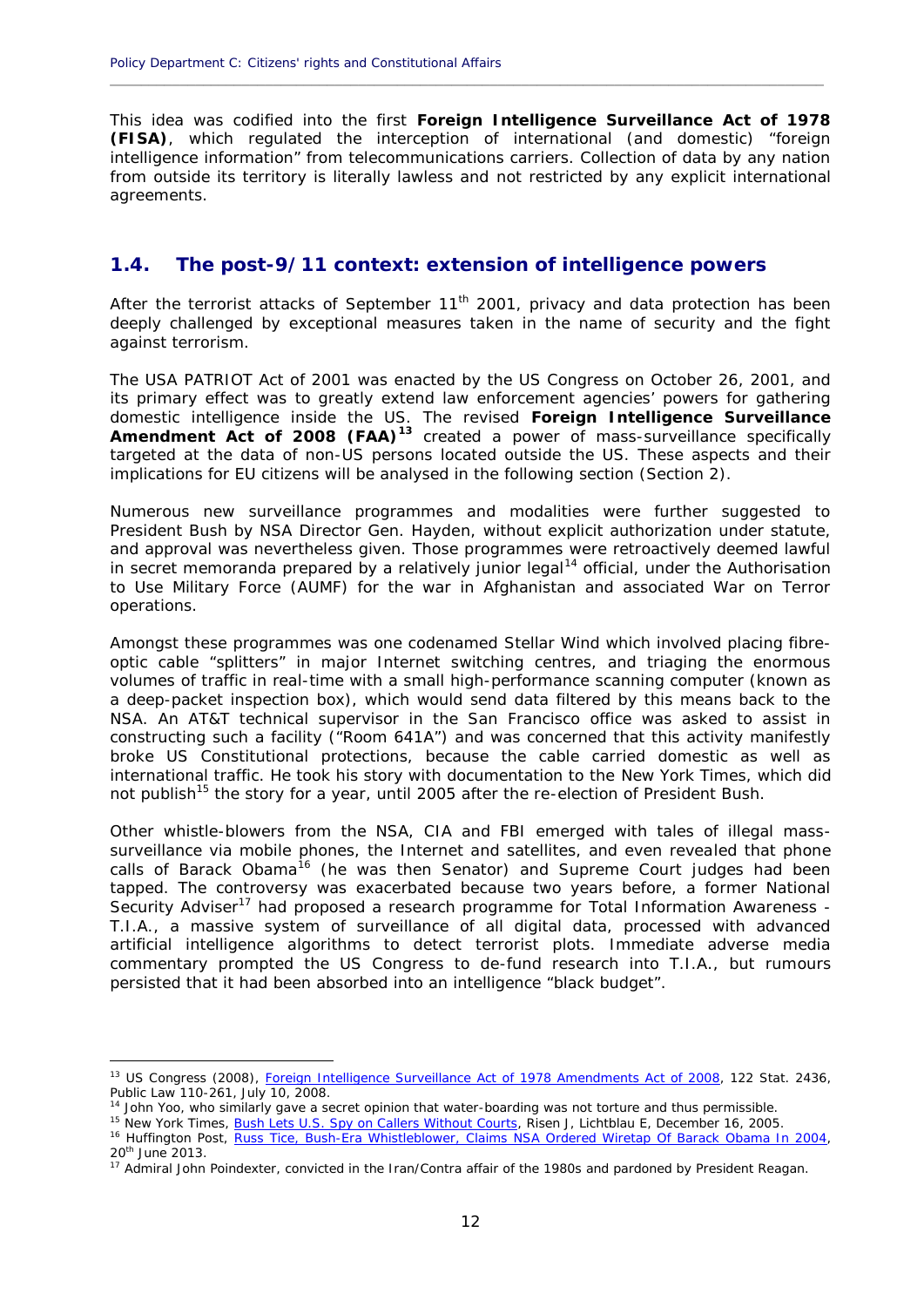When the "warrantless wiretapping" allegations surfaced in a series of press reports from *The New York Times*, *The Los Angeles Times*, and *The Wall Street Journal*, the resonance with the supposedly cancelled T.I.A project intensified the level of public unease.

 $\_$  ,  $\_$  ,  $\_$  ,  $\_$  ,  $\_$  ,  $\_$  ,  $\_$  ,  $\_$  ,  $\_$  ,  $\_$  ,  $\_$  ,  $\_$  ,  $\_$  ,  $\_$  ,  $\_$  ,  $\_$  ,  $\_$  ,  $\_$  ,  $\_$  ,  $\_$  ,  $\_$  ,  $\_$  ,  $\_$  ,  $\_$  ,  $\_$  ,  $\_$  ,  $\_$  ,  $\_$  ,  $\_$  ,  $\_$  ,  $\_$  ,  $\_$  ,  $\_$  ,  $\_$  ,  $\_$  ,  $\_$  ,  $\_$  ,

#### **1.5. Edward Snowden's revelations and PRISM**

On June 5th *The Washington Post* and *The Guardian* published a secret order made under s.215 of the PATRIOT Act requiring the Verizon telephone company to give the NSA details of all US domestic and international phone calls, and "on an ongoing basis". On June 6<sup>th</sup> the two newspapers revealed the existence of an NSA programme codenamed PRISM, which accessed data from leading brands of US Internet companies. By the end of the day a statement from Adm.Clapper (Director of NSA) officially acknowledged the PRISM programme and that it relied on powers under the FISA Amendment 2008 s.1881a/702. On June 9<sup>th</sup> Edward Snowden voluntarily disclosed his identity and a film interview with him was released.

The primary publication was in three newspapers: *The Guardian*, *The Washington Post*, and *Der Spiegel*. Four journalists have played a central role in obtaining, analysing and interpreting this material for the public: Barton Gellman, Laura Poitras, Jacob Appelbaum and Glenn Greenwald. They were joined by *The Guardian* (US edition), the *New York Times* in conjunction with *ProPublica* after the UK government insisted on destruction of *The Guardian*'s copy of the Snowden material in their London offices, under the supervision of  $GCHO^{18}$ . .

What can be referred to as the 'PRISM scandal' revealed a number of surveillance programmes, including:

#### 1.5.1 "Upstream"

The slides published from the Snowden material feature references to "Upstream" collection programmes by the NSA adumbrated by various codewords. Data is copied from both public and private networks to the NSA from international fibre-optic cables at landing points, and from central exchanges which switch Internet traffic between the major carriers, through agreements negotiated with (or legal orders served on) the operating companies (and probably also by intercepting cables on the seabed<sup>19</sup> when necessary).

#### 1.5.2 XKeyscore

The XKeyscore system was described in slides<sup>20</sup> (dated 2008<sup>21</sup>) published by The Guardian on the 31<sup>st</sup> of July. It is an "exploitation system/analytic framework", which enables searching a "3 day rolling buffer" of "full take" data stored at 150 global sites on 700 database servers. The system integrates data collected<sup>22</sup> from US embassy sites, foreign satellite and microwave transmissions (i.e. the system formerly known as ECHELON), and the "upstream" sources above.

The system indexes e-mail addresses, file names, IP addresses and port numbers, cookies, webmail and chat usernames and buddylists, phone numbers, and metadata from web

<sup>&</sup>lt;sup>18</sup> It is outside the scope of this report to give a full analysis of what has been revealed, but in what follows it is assumed that the slides and documents are authentic, and no serious suggestions have been made to the contrary.

<sup>&</sup>lt;sup>19</sup> The existence US submarines specially equipped for intercepting undersea cables was outlined in the 2000 EP ECHELON report cf. "Ivy Bells"

<sup>&</sup>lt;sup>20</sup> http://www.theguardian.com/world/interactive/2013/jul/31/nsa-xkeyscore-programme-full-presentation

<sup>&</sup>lt;sup>21</sup> A job advertisement was posted by a defence contractor in July 2013 indicating the programme is still active.

<sup>22</sup> http://theweek.com/article/index/247684/whats-xkeyscore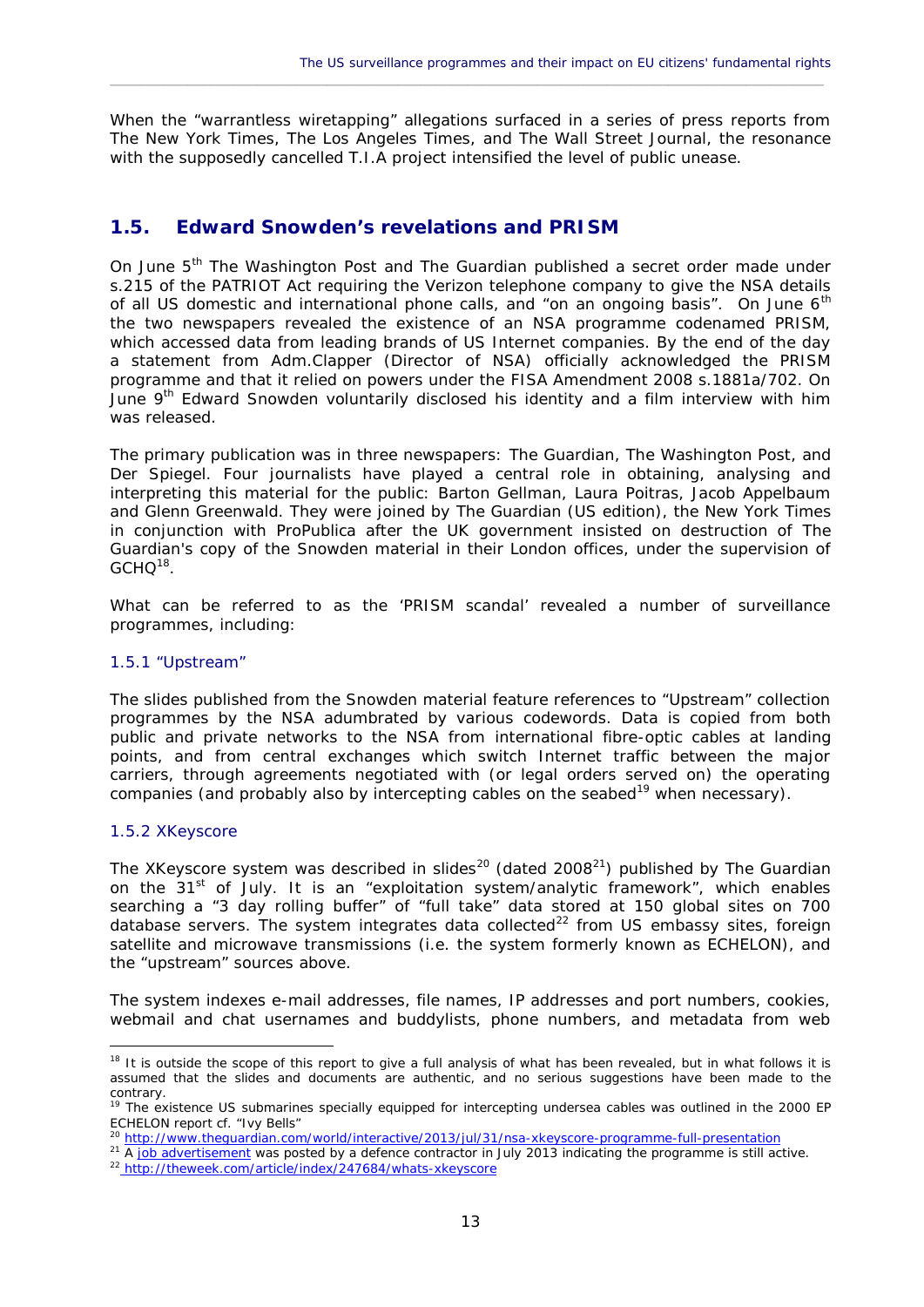browsing sessions (including words typed into search engines and locations visited on Google Maps). The distinctive advantage of the system is that it enables an analyst to discover "strong selectors" (search parameters which identify or can be used to extract data precisely about a target), and to look for "anomalous events" such as someone "using encryption" or "searching for suspicious stuff".

**\_\_\_\_\_\_\_\_\_\_\_\_\_\_\_\_\_\_\_\_\_\_\_\_\_\_\_\_\_\_\_\_\_\_\_\_\_\_\_\_\_\_\_\_\_\_\_\_\_\_\_\_\_\_\_\_\_\_\_\_\_\_\_\_\_\_\_\_\_\_\_\_\_\_\_\_\_\_\_\_\_\_\_\_\_\_\_\_\_\_\_\_**

The analyst can use the result of these index searches to "simply pull content from the site as required". This system of unified search allows retrospective trawling through 3 days (as of 2008) of a much greater volume of data than is feasible to copy back to the NSA.

The system can also do "Persona Session Collection" which means that an "anomalous event" potentially characteristic of a particular target can be used to trigger automatic collection of associated data, without knowledge of a "strong selector". It is also possible to find "all the exploitable machines in country X" by matching the fingerprints of configurations which show up in the data streams captured, with NSA's database of known software vulnerabilities. The slides also say it is possible to find all Excel spreadsheets "with MAC addresses coming out of Iraq"<sup>23</sup>.

Slide 17 is remarkable because it contained the first intimations of systemic compromise of encryption systems<sup>24</sup> (see BULLRUN below).

#### 1.5.3 BULLRUN

BULLRUN<sup>25</sup> is the codename for a NSA programme for the last decade for an "aggressive multi-pronged effort to break into widely used encryption technologies", revealed in a joint *Guardian*<sup>26</sup>/*New York Times* story on September 1st. This programme has caused the greatest shock amongst the Internet technical security community of all the Snowden material so far, and frantic efforts are underway worldwide to assess which systems might be vulnerable, and to upgrade or change keys, ciphers and systems, not least because adversaries in hostile countries will now be trying to discover any backdoor mechanisms previously only known by the NSA.

The programme budget is \$250m per annum, and may use some of the following methods: collaboration with vendors of IT security products and software, mathematical cryptanalysis and "side-channel" attacks, forging of public-key certificates, infiltrating and influencing technical bodies towards adopting insecure standards, and likely use of coercive legal orders to compel introduction of "backdoors". It is important to stress that no evidence has emerged (yet) that the fundamental cipher algorithms in common use have been broken mathematically, however over the past few years doubts have grown about vulnerabilities in the complex "protocols" used to set-up and ensure compatibility amongst the software in common use.

FISA 702 may require a service provider to *"immediately provide the government with all information, facilities, or assistance necessary to accomplish the acquisition"* of foreign intelligence information, and thus on its face could compel disclosure of cryptographic keys,

<sup>&</sup>lt;sup>23</sup> This seems anomalous because ostensibly Microsoft stopped incorporating the MAC address in the GUID (Global Unique Identifier – a way of generating a unique document index number) with Office 2000, and MAC addresses are not correlated to a particular country (unless somehow the NSA has obtained a comprehensive database or built one somehow specially for Iraq or is able to monitor and collect WiFi signals at long range and/or systematically).

<sup>&</sup>lt;sup>24</sup> "Show me all the VPN startups in country X, and give me the data so I can decrypt and discover the users" - a VPN (Virtual Private Network) is an "encrypted tunnel" between the user's computer and a VPN provider, so Internet traffic notionally appears to originate from the VPN provider rather than the user, for privacy and security reasons.

<sup>&</sup>lt;sup>25</sup> The corresponding codename of the similar GCHQ cryptographic penetration programme is EDGEHILL, curiously both names of battles from each country's civil war, and is outside the scope of this Note.

<sup>&</sup>lt;sup>5</sup> http://www.theguardian.com/world/2013/sep/05/nsa-gchq-encryption-codes-security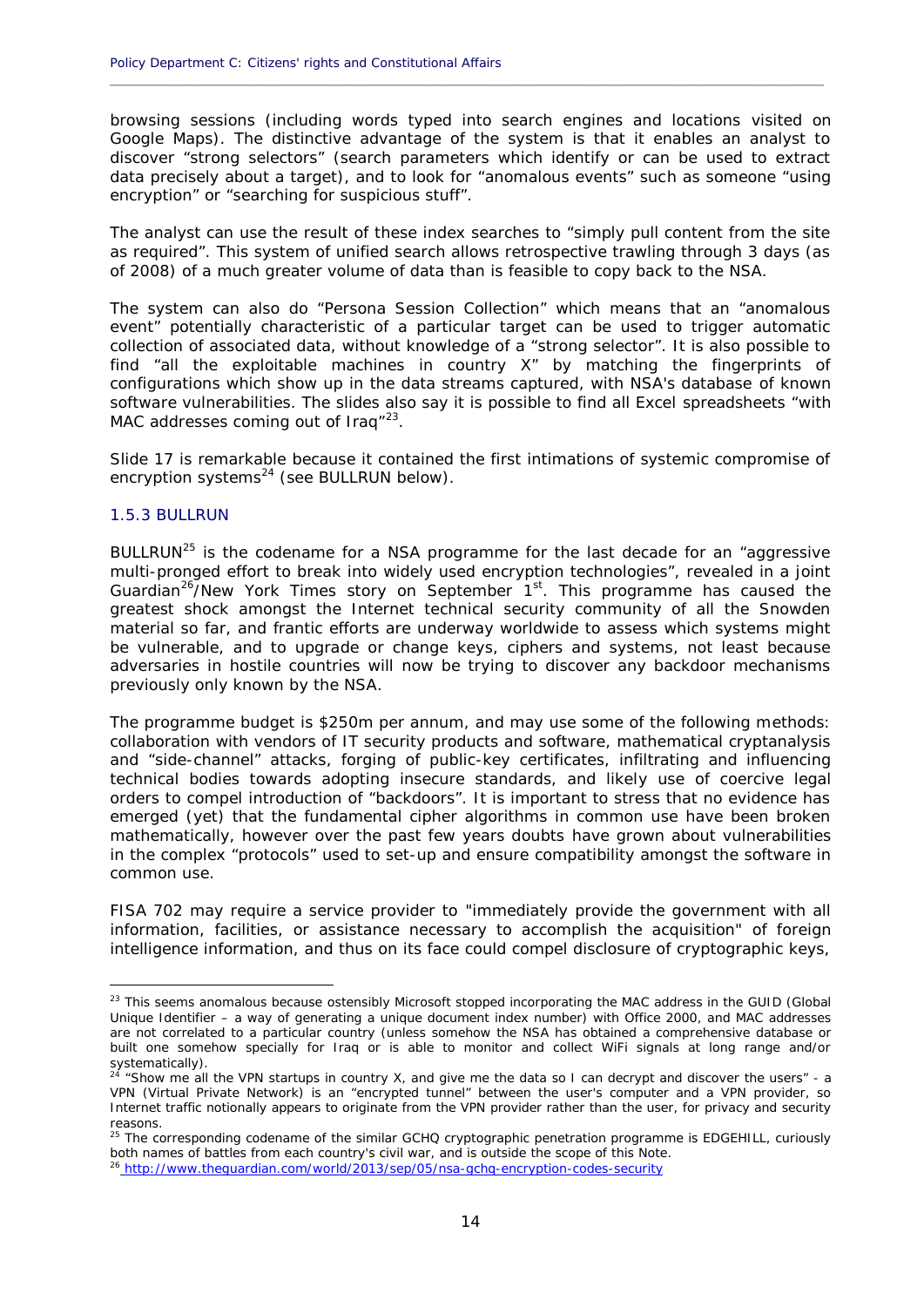including the SSL keys used to secure data-in-transit by major search engines, social networks, webmail portals, and Cloud services in general. It is not yet known whether the power has been used in this way.

 $\_$  ,  $\_$  ,  $\_$  ,  $\_$  ,  $\_$  ,  $\_$  ,  $\_$  ,  $\_$  ,  $\_$  ,  $\_$  ,  $\_$  ,  $\_$  ,  $\_$  ,  $\_$  ,  $\_$  ,  $\_$  ,  $\_$  ,  $\_$  ,  $\_$  ,  $\_$  ,  $\_$  ,  $\_$  ,  $\_$  ,  $\_$  ,  $\_$  ,  $\_$  ,  $\_$  ,  $\_$  ,  $\_$  ,  $\_$  ,  $\_$  ,  $\_$  ,  $\_$  ,  $\_$  ,  $\_$  ,  $\_$  ,  $\_$  ,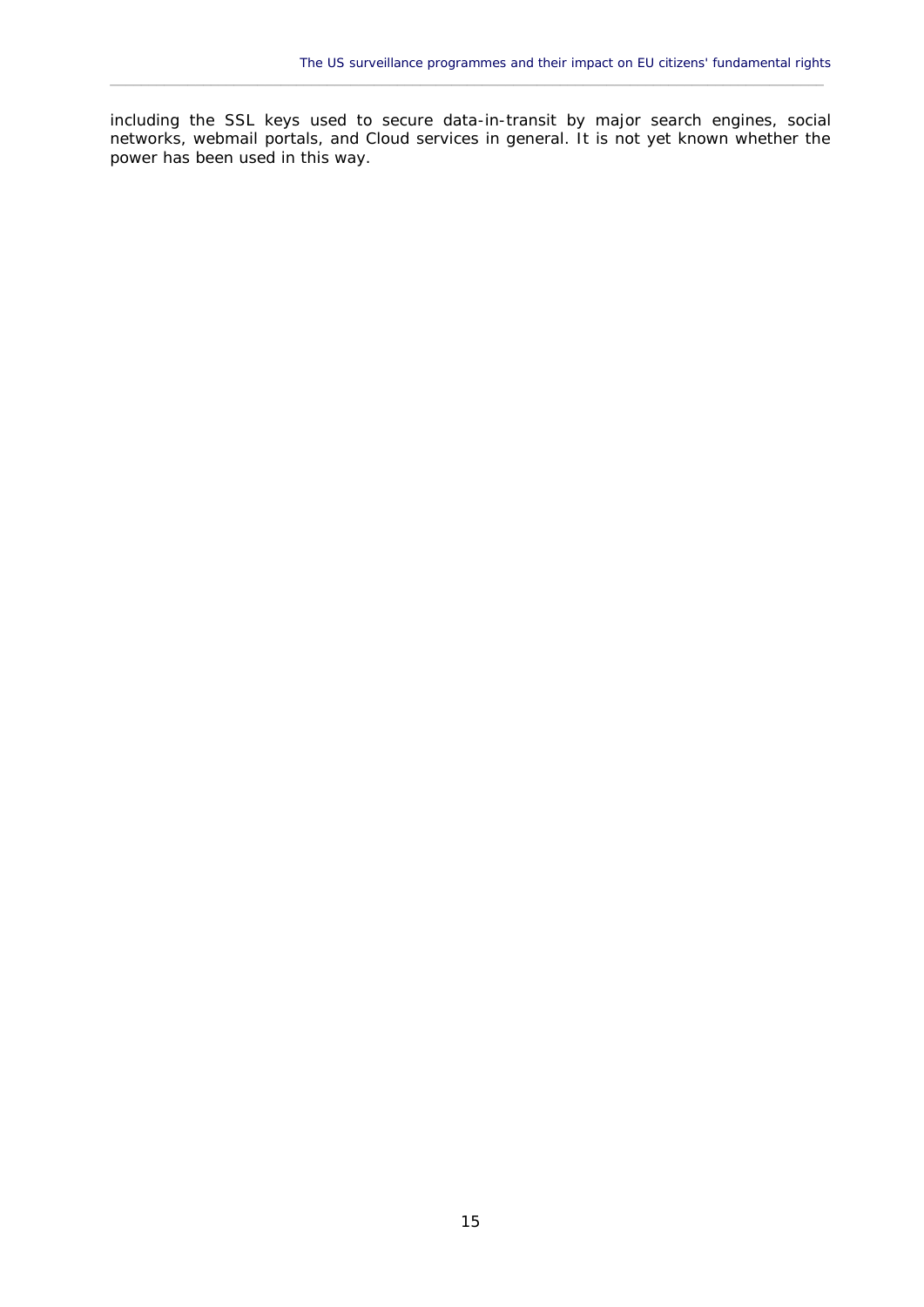### **2. NSA PROGRAMMES AND RELATED LEGISLATION: CONTROVERSIES, GAPS AND LOOPHOLES AND IMPLICATIONS FOR EU CITIZENS**

#### **KEY FINDINGS**

**\_\_\_\_\_\_\_\_\_\_\_\_\_\_\_\_\_\_\_\_\_\_\_\_\_\_\_\_\_\_\_\_\_\_\_\_\_\_\_\_\_\_\_\_\_\_\_\_\_\_\_\_\_\_\_\_\_\_\_\_\_\_\_\_\_\_\_\_\_\_\_\_\_\_\_\_\_\_\_\_\_\_\_\_\_\_\_\_\_\_\_\_**

- N The complexity of inter-related US legislation pertaining to 'foreign intelligence information', and its interpretations by secret courts and executive legal memoranda, has led to unlawful practices **affecting both US citizens and non-US citizens**.
- N The consequences of this legal uncertainty, and lack of Fourth Amendment protection for non-US citizens, means that **no privacy rights for non-Americans are recognized** by the US authorities under FISA
- The accelerating and already widespread use of **Cloud Computing further undermines data protection for EU citizens**.
- $N$  A review of the mechanisms that have been put in place in the EU for data export to protect EU citizens' rights shows that they actually **function as loopholes**.

When analysing known US surveillance programmes and related legislation from a Fundamental Rights perspective, the legal 'grey areas' fall into two categories, which constantly interact $^{27}$ :

- a lack of legal certainty resulting in privacy invasions and other potential abuses and malpractices inside the US, through ostensibly unintended effects on American citizens and legal residents;
- the intent of the US FISA (and PATRIOT) laws to acquire "foreign intelligence information', concerning people who are not American citizens or legal residents.

#### **2.1. Legal gaps and uncertainties of US privacy law: implications for US citizens and residents**

#### 2.1.1 The Third Party Doctrine and limitations to the Fourth Amendment

In two US cases in 1976 and 1979 the legal doctrine was established that for personal data entrusted to, or necessary to use a service provided by, a "third party" such as a bank or telephone company, there was no reasonable expectation of privacy, and therefore no warrant was required by the Fourth Amendment, which protects privacy against unreasonable searches without a particular warrant, issued on "probable cause" (meaning evidence of a 50% likelihood of criminality). Consequently such business records as credit card transactions, bank statements, and itemized phone bills can be obtained by law

<sup>&</sup>lt;sup>27</sup> Forgang, Jonathan D., (2009), "The Right of the People": The NSA, the FISA Amendments Act of 2008, and Foreign Intelligence Surveillance of Americans Overseas, Fordham Law Review, Volume 78, Issue 1, Article 6, 2009.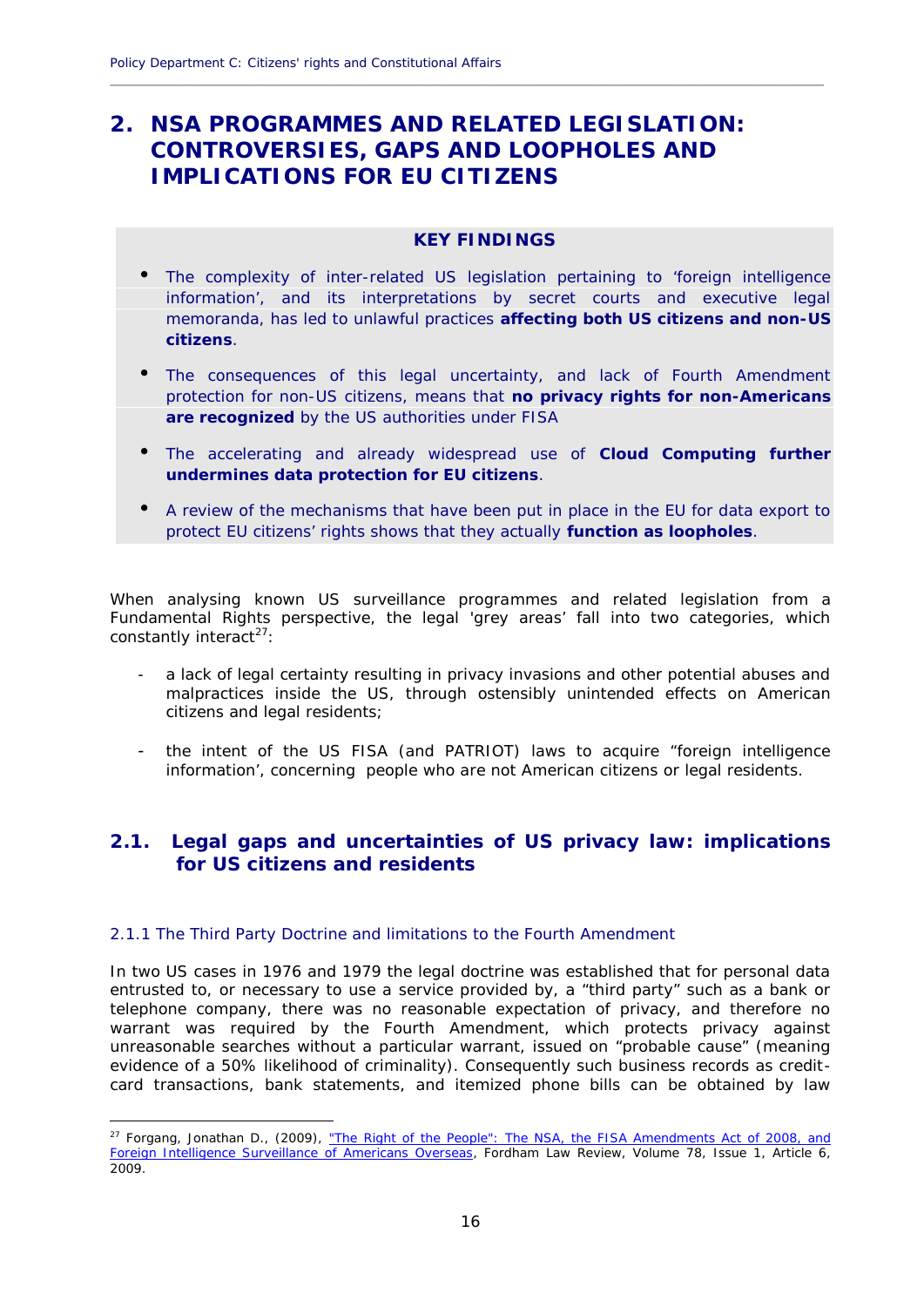enforcement authorities through administrative procedures authorized by the law enforcement agency rather than an independent judge, and no "probable cause" has to be evidenced.

 $\_$  ,  $\_$  ,  $\_$  ,  $\_$  ,  $\_$  ,  $\_$  ,  $\_$  ,  $\_$  ,  $\_$  ,  $\_$  ,  $\_$  ,  $\_$  ,  $\_$  ,  $\_$  ,  $\_$  ,  $\_$  ,  $\_$  ,  $\_$  ,  $\_$  ,  $\_$  ,  $\_$  ,  $\_$  ,  $\_$  ,  $\_$  ,  $\_$  ,  $\_$  ,  $\_$  ,  $\_$  ,  $\_$  ,  $\_$  ,  $\_$  ,  $\_$  ,  $\_$  ,  $\_$  ,  $\_$  ,  $\_$  ,  $\_$  ,

This doctrine has been subject to continuous criticism throughout the development of mobile communications which track individuals' location, Internet services which record website browsing and search-engine activity, and social networks in which merely the structure and dynamics of social interaction reveal intimate<sup>28</sup> details of private life<sup>29</sup>. Obviously these conditions could not have been foreseen by courts in the 1970s, yet every challenge so far to overturn the doctrine has been unsuccessful.

Such privacy concerns were increased by s.215 of the PATRIOT Act 2001, that attracted considerable controversy. It allows security authorities to obtain "tangible" business records from companies under a secret judicial order. Although secret *non*-judicial orders to obtain "non-content" data (i.e. "metadata") were already available under a procedure called a 'National Security Letter', s.215 is applicable to any kind of "tangible" data held by a great variety of private-sector businesses.

After the first revelations about the PRISM programme, Gen. Alexander (Director of the NSA) confirmed over two public hearings of Congressional intelligence review committees that the NSA collects (both domestic and international) telephone call metadata from all major carriers and maintains a database of all such calls for five years<sup>30</sup>. By the NSA's own account it uses this data for the sole purpose of deciding whether there is a "reasonable articulable suspicion" of a connection to a terrorist investigation. The database is searched for whether a candidate target telephone number is within "three hops" (i.e. when there exists a "chain" of calls sometime over a 5 year period) to a nexus of numbers previously associated with terrorism.

#### 2.1.2 CDRs and the 'Relevance Test'

So far, the greatest legislative controversy in the US about Snowden's revelations is not in fact about PRISM, but about the indiscriminate blanket collection of all telephone metadata (CDRs - call-detail-records), which appears to exceed the terms of the PATRIOT statute. Data can only be acquired under s.215 in the first place if it meets the standard that it must be "relevant" to an authorised investigation. The PATRIOT Act was amended in 2006 to include the relevance standard, with the intention of limiting the collection of data $31$ , but it appears to have been interpreted as a justification for massive data collection.

The rationale behind this collection is therefore questionable: how is it possible to justify collection of the entire database in the first place, on the basis of establishing that a particular suspect's number has a 3-hop connection to terrorism? As expressed succinctly

<sup>&</sup>lt;sup>28</sup> Agarwal, A., Rambow, O. & Bhardwai, N. (2009) Predicting Interests of People on Online Social Networks, CSE 2009: International Conference on Computational Science and Engineering.

<sup>&</sup>lt;sup>29</sup> Mislove, A., Viswanath, B., Gummadi, K.P. & Druschel, P. You are who you know: inferring user profiles in online social networks, Proceedings of the Third ACM International Conference on Web Search and Data Mining ACM, 2010, pp. 251-260.

<sup>&</sup>lt;sup>30</sup> The New York Times revealed on 1st September, from a different source than Snowden that the company AT&T has retained records of all long-distance and international calls since 1987, and provides these records to US Drug Enforcement Agency investigations under a secret programme codenamed HEMISPHERE. Retention of such records in the EU, beyond the 2-year maximum specified in the Data Retention Directive 2006, would be illegal under the e-Privacy 2002 Directive (and earlier 1998 "ISDN" Directive) requirement for such data to erased or made anonymous when any legitimate business purpose has expired.

<sup>&</sup>lt;sup>31</sup> According to Rep. Sensenbrenner, Patriot Act Architect Criticizes NSA's Data Collection, NPR August 20th 2013.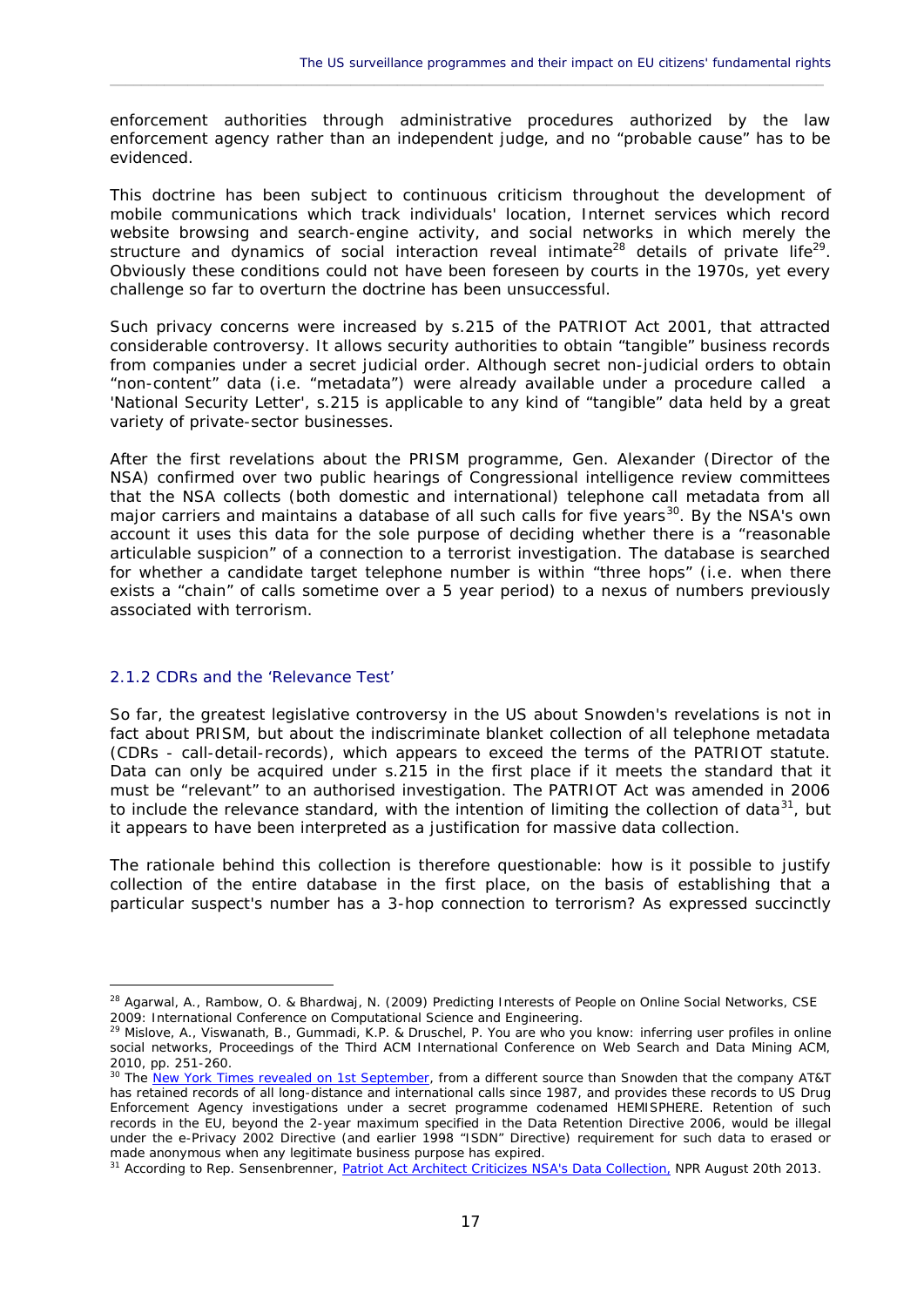by one advocate: *"they were conducting suspicion-less searches to obtain the suspicion the FISA court required to conduct searches"<sup>32</sup> .*

**\_\_\_\_\_\_\_\_\_\_\_\_\_\_\_\_\_\_\_\_\_\_\_\_\_\_\_\_\_\_\_\_\_\_\_\_\_\_\_\_\_\_\_\_\_\_\_\_\_\_\_\_\_\_\_\_\_\_\_\_\_\_\_\_\_\_\_\_\_\_\_\_\_\_\_\_\_\_\_\_\_\_\_\_\_\_\_\_\_\_\_\_**

Problems that emerged from FISA were left to the interpretation (in secret proceedings) of the *Foreign Intelligence Surveillance Court* (FISC and the higher Review court FISCR) whose judges are appointed solely by the Chief Justice of the Supreme Court. It appears that the FISA courts agree with the government's argument that it is common in investigations for some indefinitely large corpus of records to be considered "relevant", in order to discover the actual evidence. Some official declassifications of the secret FISC(R) Opinions are in progress, but have not so far explained this logical anomaly.

#### 2.1.3. 'Direct Access' to data-centres granted for surveillance purposes?

The companies named in the PRISM slides issued prompt denials of "direct access" to their datacentres, mentioned in the "marketing" slides that revealed PRISM's existence. Their position was that they were simply complying with a mandatory court order, and they had never heard of the PRISM codename (which is not surprising since this was an NSA codeword for a Top Secret programme). Microsoft asserted that they only responded to requests referencing specific account identifiers, and Google and Facebook denied they had "black boxes" stationed in their networks giving "direct access". The companies are constrained by the secrecy provisions of s.702, on pain of contempt or even espionage charges<sup>33</sup>. Google and Microsoft are now suing the government for permission to publish a breakdown of the number of persons affected by FISA orders.

However there is no substantive inconsistency between the carefully wordsmithed (and apparently co-ordinated $34$ ) company denials and the reports of PRISM. The phrase "direct access" was likely intended to distinguish this modality from "upstream" collection (see above), not necessarily implying a literal capability to extract data without the company's knowledge. However, such literal "direct access" is not precluded by the 702 statute, and it may be that this has already occurred with some other companies, or may in future be permitted by the FISC.

A critical further development resulted from a keen observation by *The New York Times*<sup>35</sup> on August 8<sup>th</sup> that in the targeting procedures published on June 20<sup>th</sup>, the "selectors" used to specify the information to be accessed under 702 could include arbitrary search terms. This ought not to be surprising from a plain reading of the statute, but it emphasized that Americans' (and of course non-Americans') privacy could be implicated in arbitrary trawls through a mass of data, rather than access being confined to account identifiers judged  $50\%$  likely to be non-American. A further story disclosed<sup>36</sup> that at the government's request in 2011 the FISA court reversed an earlier ruling and thenceforth permitted arbitrary search terms **even if** these included targeting factors characteristic of Americans.

<sup>&</sup>lt;sup>32</sup> https://www.eff.org/deeplinks/2013/09/government-releases-nsa-surveillance-docs-and-previously-secret-fisacourt

<sup>33</sup> http://www.theguardian.com/technology/2013/sep/11/yahoo-ceo-mayer-jail-nsa-surveillance

<sup>&</sup>lt;sup>34</sup> The phrasing of statements from Google and Facebook have many concordances which strongly suggest they are derived from a common text.

<sup>35</sup>.http://www.nytimes.com/2013/08/08/us/broader-sifting-of-data-abroad-is-seen-by nsa.html?pagewanted=1&hp

<sup>36</sup>.http://www.washingtonpost.com/politics/federal\_government/report-surveillance-court-ruling-allowed-nsa search-of-domestic-email/2013/09/08/4d9c8bb8-18c0-11e3-80ac-96205cacb45a\_story.html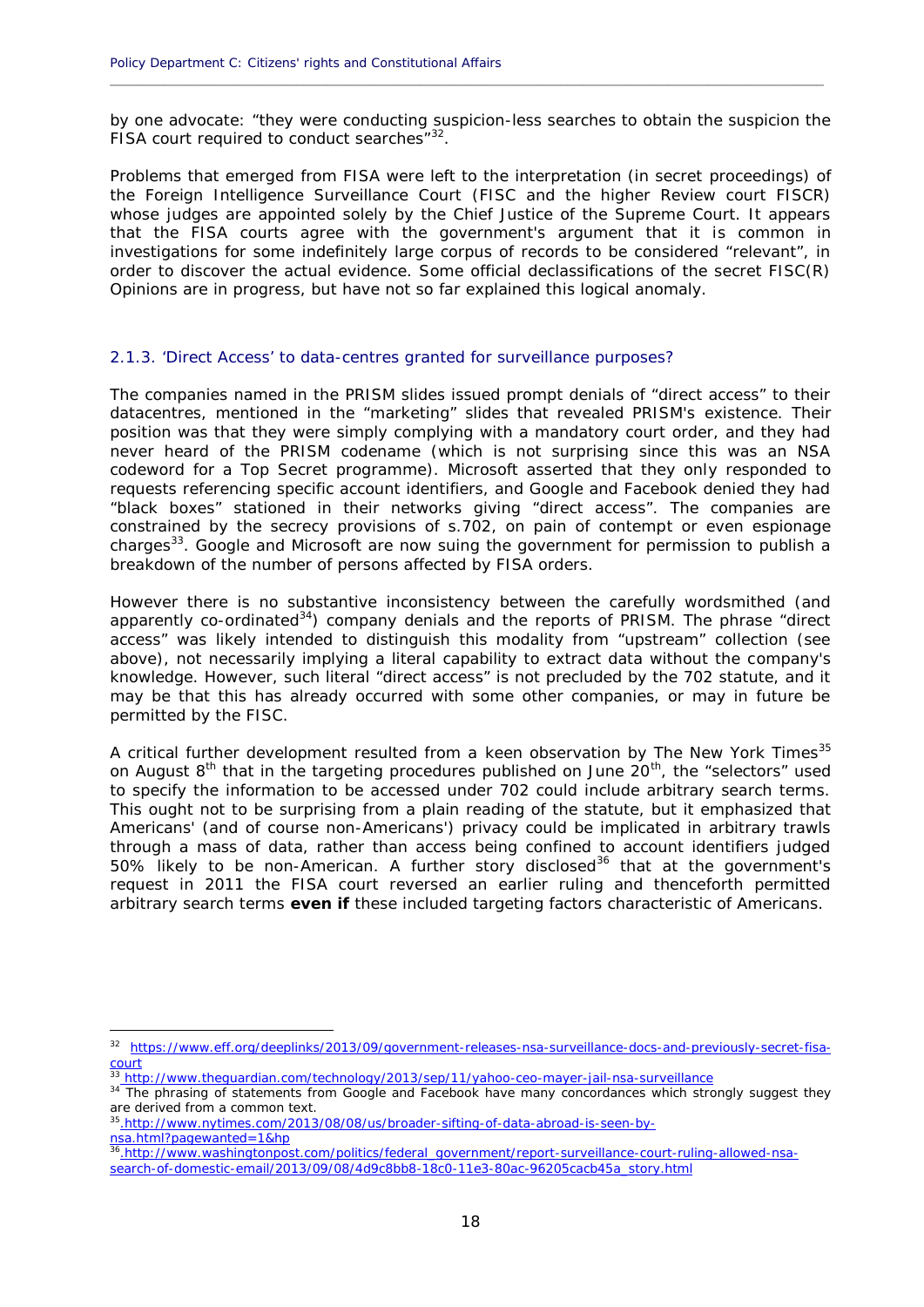Thus it appears that the theoretical protections, which in law existed only for Americans, have been very substantially undermined $37$  by successively expansive government requests to the court.

 $\_$  ,  $\_$  ,  $\_$  ,  $\_$  ,  $\_$  ,  $\_$  ,  $\_$  ,  $\_$  ,  $\_$  ,  $\_$  ,  $\_$  ,  $\_$  ,  $\_$  ,  $\_$  ,  $\_$  ,  $\_$  ,  $\_$  ,  $\_$  ,  $\_$  ,  $\_$  ,  $\_$  ,  $\_$  ,  $\_$  ,  $\_$  ,  $\_$  ,  $\_$  ,  $\_$  ,  $\_$  ,  $\_$  ,  $\_$  ,  $\_$  ,  $\_$  ,  $\_$  ,  $\_$  ,  $\_$  ,  $\_$  ,  $\_$  ,

#### 2.1.4 Intelligence Agencies' 'Black Budget': scale and costs of US capabilities

On August 31<sup>st</sup>, The Washington Post published details from the secret ("black") budget<sup>38</sup> of the US intelligence community, which amounted to \$50bn per annum, together with a breakdown of expenditure into various categories. It was reported that the US had spent \$500bn on secret intelligence since 9/11. The NSA's budget is about \$10bn per annum, but it surprised commentators that the CIA's budget has rapidly grown to \$15bn, exceeding that of the NSA.

#### **2.2. Situation of non-US citizens and residents (non 'USPERs')**

It is striking that so far in the evolution of the 'Snowden affair', domestic US political commentary has almost exclusively referred to the rights of *Americans*. This is not a rhetorical trope and is meant literally - no reciprocity ought to be assumed<sup>39</sup> (in law or popular discourse) which extends rights further<sup>40</sup>. The rights of non-Americans have scarcely been mentioned in the US media<sup>41</sup> or legislature. It is even more surprising that careful analysis of the FISA 702 provisions clearly indicates that there exist two different regimes of data processing and protection: one for US citizens and residents ("USPERs"), another one without any protection whatsoever for non-US citizens and residents ("non- USPERs").

#### 2.2.1 The political definitions of 'foreign intelligence information'

The FISA definition of "foreign intelligence information" has been amended several times to include specific and explicit categories for e.g. money laundering, terrorism, weapons of mass-destruction, but has always included two limbs which seem almost unlimited in scope. When the terms are unwound it includes $42$ :

*information with respect to a foreign-based political organization or foreign territory that relates to, and if concerning a United States person is necessary to the conduct of the foreign affairs of the United States.* [emphasis added]

This definition is of such generality that from the perspective of a non-American it appears **any data of assistance to US foreign policy is eligible, including expressly political surveillance over ordinary lawful democratic activities**.

<sup>38</sup>.http://www.washingtonpost.com/world/national-security/black-budget-summary-details-us-spy-networks-

<sup>&</sup>lt;sup>37</sup> Cloud, Morgan (2005), A Liberal House Divided: How the Warren Court Dismantled the Fourth Amendment, Ohio State Journal of Criminal Law, Vol 3:33 2005.

successes-failures-and-objectives/2013/08/29/7e57bb78-10ab-11e3-8cdd-bcdc09410972\_story.html<br><sup>39</sup>. Corradino, Elizabeth A., (1989), Fordham Law Review, <u>The Fourth Amendment Overseas: Is Extraterritorial</u> Protection of Foreign Nationals Going Too Far? Volume 57, Issue 4, Article 4, January, 1989.

<sup>&</sup>lt;sup>40</sup>. Cole, David, (2003), Georgetown Law: The Scholarly Commons, Are Foreign Nationals Entitled to the Same Constitutional Rights As Citizens? 25 T. Jefferson L. Rev. 367-388.

<sup>&</sup>lt;sup>41</sup>.Kenneth Roth (Dir, of Human Rights Watch) 4th September 2013: "...recognize the privacy rights of non-Americans outside the United States".

<sup>&</sup>lt;sup>42</sup> 50 USC §1801(e)2(B) - http://www.law.cornell.edu/uscode/text/50/1801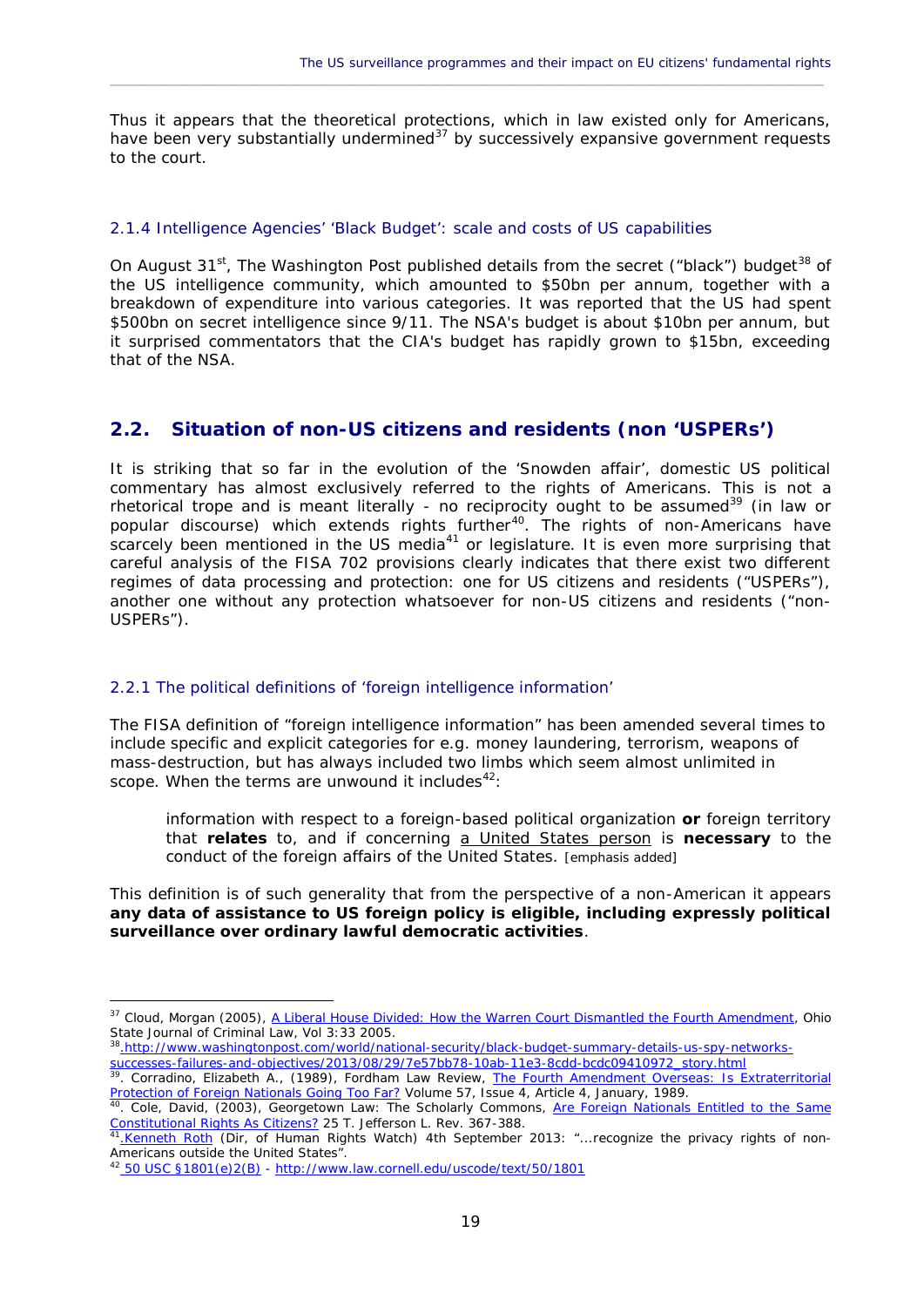#### 2.2.2. Specific powers over communications of non-US persons

To end the public controversy<sup>43</sup> over "warrantless wiretapping" of Americans, the US Congress enacted<sup>44</sup> the interim Protect America Act (PAA) in 2007, which amended FISA 1978, and created a new power targeted at the communications of non-US persons located outside the territory of the US (i.e. the 95% of the rest-of-the-world). The most heated political difficulty was over whether telecommunications companies had broken statute law regulating the privacy of their subscribers by co-operating. Depending on the contested legitimacy of the use of the *Authorization for Use of Military Force* (AUMF) to effect surveillance, which had impinged on Americans, the companies were potentially liable for billions of dollars of damages. The telecommunications companies and the Internet service providers industry were adamant that complete civil immunity was their price for future co operation. It is here critical to underline that this controversy was about the effects on the privacy of Americans, and that the surveillance of foreigners outside the US, through their communications routed to **or via** the US, was an assumed *fait accompli* and national prerogative<sup>45</sup>.

**\_\_\_\_\_\_\_\_\_\_\_\_\_\_\_\_\_\_\_\_\_\_\_\_\_\_\_\_\_\_\_\_\_\_\_\_\_\_\_\_\_\_\_\_\_\_\_\_\_\_\_\_\_\_\_\_\_\_\_\_\_\_\_\_\_\_\_\_\_\_\_\_\_\_\_\_\_\_\_\_\_\_\_\_\_\_\_\_\_\_\_\_**

#### 2.2.3. The Fourth Amendment does not apply to non-USPERs outside the US

The connection between the controversy over the s.215 PATRIOT Act power and the use of the FISA 702 power in the PRISM programme can now be explained. The database of 5 years of details of domestic and international calls was used to establish a counter-terrorist justification (according to the "three hops" principle). A second database was then checked of a directory the NSA maintains of telephone numbers believed to belong to Americans. If that check indicated the number was probably not that of an American, then the contents of that telephone call could be listened to with any further authorisation, under the FISA 702 law. Otherwise, if the number seemed probably that of an American, a further particular warrant for the interception would have to be obtained (under a different section of FISA), justifying the intrusion to a much higher legal standard, and with reference to the circumstances of the individual case.

However a close reading of s.215 shows that an alternative purpose (other than a connection to terrorism) is *"to obtain foreign intelligence information not concerning a United States person"*<sup>46</sup>. From a non-US perspective this may be an important point which has not so far featured in any of the analysis made in the US, nor is it clear how this provision would interact with the already tangled skein of contested legality. However it is **a further illustration of US legislation which discriminates between the protections afforded by the Constitution to US citizens, and everybody else**.

Some remarkable interviews have been given by former NSA Director Gen. Hayden, in which he stressed that "*the Fourth Amendment* - that prohibits unreasonable searches and seizures and requires any warrant to be judicially sanctioned and supported by probable cause - *is not an international treaty*" <sup>47</sup>, and that the US enjoys a "home field advantage" of untrammelled access to foreign communications routed via US territory, or foreign data stored there.

<sup>6</sup> http://www.law.cornell.edu/uscode/text/50/1861 47 CBS News 30th June 2013; for further discussion see YOUNG (2003) Op.cit.

<sup>43</sup> Bloom, Stephanie Cooper (2009), What Really Is at Stake with the FISA Amendments Act of 2008 and Ideas for Future Surveillance Reform, Public Interest Law Journal Vol 18:269.

<sup>44</sup> Congressional Research Service (2007), P.L. 110-55, the Protect America Act of 2007: Modifications to the Foreign Intelligence Surveillance Act, August 23, 2007.

<sup>&</sup>lt;sup>45</sup> Congressional Research Service (2007), <u>P.L. 110-55, the Protect America Act of 2007: Modifications to the</u> Foreign Intelligence Surveillance Act, August 23, 2007 and Congressional Research Service – Liu, Edward C. (2013), Reauthorizattion of the FISA Amendments Act, 7-5700, R42725, January 2, 2013.

<sup>20</sup>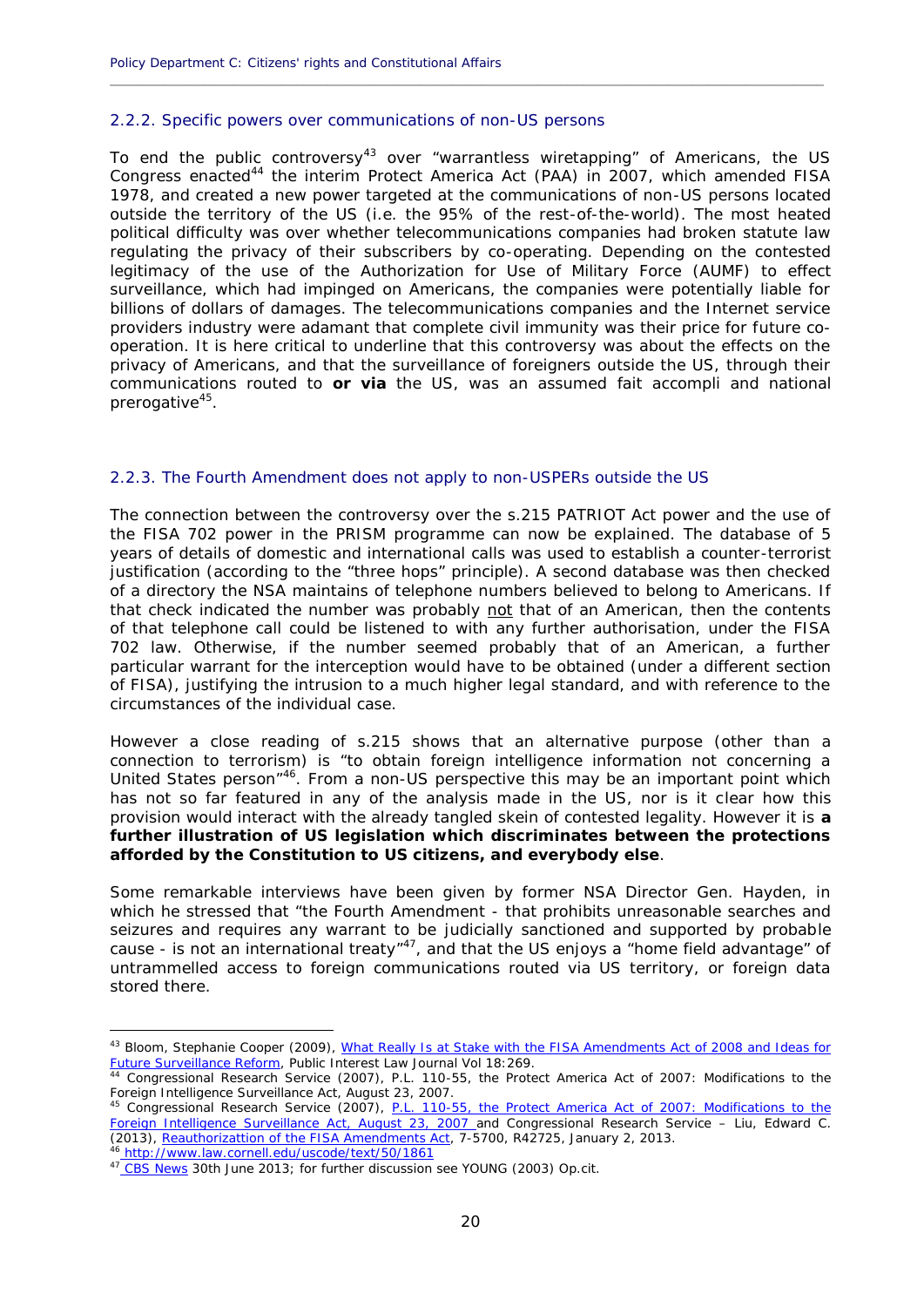These statements sit uncomfortably with speeches and statements made by US State Department officials prior to 2012 at fora including the Council of Europe's "Octopus" conference on Cybercrime, and the annual International Conference of Privacy and Data Protection Commissioners. These statements lauded the protections afforded by the Fourth Amendment<sup>48</sup>, and since they were directed at an international audience to provide reassurance about America's respect for privacy, in retrospect they can only be construed as deceptive<sup>49</sup>. The author publicly challenged one representative in 2012 to state categorically that the Fourth Amendment applied to non-US persons (located outside the US), and they fell silent.

 $\_$  ,  $\_$  ,  $\_$  ,  $\_$  ,  $\_$  ,  $\_$  ,  $\_$  ,  $\_$  ,  $\_$  ,  $\_$  ,  $\_$  ,  $\_$  ,  $\_$  ,  $\_$  ,  $\_$  ,  $\_$  ,  $\_$  ,  $\_$  ,  $\_$  ,  $\_$  ,  $\_$  ,  $\_$  ,  $\_$  ,  $\_$  ,  $\_$  ,  $\_$  ,  $\_$  ,  $\_$  ,  $\_$  ,  $\_$  ,  $\_$  ,  $\_$  ,  $\_$  ,  $\_$  ,  $\_$  ,  $\_$  ,  $\_$  ,

#### 2.2.4. Cloud computing risks for non-US persons

The interim Protect America Act of 2007 mentioned above was set to expire shortly before the Presidential election of 2008, and its scope was limited to interception of telephony and Internet access providers. Candidate-in-waiting Obama gave his approval to a bipartisan agreement to put PAA and its immunities for telecommunications companies on a permanent basis with the FISA Amendments Act 2008, which was enacted in July 2008.

When FAA was introduced, it contained an extra three words that apparently went unnoticed and unremarked by anyone<sup>50</sup>. By introducing "remote computing services" (a term defined in ECPA 1986 dealing with *law enforcement* access to stored communications), **the scope was dramatically widened from Internet communications and telephony to include Cloud computing.**

Cloud computing can be defined in general terms as the distributed processing of data on remotely located computers accessed through the Internet. From 2007 Internet industry marketing evangelized the benefits of Cloud computing to business, governments and policy-makers, beginning with Google and then rapidly followed by Microsoft and others, becoming a new business software sector.

In 2012 the LIBE Committee commissioned a briefing Note on "Fighting Cybercrime and Protecting Privacy in the Cloud" from the *Centre for European Policy Studies* (CEPS) and the *Centre d'Etudes sur les Conflits, Liberté et Securité* (CCLS), to which the author was invited to contribute<sup>51</sup>. Sections of the Note clearly asserted that Cloud computing and **related US regulations presented an unprecedented threat to EU data sovereignty**.

The Note specifically underlined $52$  the following:

 *(Cloud providers) cannot fulfil any of the privacy principles on which Safe Harbour is founded. This was never satisfactorily resolved by the Commission before the agreement was hastily concluded over the objections of European DPAs. As a result*

<sup>&</sup>lt;sup>48</sup> See: Medina, M. Isabel, (2008) Indiana Law Journal, *Exploring the Use of the Word "Citizen" in Writings on the* Fourth Amendment Volume 83, Issue 4, Article 14, January, 2008.

<sup>&</sup>lt;sup>49</sup> In U.S. Ambassador to the EU (2012), Remarks by William E Kennard, Forum Europe's 3rd Annual European Data Protection and Privacy Conference, December 4, 2012, the assurances given regarding criminal law do not apply to FISA, which is unmentioned, see similarly: US State Department (2012), Five Myths Regarding Privacy and Law Enforcement Access to Personal Information in the EU and the US.

<sup>&</sup>lt;sup>50</sup> For discussion of RCS under ECPA see: Pell, Stephanie K. (2012), Systematic government access to privatesector data in the United States, International Data Privacy Law, 2012, Vol. 2, No. 4.

<sup>&</sup>lt;sup>51</sup> Bigo Didier, Boulet Gertjan, Bowden Caspar, Carrera Sergio, Jeandesboz Julien, Scherrer Amandine (2012), Fighting cyber crime and protecting privacy in the cloud, Study for the European Parliament, PE 462.509.

<sup>&</sup>lt;sup>52</sup> Similar strong warnings were given by Hoboken, J.V.J., Arnbak, A.M., Van Eijk, N.A.N.M (2012)<u>, Cloud</u> Computing in Higher Education and Research Institutions and the USA Patriot Act, IVIR, Institute for Information Law, University of Amsterdam, November 2012 (English Translation). See also warnings of FAA incompatibility with ECHR in 2010: LoConte, Jessica (2010), FISA Amendments Act 2008: Protecting Americans by Monitoring International Communications--Is It Reasonable?, Pace International Law Review Online Companion 1-1-2010.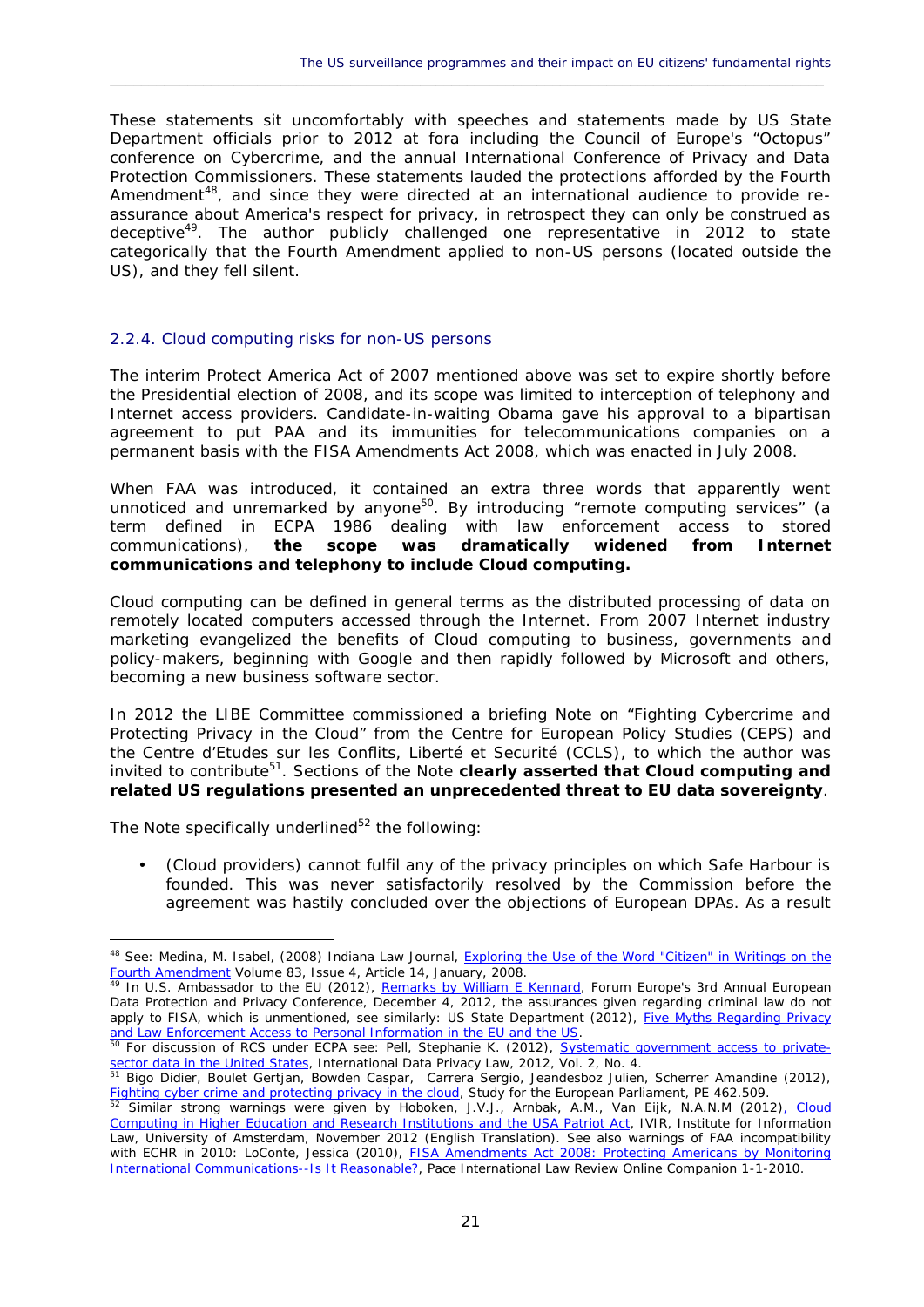*many US cloud providers advertise Safe Harbour certification with insupportable claims that this legalizes transfers of EU data into US clouds, and since 2009 several have altered their self-certification filings to claim the oxymoronic status of Safe- Harbour-as-a-Processor. The Article 29 Data Protection Working Party (WP29) have clarified that this is insufficient in their recent opinion*

**\_\_\_\_\_\_\_\_\_\_\_\_\_\_\_\_\_\_\_\_\_\_\_\_\_\_\_\_\_\_\_\_\_\_\_\_\_\_\_\_\_\_\_\_\_\_\_\_\_\_\_\_\_\_\_\_\_\_\_\_\_\_\_\_\_\_\_\_\_\_\_\_\_\_\_\_\_\_\_\_\_\_\_\_\_\_\_\_\_\_\_\_**

- *Cloud providers are transnational companies subject to conflicts of international public law. Which law they choose to obey will be governed by the penalties applicable and exigencies of the situation, and in practice the predominant allegiances of the company management. So far, almost all the attention on such conflicts has been focussed on the US PATRIOT Act, but there has been virtually no discussion of the implications of the US Foreign Intelligence Surveillance Amendment Act of 2008. §1881a of FAA for the first time created a power of mass surveillance specifically targeted at the data of non-US persons located outside the US, which applies to Cloud computing. Although all of the constituent definitions had been defined in earlier statutes, the conjunction of all of these elements was new.....the most significant change escaped any comment or public debate altogether. The scope of surveillance was extended beyond interception of communications, to include any data in public cloud computing as well. This change occurred merely by incorporating "remote computing services" into the definition of an "electronic communication service provider"*
- *...very strong implications on EU data sovereignty and the protection of its citizens' rights. The implications for EU Fundamental Rights flow from the definition of "foreign intelligence information", which includes information with respect to a foreign-based political organization or foreign territory that relates to the conduct of the foreign affairs of the United States. In other words, it is lawful in the US to conduct purely political surveillance on foreigners' data accessible in US Clouds. The root problem is that cloud computing breaks the forty year old legal model for international data transfers. The primary desideratum would be a comprehensive international treaty guaranteeing full reciprocity of rights, but otherwise exceptions ("derogations") can be recognized in particular circumstances providing there are safeguards appropriate to the specific situation. Cloud computing breaks the golden rule that "the exception must not become the rule". Once data is transferred into a Cloud, sovereignty is surrendered. In summary, it is hard to avoid the conclusion that the EU is not addressing properly an irrevocable loss of data sovereignty, and allowing errors made during the Safe Harbour negotiations of 2000 to be consolidated, not corrected.*
- *Particular attention should be given to US law that authorizes the surveillance of Cloud data of non-US residents. The EP should ask for further enquiries into the US FISA Amendments Act, the status of the 4th Amendment with respect to NONUSPERS, and the USA PATRIOT Act (especially s.215).*
- *The EP should consider amending the DP Regulation to require prominent warnings to individual data subjects (of vulnerability to political surveillance) before EU Cloud data is exported to US jurisdiction. No data subject should be left unaware if sensitive data about them is exposed to a 3rd country's surveillance apparatus. The existing derogations must be dis-applied for Cloud because of the systemic risk of loss of data sovereignty. The EU should open new negotiations with the US for recognition of a human right to privacy which grants Europeans equal protections in US courts.*
- *The EU needs an industrial policy for autonomous capacity in Cloud computing. The DG INFSO Communication of October 2012 is on this matter not in tune with the challenges analysed in this study. A target could be that by 2020, 50% of EU public services should be running on Cloud infrastructure solely under EU jurisdictional*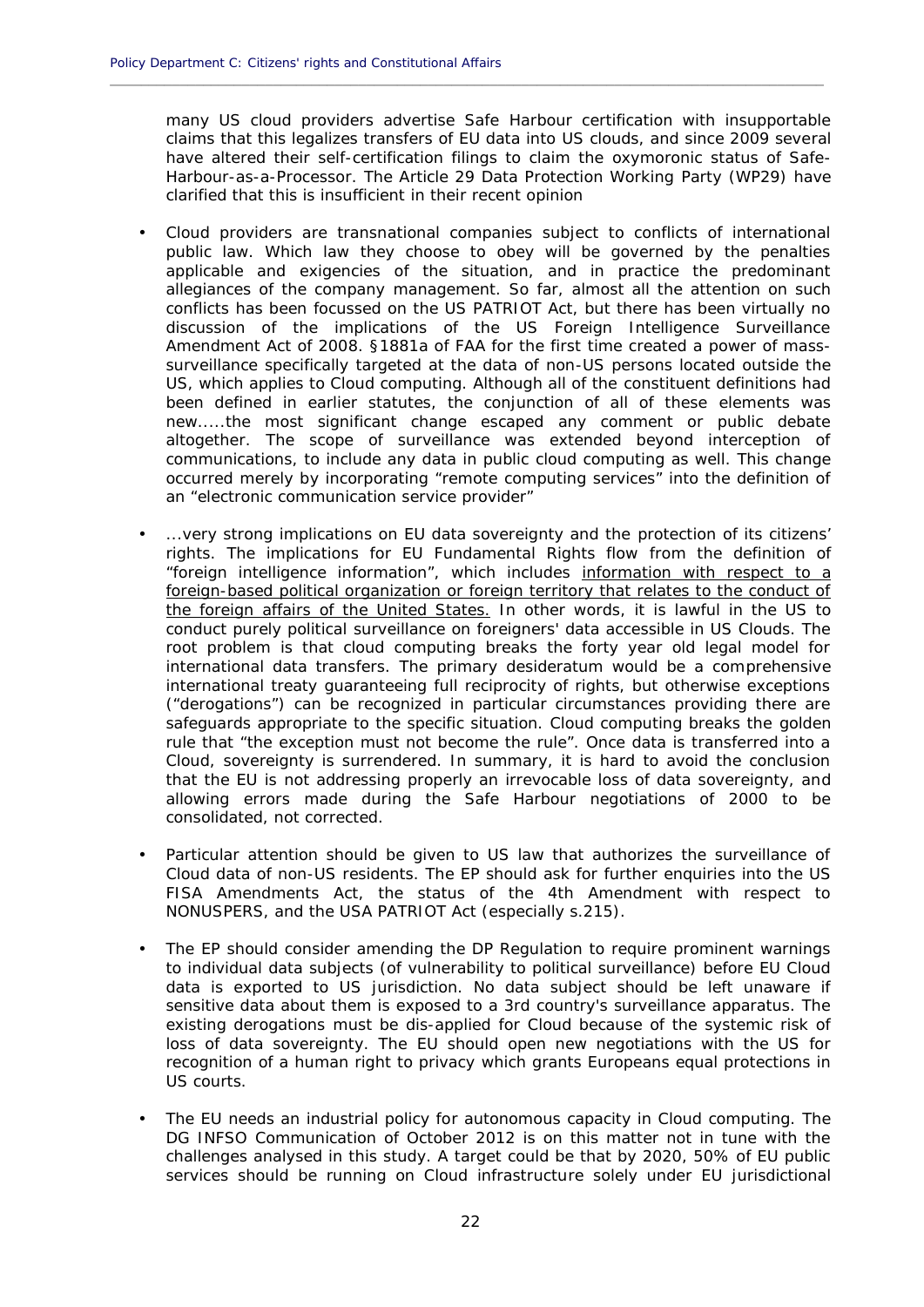#### *control.*

The study also underlined that since the SWIFT affair, an EU "High-Level Contact Group" has been conducting talks in 2011 with the US authorities on an "Umbrella" agreement intended to cover transfers of data for law enforcement purposes. So far, the US has been adamant that this will not cover access to EU data from US private parties by US authorities, and thus would exclude precisely the situation of Cloud computing<sup>53</sup>.

 $\_$  ,  $\_$  ,  $\_$  ,  $\_$  ,  $\_$  ,  $\_$  ,  $\_$  ,  $\_$  ,  $\_$  ,  $\_$  ,  $\_$  ,  $\_$  ,  $\_$  ,  $\_$  ,  $\_$  ,  $\_$  ,  $\_$  ,  $\_$  ,  $\_$  ,  $\_$  ,  $\_$  ,  $\_$  ,  $\_$  ,  $\_$  ,  $\_$  ,  $\_$  ,  $\_$  ,  $\_$  ,  $\_$  ,  $\_$  ,  $\_$  ,  $\_$  ,  $\_$  ,  $\_$  ,  $\_$  ,  $\_$  ,  $\_$  ,

#### 2.2.5. There are no privacy rights recognised by US authorities for non-US persons under FISA

The acquisition of *foreign intelligence information* under the PRISM programme requires adherence to "minimization"<sup>54</sup> and "targeting"<sup>55</sup> procedures, which were revealed (unredacted) by The Guardian on 20<sup>th</sup> June. Together these provide strong evidence that there are no privacy rights for non-Americans recognized by the US authorities under PRISM and related programmes. The revealed documents are heavily tautologous and replete with bureaucratic jargon, but a close reading does not discover any acknowledgement of rights for non-Americans whatsoever. One therefore suspects that **US operational practice places no limitations on exploiting or intruding on a non-US person's privacy, if the broad definitions of** *foreign intelligence information* **are met.**

Moreover in a May 2012 letter to the Congressional intelligence review committees<sup>56</sup> the government states that:

*Because NSA has already made a "foreignness" determination for these selectors·in accordance with its FISC-approved targeting procedures, FBI's targeting role differs from that of NSA. FBI is not required to second-guess NSA's targeting determinations...*

The versions of the targeting procedures revealed are generic, but the American Civil Liberties Union (ACLU)<sup>57</sup> obtained redacted copies of slides related to FBI staff training that referred specifically to FISAAA for counter-terrorism purposes. The letter continues:

*Once acquired, all communications are routed to NSA. NSA also can designate the communications from specified selectors acquired through PRISM collection to be "dual-routed'' to other intelligence Community elements.*(emphasis added)

This means that agencies such as the CIA, amongst others of the sixteen agencies of the US intelligence community, can receive their own streams of data to store and analyse, which the NSA has roughly filtered for a 50% likelihood of "foreignness". No reporting on documents from Snowden, or other commentary, has referred to this "dual-routing" or their mission purposes.

According to the leaked "targeting procedures" (dated 2009) of FAA, an NSA database of telephone numbers and Internet identifiers<sup>58</sup> is used to eliminate known Americans from

<sup>&</sup>lt;sup>53</sup> EU-US Data Protection Non-Paper On Negotiations During 2011

<sup>54</sup> http://www.theguardian.com/world/interactive/2013/jun/20/exhibit-a-procedures-nsa-document

<sup>55</sup> http://www.theguardian.com/world/interactive/2013/jun/20/exhibit-a-procedures-nsa-document

<sup>&</sup>lt;sup>56</sup> https://www.aclu.org/files/assets/ltr\_to\_hpsci\_chairman\_rogers\_and\_ranking\_member\_ruppersberger\_scan.pdf  $(declassified 21<sup>st</sup> Aug 2013)$ 

<sup>&</sup>lt;sup>57</sup> ACLU FOIA request (2010), **Introduction to FISA Section 702**, (2010), US Dept. of Justice, decl.December 2010.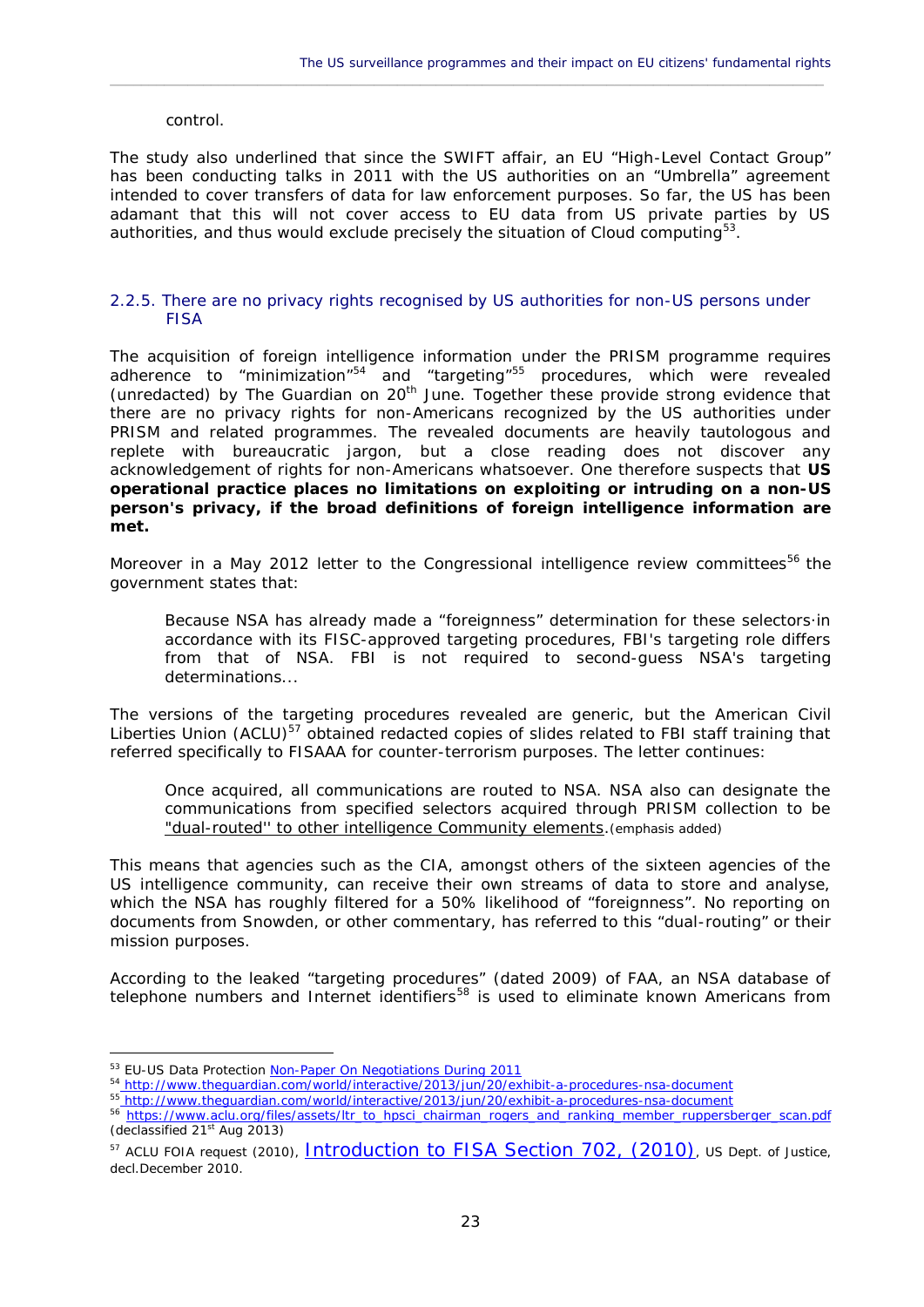being inadvertently targeted by s.702. Analysts may only proceed to access "content data" under the 702 power if there is more than a 50% likelihood the target is not American and located outside the US, because the Fourth Amendment was held not to apply. Otherwise a particular warrant must be applied for under a different section of FISA.

**\_\_\_\_\_\_\_\_\_\_\_\_\_\_\_\_\_\_\_\_\_\_\_\_\_\_\_\_\_\_\_\_\_\_\_\_\_\_\_\_\_\_\_\_\_\_\_\_\_\_\_\_\_\_\_\_\_\_\_\_\_\_\_\_\_\_\_\_\_\_\_\_\_\_\_\_\_\_\_\_\_\_\_\_\_\_\_\_\_\_\_\_**

This shows that the "probable cause" requirement for evidence of a 50% likelihood of *criminality* was converted into a 50% probability of *nationality*. This interpretation was first visible in a FISA Court of Review (FISCR) decision of 2008, released briefly in redacted form in 2010, and then apparently withdrawn from the official website (but a copy<sup>59</sup> had been kept by a transparency NGO).

The reasoning of FISCR was that **foreign intelligence surveillance of targets reasonably believed to be outside of the US qualifies for a "special needs" exception<sup>60</sup> to the Fourth Amendment warrant requirement.** The constitutionality of that judgement is being contested in a number of lawsuits brought by US civil liberties organisations, because this "coin-flip" criterion implies many unconstitutional searches of Americans' communications.

#### **2.3. Data export: false solutions and insufficient safeguards**

In order to conclude this section, the author would like to draw the Parliament's attention to certain difficulties with current derogations and/or safeguards proposed as solutions to the implications for EU Citizens underlined above. This subsection aims to highlight the loopholes and gaps in several mechanisms that have been put in place for data export. In the author's view, these mechanisms should not be seen as guarantees for the protection of EU citizens' rights.

#### 2.3.1 Safe Harbour, BCRs for processors and Cloud Computing

The EU/US Safe Harbour Agreement of 2000 implemented a process for US companies to comply with the EU Directive 95/46/EC on the protection of personal data. If a US company makes a declaration of adherence to the Safe Harbour Principles then an EU Controller may export data to that company (although a written contract is still required).

Sometimes described as a 'simultaneous unilateral declaration', the Agreement left ambiguous whether it covered the situation of remote processing of data inside the US, on instruction from Controllers inside the EU. Especially in the case of Cloud computing, such remote processors were most unlikely to be capable of giving effect to the Safe Harbour Principles, which, the US argued, thus became void. Did the deal still apply, for unrestricted export of EU data for remote processing under essentially a self-regulatory framework? In 2000, the EU Commission over-ruled objections from civil society and some DPAs, to conclude a deal.

The US negotiators in the Department of Commerce worked closely with US trade lobbies, on a series of "FAQs" for US companies to interpret the Agreement to marginalize EU privacy rights, building in loopholes on such questions as what counted as identifiable data, refusing rights of access, and avoiding any duty of finality or right-of-deletion. Safe

<sup>58</sup> This appears to be a different database, a directory, rather than the metadata controversially acquired under s.215. It is not known how this is compiled (for example from network surveillance) or under what authority, but evidently it is more than commercial telephone directories. <sup>59</sup> www.fas.org/irp/agency/doj/fisa/fiscr082208.pdf

<sup>&</sup>lt;sup>60</sup> Anzalda, Matthew A. and Gannon, Jonathan W. (2010), In re Directives...: Judicial Recognition of Certain Warrantless Foreign Intelligence Surveillance (paywall), Texas Law Review, Vol 88:1599 2010.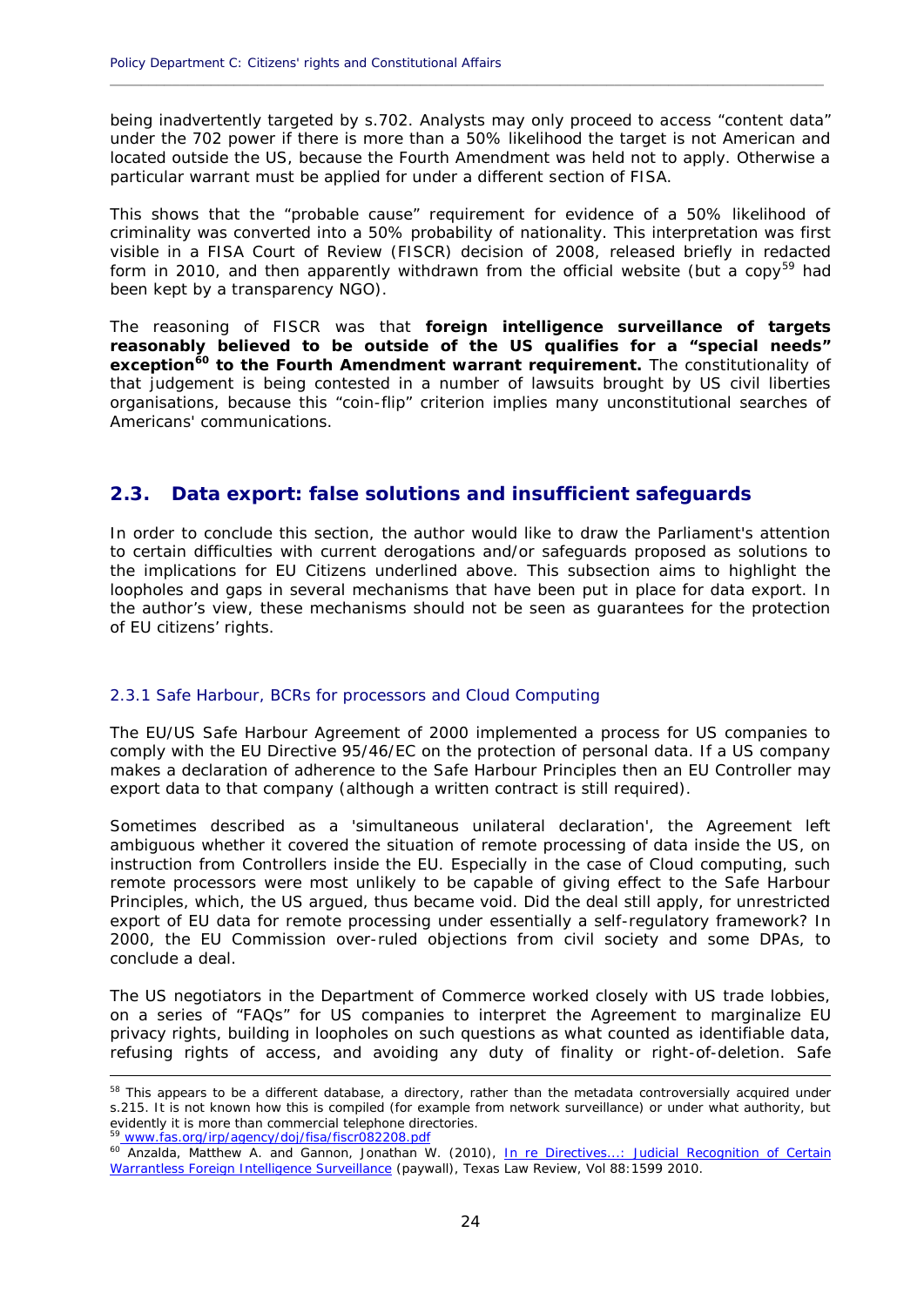Harbour proved so Byzantine that no EU citizen navigated the bureaucracy to lodge a complaint for many years.

 $\_$  ,  $\_$  ,  $\_$  ,  $\_$  ,  $\_$  ,  $\_$  ,  $\_$  ,  $\_$  ,  $\_$  ,  $\_$  ,  $\_$  ,  $\_$  ,  $\_$  ,  $\_$  ,  $\_$  ,  $\_$  ,  $\_$  ,  $\_$  ,  $\_$  ,  $\_$  ,  $\_$  ,  $\_$  ,  $\_$  ,  $\_$  ,  $\_$  ,  $\_$  ,  $\_$  ,  $\_$  ,  $\_$  ,  $\_$  ,  $\_$  ,  $\_$  ,  $\_$  ,  $\_$  ,  $\_$  ,  $\_$  ,  $\_$  ,

The official EU review study<sup>61</sup> on Safe Harbour of 2004, in a slight treatment of FISA, did not parse the political non-USPER meanings of *foreign intelligence information* discussed above, and stated that *"the controversial provisions of the USA PATRIOT Act are essentially irrelevant for Safe Harbour data flows"*.

Much of the legal analysis supporting the theory that Safe Harbour applies to Cloud computing can be traced to the work of Dr. Christopher Kuner<sup>62</sup>, for many years the organizer of a Brussels lobby of privacy officers from predominantly US multinational companies, which became influential with the Commission and DPAs. Dr. Kuner also represented the International Chamber of Commerce in EU discussions over data protection, and has advised major Internet companies as clients. Kuner's textbook of Data Protection commercial law was cited in a Microsoft-sponsored study<sup>63</sup>, arguing that Safe Harbour sufficed for Cloud processing. The US recently re-iterated this view expressly<sup>64</sup>.

Against this background, a working group of DPAs began discussions about 2009 with major Internet companies on a new proposed derogation which could subsume Cloud computing. This became known as *Binding Corporate Rules for data processors*.

The concept was that a US (or other Third Country) Cloud service vendor could obtain a security accreditation for an entire software platform from a reputable auditor, and together with a "check-list" of organizational procedures drafted by WP29<sup>65</sup>, an EU Controller could then lawfully export personal data outside the EU into the foreign controlled Cloud. The checklist imposed (and in limited respects strengthened) similar conditions and wording to that which had already been created by the Commission for "model" clauses (see below).

Perhaps in response to warnings about FISA, two months before Snowden, WP29 issued an apparently minor "clarification", adding<sup>66</sup> that the checklist

*"only creates an information process that does not legitimate transfers per se. In the case of a conflict of laws, one shall refer to the international treaties and agreements applicable to such matter"* [emphasis added].

It does not seem very prudent to place the burden of responsibility for such a critical evaluation<sup>67</sup> of conflicts of international law on a foreign corporation with strong vested interests, that may be subject to espionage charges for compliance with EU law.

<sup>61</sup> Dhont J., Asinari M.V.P., Poullet Y., Reidenberg J., Bygrave L. (2004), Safe Harbour Decision mplementation Study, European Commission, Internal Market DG Contract PRS/2003/A0-7002/E/27.

 $\frac{62}{62}$  Kuner, Christopher (2008), Membership of the US Safe Harbor Program by Data Processors, The Center For Information Policy Leadership, Hunton & Williams LLP.

<sup>&</sup>lt;sup>63</sup> Hon, W. Kuan and Millard, Christopher (2012), Data Export in Cloud Computing - How Can Personal Data Be Transferred Outside the EEA? The Cloud of Unknowing, Part 4, QMUL Cloud Legal Project: "There is some uncertainty regarding whether the Safe Harbor framework applies to transfers to a US processor (as opposed to controller), such as a cloud provider. The better view is that it does...". See also Walden, Ian (2011), Accessing Data in the Cloud: The Long Arm of the Law Enforcement Agent, QMUL Cloud Legal Project, Research Paper No. 74/2011, footnote 119.

<sup>64</sup> US Department of Commerce International Trade Administration (2013), Clarifications Regarding the U.S.-EU Safe Harbor Framework and Cloud Computing.

<sup>&</sup>lt;sup>65</sup> ART29WP - Article 29 Data Protection Working Party (2012), <u>Working Document 02/2012 setting up a table with</u> the elements and principles to be found in Processor Binding Corporate Rules, WP 195 Adopted on 6 June 2012.

<sup>&</sup>lt;sup>66</sup> ART29WP - Article 29 Data Protection Working Party (2013), Explanatory Document On The Processor Binding Corporate Rules, WP 204, Adopted On 19 April 2013.

<sup>&</sup>lt;sup>67</sup> For relevant discussion of such conflicts see: Radsan, John A. (2007), <u>The Unresolved Equation of Espionage</u> and International Law, Michigan Journal of International Law, Vol 28:595 2007.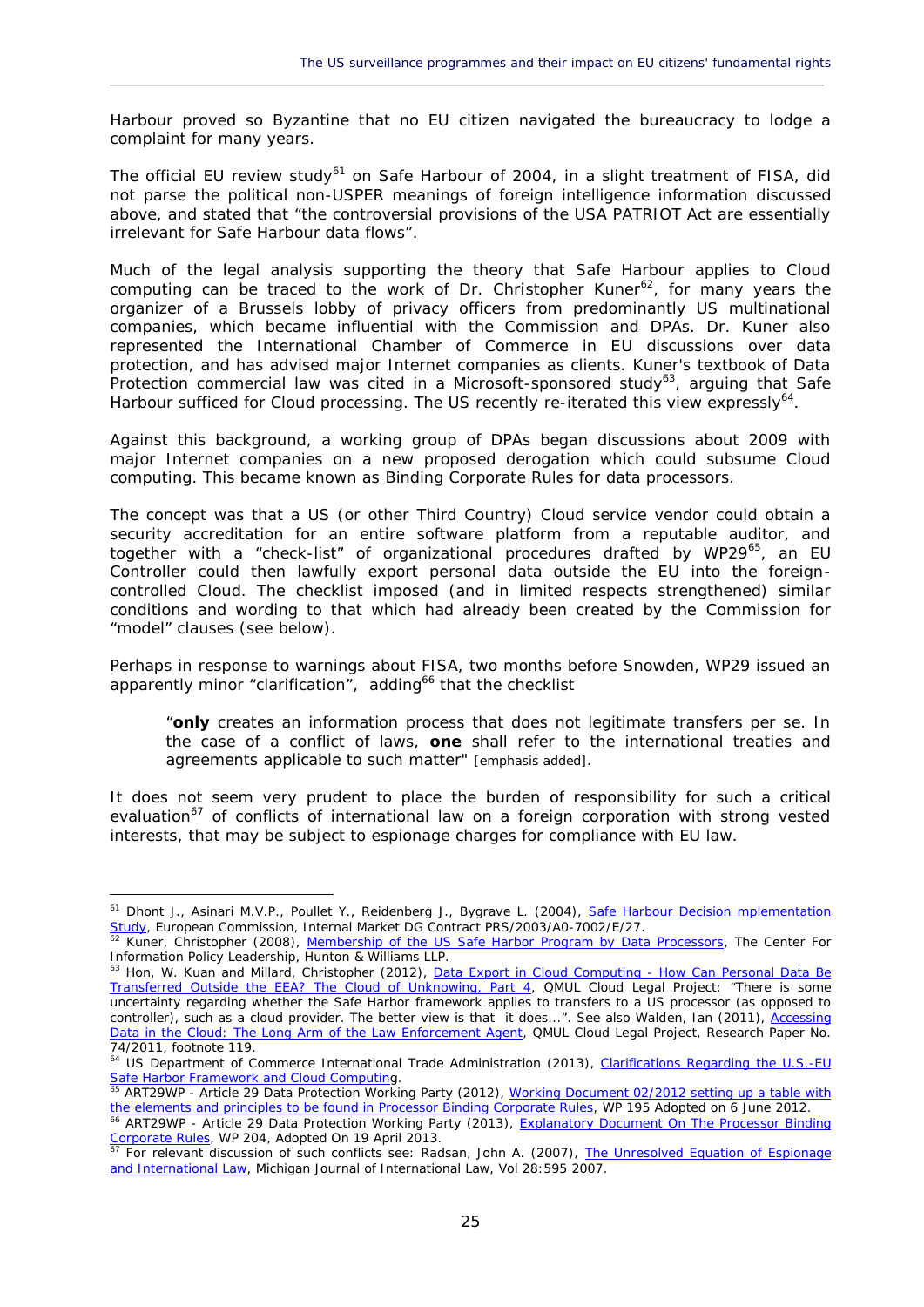**BCRs-for-processors might sound like a variant of the existing BCRs (for Controllers), but in actuality they are vastly more risky for Europeans' privacy**. The strategic risk to EU data sovereignty, which arises directly from the concept of BCRsfor-processors, is that the global Cloud industry is dominated by software "platforms" from Microsoft, Google, Amazon, and a few others. Microsoft's goal for its public-sector salesforce from 2010 was to compete for every contract for data processing by governments<sup>68</sup>. The cost savings for Cloud processing can be massive (sometimes one tenth the cost of processing "on-premises" by the Controller according to industry marketing claims). The cost savings are from equipment, overhead, operational staff (increasingly expensive for leading cyber-security expertise), and the major Cloud providers can take advantage of economies of scale, and higher average utilization by spreading processing loads across time-zones globally. Therefore there is already, and will be further, a competitive imperative to migrate European "on-premises" data to Cloud processing, and so far the EU has almost no significant indigenous software platforms that can compete (on cost, features, or reliability) with the leading US providers. The exception to this gloomy picture is free and open-source software, which has produced powerful Cloud "stacks" competitive with proprietary software and services.

**\_\_\_\_\_\_\_\_\_\_\_\_\_\_\_\_\_\_\_\_\_\_\_\_\_\_\_\_\_\_\_\_\_\_\_\_\_\_\_\_\_\_\_\_\_\_\_\_\_\_\_\_\_\_\_\_\_\_\_\_\_\_\_\_\_\_\_\_\_\_\_\_\_\_\_\_\_\_\_\_\_\_\_\_\_\_\_\_\_\_\_\_**

In this light, BCR-for-processors can be seen as an expedient strategy both for the Commission and for Data Protection Authorities (DPAs) who wish to maintain the semblance of legal control over EU data, and for the Cloud providers who find the existing EU Data Protection regime generally inconvenient, especially for tax purposes<sup>69</sup>. The Commission promoted the legal status of the BCR-for-processors concept in the text of the new draft Regulation<sup>70</sup>. Subsequently, national DPAs would have no alternative but to accept their validity once issued. So far, only a few dozen of the existing Controller BCRs have been approved<sup>71</sup>, and the standard of compliance already is not reassuring<sup>72</sup>.

#### 2.3.2. Model Contracts

From 2001 the EU Commission drafted approved "model" clauses for inclusion in contracts both for Controllers and Processors located outside the EU, intended to guarantee privacy rights for individuals comparable to those they would have if the data remained inside the EU.

**The conceptual flaw in this general approach is the supposition that computer systems can be "audited" to guarantee the three essential requirements of information security: Confidentiality, Integrity and Availability**. Whilst integrity<sup>73</sup> and availability of data are technically and logically verifiable properties, confidentiality is not. It is impossible to know with certainty whether either an "insider" or external unauthorised party has seen or copied data. Even if data is encrypted with a

<sup>&</sup>lt;sup>68</sup> The author was Chief Privacy Adviser to Microsoft's forty National Technology Officers (in charge of government liaison) until 2011, and received special sales training emphasizing the Cloud goal of competing for all government business, irrespective of the sensitivity of the data. On querying whether this was a mistake, the goal was reaffirmed.

<sup>&</sup>lt;sup>69</sup> Large US Internet companies tend to "forum-shop" for MS with low-tax and low-privacy regimes. If these do not coincide, corporate attorney must draft onerously complex contracts to comply with the technicalities of "model" contracts

<sup>&</sup>lt;sup>70</sup> BCRs (Art.43) are no longer categorized as a "derogation" (Art.44), see: European Commission (2012), *Proposal* for a General Data Protection Regulation, 25.1.2012, COM(2012) 11 final 2012/0011.

<sup>&</sup>lt;sup>71</sup> A rough sample of a dozen of these companies showed that most do not provide the actual BCR terms online as required.

 $72$  The author filed a test complaint to the Luxembourg DPA about lack of any knowledge about BCRs by PayPal's privacy support staff (PayPal cannot comply with the terms of the BCR if their staff are unaware even of its existence or obligations). Despite several reminders, after one year there is still no news of the outcome of the investigation.

 $73$  To check integrity, a "hash function" is computed over the data which functions as a verifiable "fingerprint".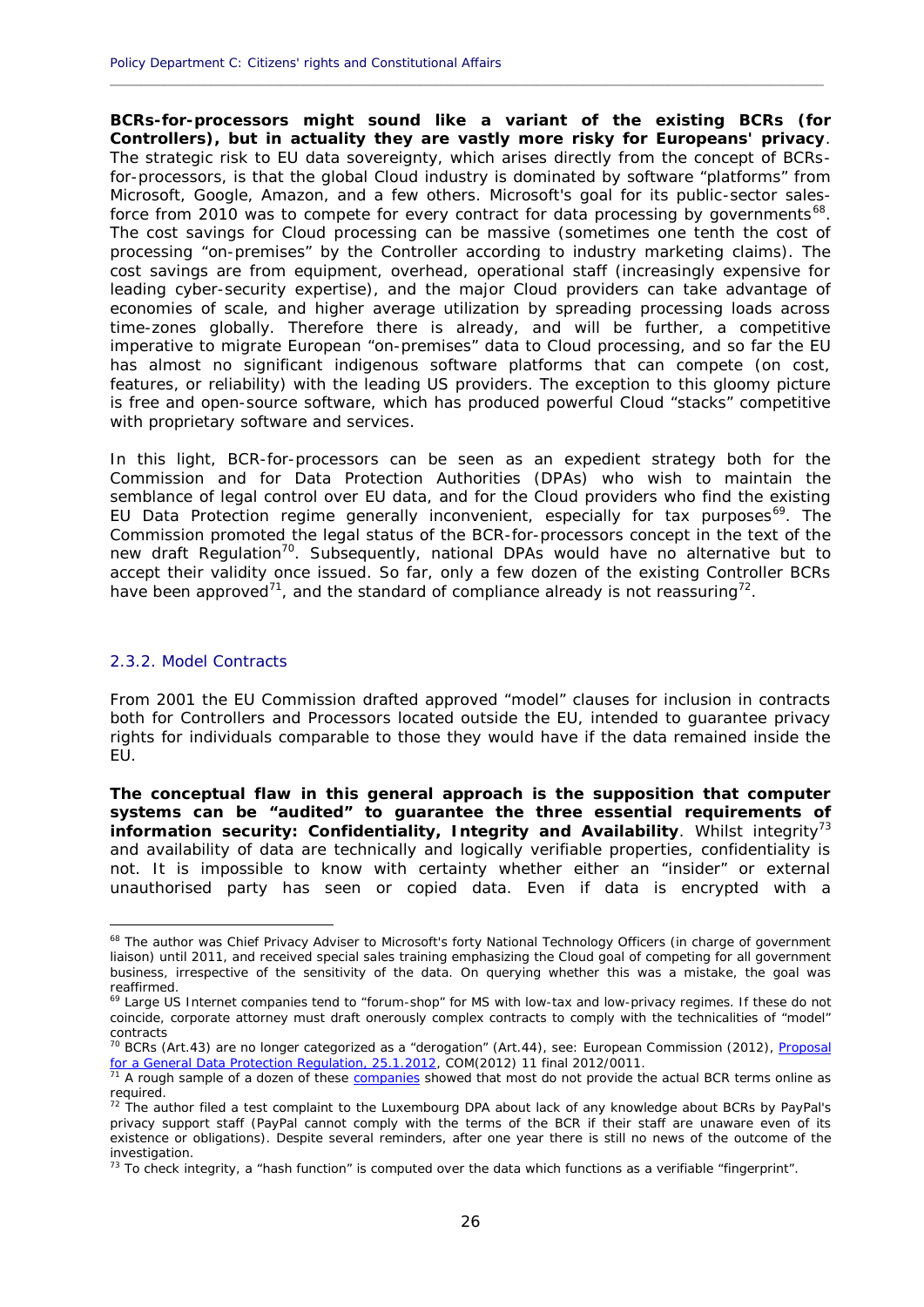mathematically strong cipher, the algorithm implementation may have software defects, or the key may be leaked or stolen secretly.

 $\_$  ,  $\_$  ,  $\_$  ,  $\_$  ,  $\_$  ,  $\_$  ,  $\_$  ,  $\_$  ,  $\_$  ,  $\_$  ,  $\_$  ,  $\_$  ,  $\_$  ,  $\_$  ,  $\_$  ,  $\_$  ,  $\_$  ,  $\_$  ,  $\_$  ,  $\_$  ,  $\_$  ,  $\_$  ,  $\_$  ,  $\_$  ,  $\_$  ,  $\_$  ,  $\_$  ,  $\_$  ,  $\_$  ,  $\_$  ,  $\_$  ,  $\_$  ,  $\_$  ,  $\_$  ,  $\_$  ,  $\_$  ,  $\_$  ,

**The revelations about PRISM dramatically illustrate the folly of this legal stratagem.** No force of law operating in civil cases on private parties can guarantee privacy rights in the face of an adversary such as the NSA trying to breach them, and operating lawfully in its own terms.

Clause.5(d)1<sup>74</sup> provided that the processor had to tell the EU exporter about any "legally binding request" for data *unless* that was prohibited, such as a prohibition under criminal law to preserve the confidentiality of a criminal investigation. The wording "such as" invites a reading that national security laws *a fortiori* override any contractual obligation. Although the EU retained powers to terminate the transfers, this required a basis of evidence to do so, and thus the structural temptation for turning a blind-eye was incorporated.

Every organizational actor has an incentive to turn a blind-eye under these arrangements. The Commission so they can maintain "high standards" of data protection are observed, DPAs so as not to expose their technical limits and exhaust their limited resources in expensive legal actions, Member States whose security hierarchies benefit from access to US counter-terror information, and business in EU and the US who simply want to transact without awkward questions of state mass-surveillance continually arising. Even EU civil society<sup>'s</sup> seemed quiescent since ECHELON, and has mostly focussed on consumer rights<sup>76</sup> instead of meaningfully questioning the implications for Fundamental Rights and sovereignty in commercial data-flows to the US.

**As a legal mechanism for guaranteeing rights and obtaining damages for poor security or privacy practices, such contracts (and their "model" clauses) have proved useless in so far as they have not given rise to litigation.** In most situations where an EU Controller might want to obtain monetary damages from a Third Country processor/controller, the reputation damage they could suffer in the marketplace (e.g. from a data breach becoming known) would be very unlikely to be recouped. In theory, this disincentive would be removed by the new draft Regulations' requirement<sup>77</sup> to notify DPAs of data breaches, but DPAs have signalled that they will not necessarily require data subjects to be informed (and thus effectively make the incident public knowledge), partly in order to shield Controllers from disproportionate reputation damage. When disputes are settled out of court without publicity, it undercuts the function that contract litigation would perform, of informing Controllers about the reliability of those to whom they might export data. Data subjects of course have no idea when their rights may have been infringed under this approach.

<sup>74</sup> Commission decision of 27 December 2001 on standard contractual clauses for the transfer of personal data to processors established in third countries, under Directive 95/46/EC (2002/16/EC).

<sup>&</sup>lt;sup>75</sup> The notable exception is the Chaos Computer Club of Germany.

<sup>76</sup> With promising exceptions such as the short-lived International Campaign Against Mass Surveillance of 2005 (website now defunct - but a copy preserved here), and the generally high level of civil society vigilance in Germany, which must be taken as read for avoidance of repetition

<sup>&</sup>lt;sup>77</sup>. The current breach notification requirement under the revised e-Privacy Directive only applies to telecommunications companies and Internet Services Providers, not to information society services provided through websites like social networks and search engines and general data Controllers.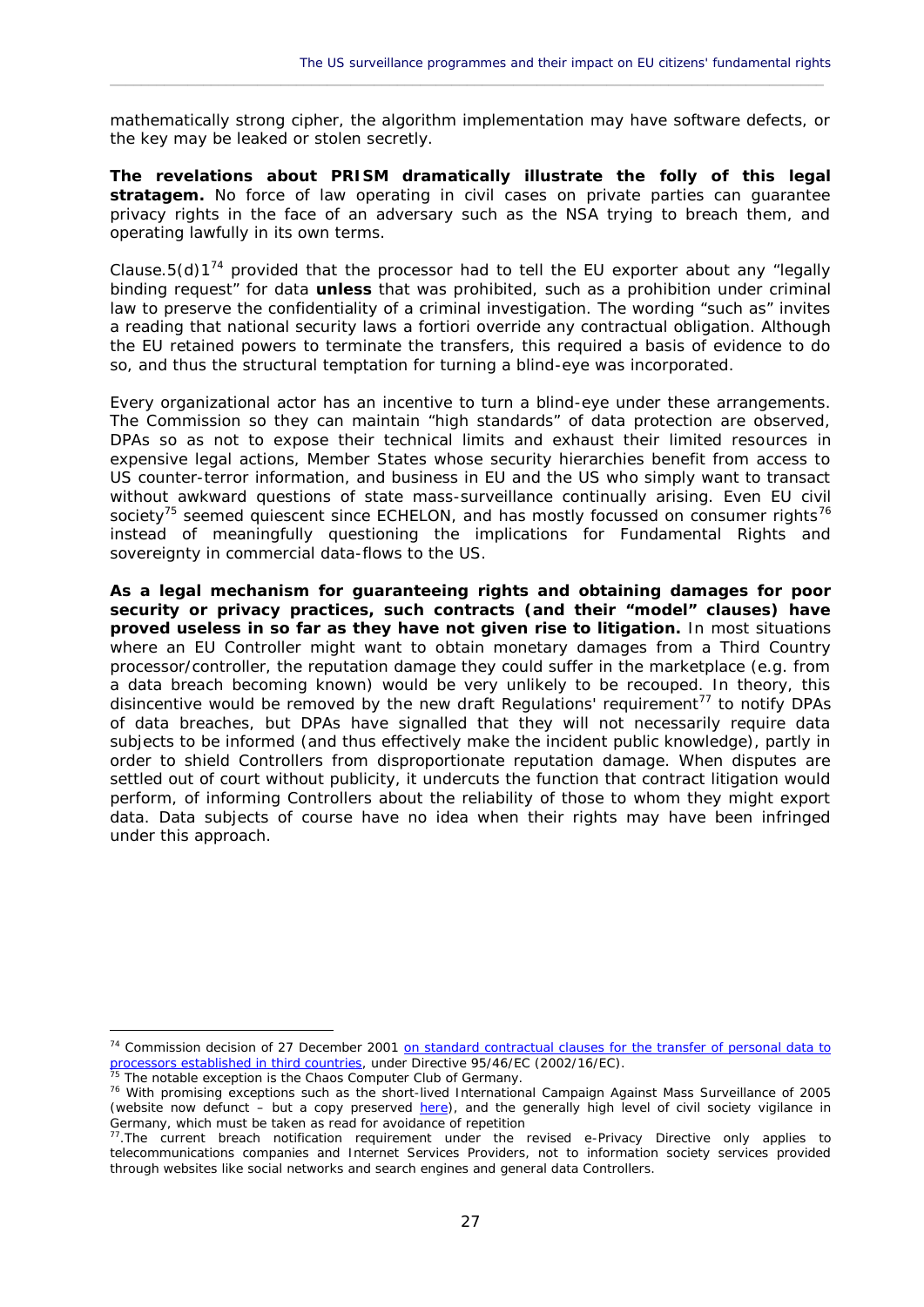### **3. STRATEGIC OPTIONS AND RECOMMENDATIONS FOR THE EUROPEAN PARLIAMENT**

**\_\_\_\_\_\_\_\_\_\_\_\_\_\_\_\_\_\_\_\_\_\_\_\_\_\_\_\_\_\_\_\_\_\_\_\_\_\_\_\_\_\_\_\_\_\_\_\_\_\_\_\_\_\_\_\_\_\_\_\_\_\_\_\_\_\_\_\_\_\_\_\_\_\_\_\_\_\_\_\_\_\_\_\_\_\_\_\_\_\_\_\_**

#### **3.1. Reducing exposure and growing a European Cloud**

As explained earlier, the mechanism of BCRs-for-processors, apparently tailor-made to ease the flow of EU data into Third Country cloud computing, is not sufficient to safeguard rights. It contains a loophole that condones unlawful surveillance. It is thus quite surprising that at various stages of development, the concept has been endorsed by the Article 29 Data Protection Working Party<sup>78</sup> (WP29), the European Data Protection Supervisor<sup>79</sup> (EDPS), and the French *Commission Nationale de l'Informatique et des Libertés* (CNIL) which led their formulation. No evidence has emerged that these DPAs understood the structural shift of data sovereignty<sup>80</sup> implied by Cloud computing. Rather, an unrealistic and legalistic view has allowed the protection of EU citizens to be neglected.

#### **Recommendations**:

- Prominent notices should be displayed by every US web site offering services in the EU to inform consent to collect data from EU citizens. The users should be made aware that the data may be subject to surveillance (under FISA 702) by the US government for any purpose which furthers US foreign policy. A consent requirement will raise EU citizen awareness and favour growth of services solely within EU jurisdiction. This will thus have economic impact on US business and increase pressure on the US government to reach a settlement.
- Since the other main mechanisms for data export (model contracts, Safe Harbour) are not protective against FISA or PATRIOT, they should be revoked and re negotiated. In any case, the requirement above for informed consent after a prominent warning notice should apply to any data collected, in the past or in the future, by a public or private sector EU controller, before it can be exported to the US for Cloud processing.
- A full industrial policy for development of an autonomous European Cloud computing capacity based on free/open-source software should be supported. Such a policy would reduce US control over the high end of the Cloud e-commerce value chain and EU online advertising markets. Currently European data is exposed to commercial manipulation, foreign intelligence surveillance and industrial espionage. Investments in a European Cloud will bring economic benefits as well as providing the foundation for durable data sovereignty.

#### **3.2. Reinstating 'Article 42'**

The published<sup>81</sup> new Regulation omitted 'Art.42' (according to the numbering of a draft<sup>82</sup> leaked two months before the final version), reportedly after very heavy lobbying by US

<sup>78</sup> ART29WP - Article 29 Data Protection Working Party (2012), Opinion on Cloud Computing, WP 196, Adopted July 1st 2012

<sup>&</sup>lt;sub>79</sub> European Data Protection Supervisor - Hustinx, Peter (2010), <u>Data Protection and Cloud Computing Under EU</u> Law, speech, Third European Cyber Security Awareness Day, BSA, European Parliament, 13 April 2010, Panel IV: Privacy and Cloud Computing.

<sup>80</sup> De Filippi, Primavera, and McCarthy, Smari (2012), Cloud Computing: Centralization and Data Sovereignty, European Journal of Law and Technology 3, 2.

<sup>&</sup>lt;sup>81</sup> European Commission (2012), Proposal for a General Data Protection Regulation, 25.1.2012, COM(2012) 11 final 2012/0011.

<sup>&</sup>lt;sup>82</sup> European Commission (2011), [Draft] Proposal for a General Data Protection Regulation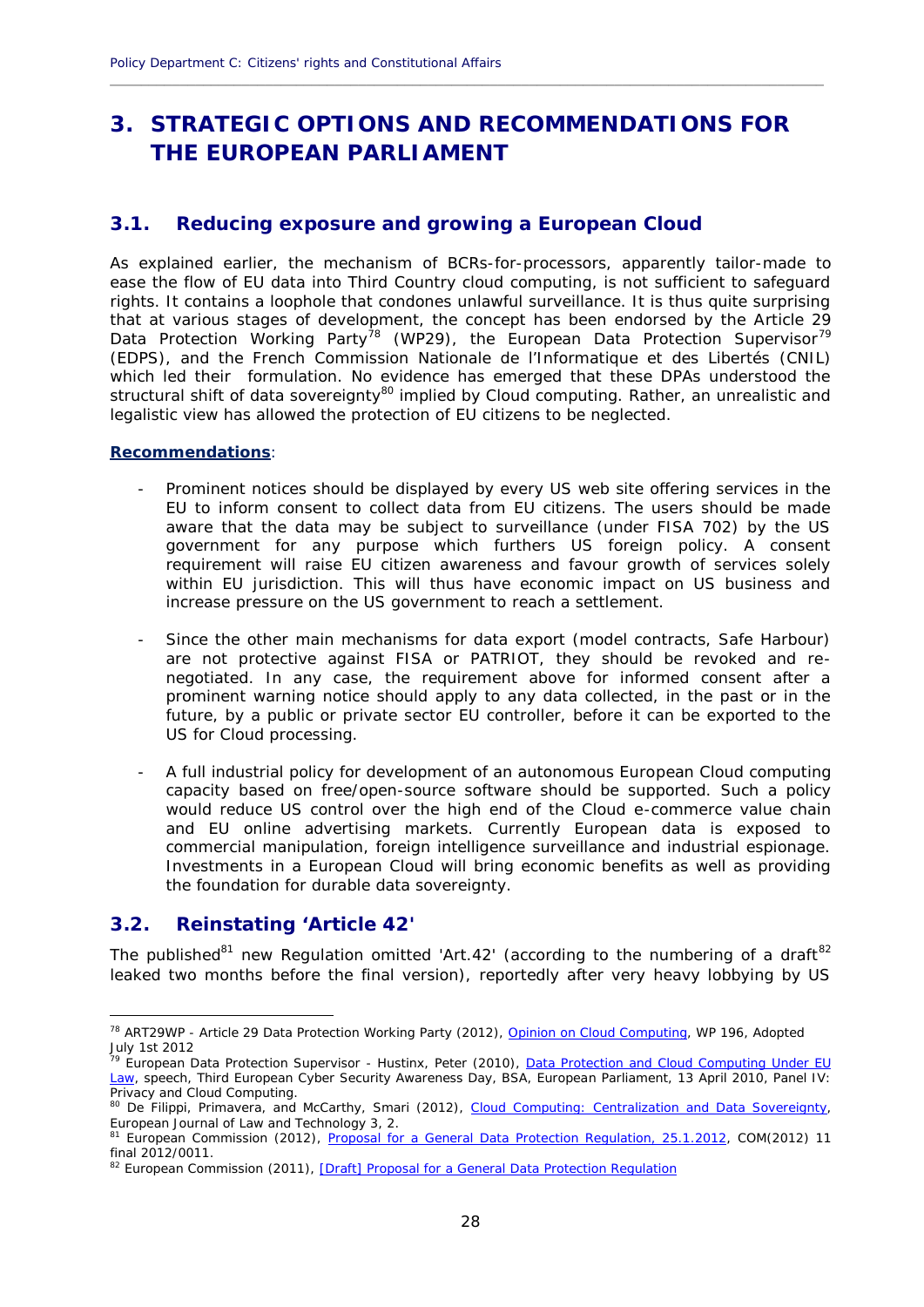interests<sup>83</sup>. Article 42 prohibits Third Countries (such as the United States and other non-EU Member States) from accessing EU personal data where required by a non-EU court or administrative authority without prior authorization by an EU Data Protection Authority. The article has been described as the "anti-FISA clause".

 $\_$  ,  $\_$  ,  $\_$  ,  $\_$  ,  $\_$  ,  $\_$  ,  $\_$  ,  $\_$  ,  $\_$  ,  $\_$  ,  $\_$  ,  $\_$  ,  $\_$  ,  $\_$  ,  $\_$  ,  $\_$  ,  $\_$  ,  $\_$  ,  $\_$  ,  $\_$  ,  $\_$  ,  $\_$  ,  $\_$  ,  $\_$  ,  $\_$  ,  $\_$  ,  $\_$  ,  $\_$  ,  $\_$  ,  $\_$  ,  $\_$  ,  $\_$  ,  $\_$  ,  $\_$  ,  $\_$  ,  $\_$  ,  $\_$  ,

**Recommendations**: The deterrent effect of 'Art.42' should be assessed before it is reinstated, and in particular, the following issues should be addressed:

- Even though Art.42 in principle mitigates controversial aspects of FISA, it is doubtful that this measure would be effective, because compliance would expose the leadership of US companies to charges of espionage. As the Yahoo CEO declared recently: "we faced jail if we revealed NSA surveillance secrets" <sup>84</sup>.
- The efficiency of sanctions as a compliance mechanism should also be evaluated from the perspective of net economic gains and losses. As an illustration, the EU competition authority prosecuted a long case against Microsoft for its monopoly of local-area networking, resulting in a fine of \$1bn (the largest ever applied by the EU). The corporate attorney responsible for that strategy was not fired for incompetence but promoted to a Deputy General Counsel. The reason is that Microsoft's profits over the previous decade from the monopoly were conservatively twenty times the size of the enormous fine, and this was foreseen by Microsoft's legal strategists.
- If a major Cloud provider failed to comply with Art.42, it could result in irreversible but secret violation of the fundamental rights of millions of citizens, and the Regulation ought to make this a serious criminal offence. At the moment, most MS transpositions of EU 95/46 treat DP offences as minor matters, and some MS do not implement criminal sanctions at all. That is no deterrent against a calculated strategy to ignore EU law, weighed against the penalties applicable under US law.
- At a general level and beyond the specific scope of Art.42, the level of fines for infractions of the new Data Protection Regulation also need to be substantially increased. They were reduced to a 2% fine on the revenue of a corporation, from higher levels in leaked drafts. The example above of the Microsoft competition case shows that some companies have enormous resources and deep strategies that anticipate and incorporate even billion-dollar fines into their business plans. A fine level of 20% of global revenue may be needed to persuade such corporations to reckon seriously with Art.42 compliance.
- Even after BULLRUN, cryptography is probably intact in theory<sup>85</sup>, however it is not known which encryption implementations and products may have been rendered insecure. **Therefore consideration should be given to extending the scope of 'Art.42' also to cover vendors of systems/products (as well as Controllers/Processors) in EU markets.** Existing encryption security product accreditations, especially if influenced by NSA or GCHQ, must be regarded as suspect.

<sup>83</sup> Washington pushed EU to dilute data protection, *Financial Times* 12th June 2013,

<sup>&</sup>lt;sup>84</sup> The Guardian 12th September 2013, http://www.theguardian.com/technology/2013/sep/11/yahoo-ceo-mayerjail-nsa-surveillance?CMP=twt\_gu

<sup>85</sup> Otherwise the NSA would not expend so many resource to by-pass it by indirect means (unless that is a deception plan on an immense scale)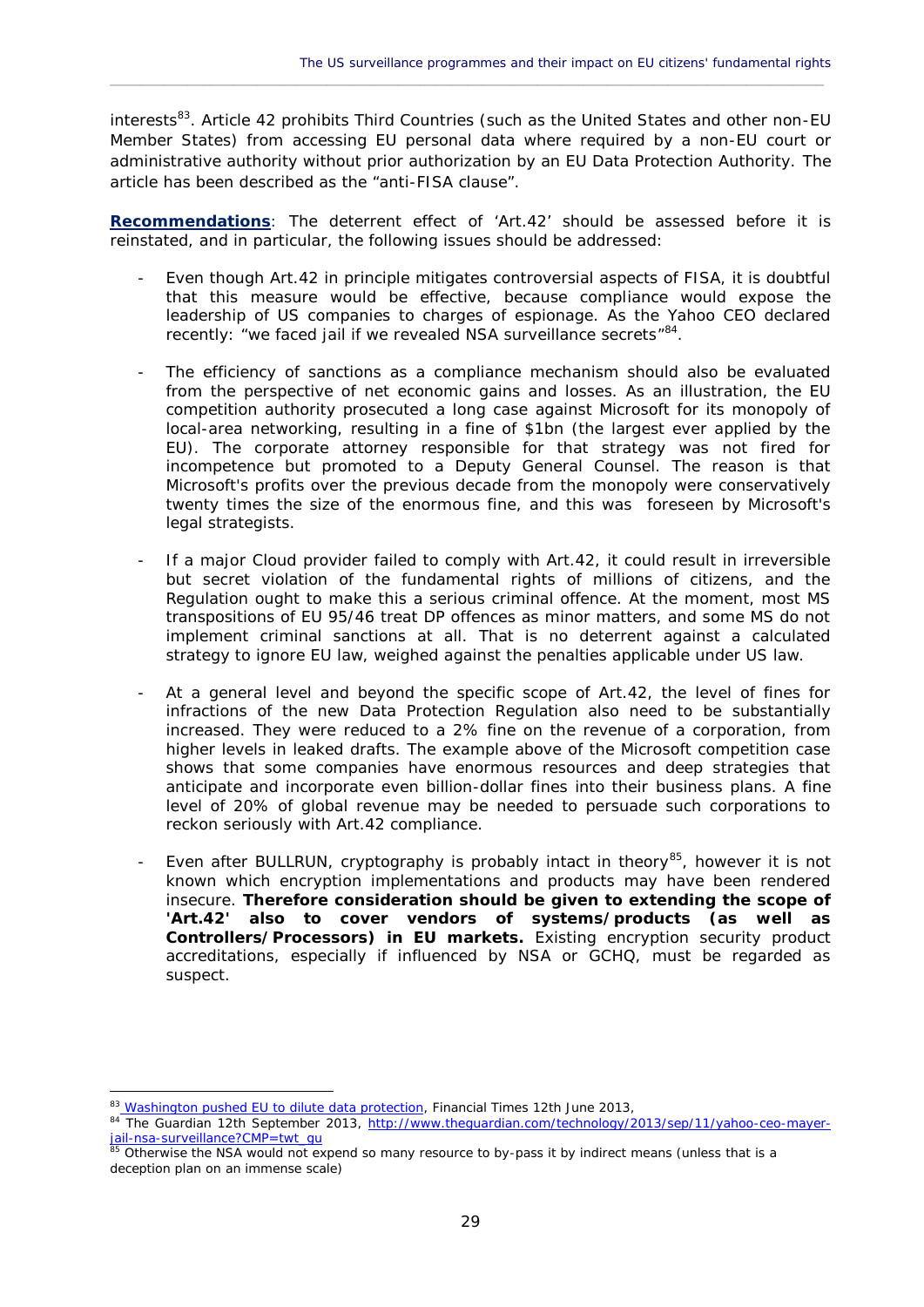#### **3.3. Whistle-Blowers' Protection and Incentives**

**Recommendation**: Systematic protection and incentives for whistle-blowers should be introduced in the new Regulation. Whistle-blowers should be given strong guarantees of immunity and asylum, and awarded 25% of any fine consequently exacted  $86$ . The whistleblower may have to live in fear of retribution from their country for the rest of the lives, and take precautions to avoid "rendition" (kidnapping). Ironically, US law already provides rewards of the order of \$100m for whistle-blowers exposing corruption (in the sphere of public procurement and price-fixing)<sup>87</sup>.

**\_\_\_\_\_\_\_\_\_\_\_\_\_\_\_\_\_\_\_\_\_\_\_\_\_\_\_\_\_\_\_\_\_\_\_\_\_\_\_\_\_\_\_\_\_\_\_\_\_\_\_\_\_\_\_\_\_\_\_\_\_\_\_\_\_\_\_\_\_\_\_\_\_\_\_\_\_\_\_\_\_\_\_\_\_\_\_\_\_\_\_\_**

#### **3.4. Institutional Reform**

At a very early stage of consultation the EU Commission rejected the option of establishing a new central pan-European Data Protection Authority, because this appeared disproportionate to the requirement for Member States' subsidiarity. The option was chosen for an evolutionary development of WP29 into the new Data Protection Board. However an intermediate option could have been considered: the creation of a new central authority for cases involving major Third Country data-flows.

**Recommendation**: a central investigative service for cases involving major Third Country data-flows should be created. This service should be given authority and resources to initiate complex prosecutions against transnational companies, who often employ large legal teams to delay and appeal decisions over many years. National DPAs would retain jurisdiction over purely national affairs, and according to the principle of subsidiarity, could initiate their own national investigations, or refer a case to the central service.

#### **3.5. Data Protection Authorities and Governance**

The PRISM scandal and Snowden's revelations have not been the first warnings to EU institutions in relation to EU citizens' rights. Privacy activists for instance warned the Commission in 2000 that the Safe Harbour Agreement contained dangerous loopholes<sup>88</sup>. More recently, the above-mentioned note produced on Cloud Computing for the European Parliament's LIBE Committee clearly highlighted the loopholes of FISA and their consequences on EU citizens' rights and protection<sup>89</sup>.

The Committee even held a hearing<sup>90</sup> for the presentation of the Note, following a session on the EU Cybersecurity strategy on Feb 20<sup>th</sup> 2013. Afterwards MEPs asked for immediate proposals to meet the LIBE amendment deadline $91$  on the Data Protection Regulation. However, from March onwards, the level of interest in the Note declined, and there seemed only a remote possibility that Parliament would support fundamental revisions of the DP regulation. Thanks to the PRISM scandal and Snowden's revelations, such warnings and

<sup>&</sup>lt;sup>86</sup> This principle has a long history in law under the term **Qui Tam**.

<sup>87</sup> http://www.theguardian.com/business/2010/oct/27/glaxosmithkline-whistleblower-wins-61m

<sup>88</sup> The author (then as Director of FIPR) and others raised the question of whether Safe Harbour permitted "ECHELON"-type mass-surveillance with officials but received no answer.

<sup>89</sup> Bigo Didier, Boulet Gertjan, Bowden Caspar, Carrera Sergio, Jeandesboz Julien, Scherrer Amandine (2012), Fighting cyber crime and protecting privacy in the cloud, Study for the European Parliament, PE 462.509.<br><sup>20</sup> 20 2.12 European Parliament, PE 462.509.

<sup>20.2.13</sup> European Parliament LIBE hearing on Cybercrime/Cloud Report (video from 17:08:18)

<sup>&</sup>lt;sup>91</sup> LIBE amendments 806/2531/2748/2950 of the new Regulation are derived from these proposals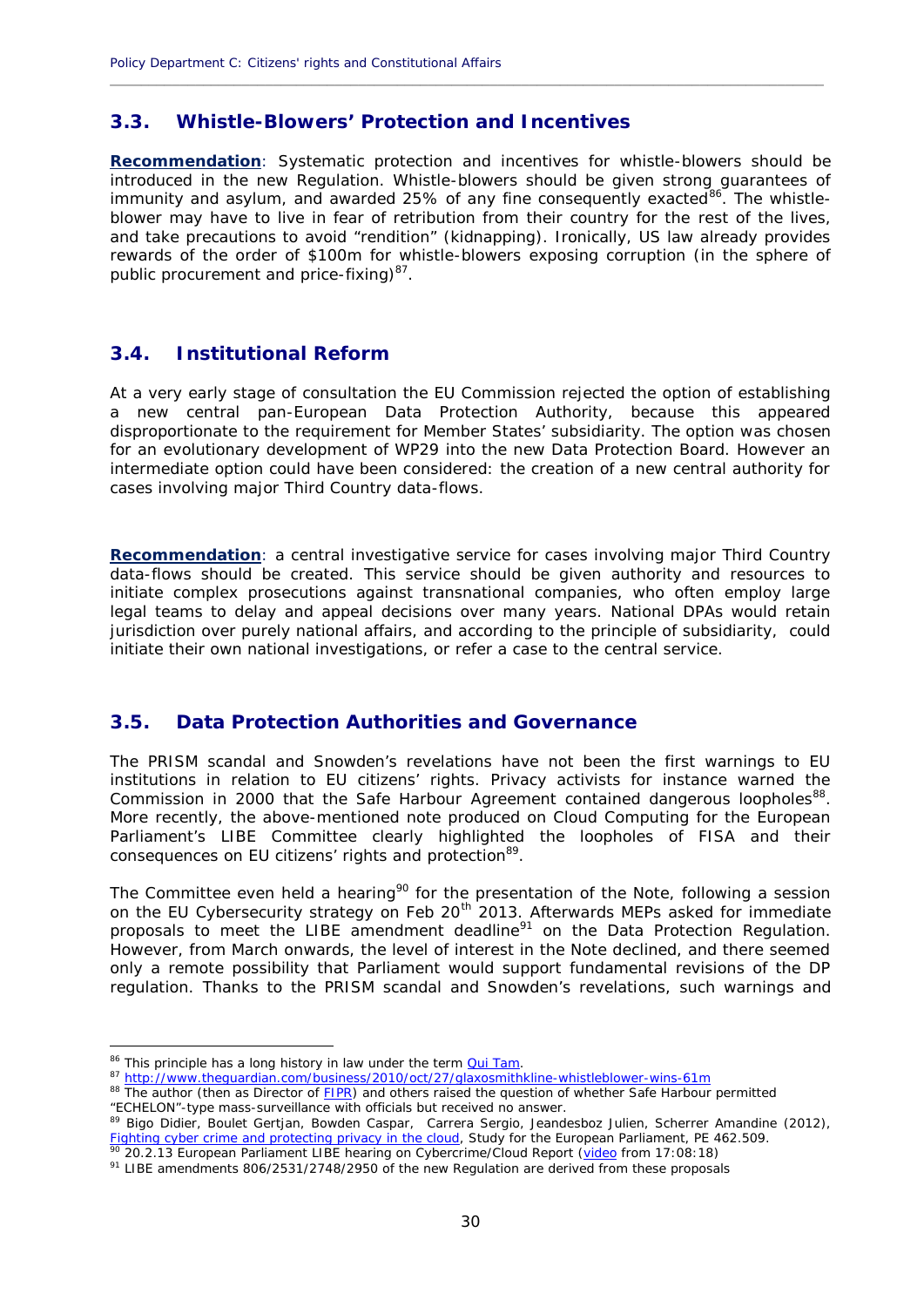related concerns have gained a new legitimacy. The question remains why DPAs did not react.

 $\_$  ,  $\_$  ,  $\_$  ,  $\_$  ,  $\_$  ,  $\_$  ,  $\_$  ,  $\_$  ,  $\_$  ,  $\_$  ,  $\_$  ,  $\_$  ,  $\_$  ,  $\_$  ,  $\_$  ,  $\_$  ,  $\_$  ,  $\_$  ,  $\_$  ,  $\_$  ,  $\_$  ,  $\_$  ,  $\_$  ,  $\_$  ,  $\_$  ,  $\_$  ,  $\_$  ,  $\_$  ,  $\_$  ,  $\_$  ,  $\_$  ,  $\_$  ,  $\_$  ,  $\_$  ,  $\_$  ,  $\_$  ,  $\_$  ,

In one hundred and fifty Opinions of WP29 issued since 9/11, only the first mentions the PATRIOT Act (in a footnote), and none FISA, or even the term 'foreign intelligence'. National DPAs<sup>92</sup>, the EDPS<sup>93</sup>, and other institutions<sup>94</sup> seemed to be unaware of US legislation or that PRISM was legally possible. They failed to sound the alarm for EU citizens, despite warnings<sup>95</sup>, and of course the widely reported US scandal before 2008. This may be because DPAs, ENISA<sup>96</sup>, and the Trust and Security Unit of DG-CONNECT<sup>97</sup>, are ambivalent whether the "national security" exemption of EU competency means they are – or are not - required to defend their citizens' privacy from Third Country intelligence agencies.

In their last state-of-play comments before Snowden, the EDPS noted the above mentioned LIBE proposed amendment for a drastic warning to data subjects before giving consent to Cloud transfers, but rejected<sup>98</sup> this on the grounds that it was not "technology neutral".

It appears the EU DPA institutions have some structural difficulties that need to be addressed. In particular, DPAs clearly lack capacities in technical expertise. Only a few dozen DPA staff (out of about two thousand across Europe) has an informatics background, let alone a post-graduate degree related to the computer and engineering science of privacy. There is a deeply-rooted view that because in general it is preferable to draft laws in a technology-neutral<sup>99</sup> way, this excuses regulators from understanding technical matters. For example, WP29 has never conducted any survey of advanced privacy enhancing technologies, or issued any Opinion mandating their use, even in the face of persistent evidence of market failure for their voluntary adoption.

**Recommendations**: A reform of the EU Data Protection Authorities appointment system should be implemented. The new Regulation does not address this aspect. This is critical in order to prevent inertia and deadlock regarding technology-specific questions. Some options to improve the EU Data Protection governance and capacities could include:

inclusion in the Data Protection Board of at least one special Commissioner with a mandate prioritizing defence of citizens' rights, with a small independent staff, perhaps directly elected by popular (but apolitical) vote at the time of European

<sup>92</sup> With the exception of German DPAs have who been vigilant. See: Weichert, Thilo (2011), Cloud Computing and Data Privacy, The Sedona Group Conference Working Group Series, February 2011. See also: International Working Group on Data Protection in Telecommunications (2012), Working Paper on Cloud Computing - Privacy and data protection issues - Sopot Memorandum, 51st meeting, 23-24 April 2012.

 $93$  Bowden, Caspar (2012), Is EU data safe in US Clouds? (slides), Academy of European Law, Trier September 2012. Both the EDPS and Deputy were present, as well as senior officials from the Council, Commission and other DPAs, who were emailed a copy afterwards.

<sup>94</sup> See: 28.6.12 - Green party hearing on DP (slides) (video t=2h43m); See also:10.10.12 LIBE Interparliamentary Forum

<sup>&</sup>lt;sup>95</sup> Bowden, Caspar (2011), Government Databases and Cloud Computing (slides), The Public Voice, Mexico, October 2011.

 $96$  On 14.6.13 ENISA Press Office replied to a question from the author to the Director, that defence against the NSA was outside their mandate, but probably realizing this position is untenable, on 6.9.13 issued a statement finessing the issue and incorrectly implying (footnote 21) that ENISA had warned of FISA-type risks in 2009.

<sup>97</sup> Statement made by responsible DG-CONNECT official at Cloud security workshop 28.5.13 convened to discuss author's warnings just before Snowden.

author 3 Marriangs Jack Scrote Entertation<br><sup>98</sup> European Data Protection Supervisor (2013), <u>Additional EDPS Comments on the Data Protection Reform</u> **Package** 

<sup>&</sup>lt;sup>99</sup> European Data Protection Supervisor (2011), **Opinion on the Communication - "A comprehensive approach on** personal data protection in the European Union", Brussels, 14 January 2011.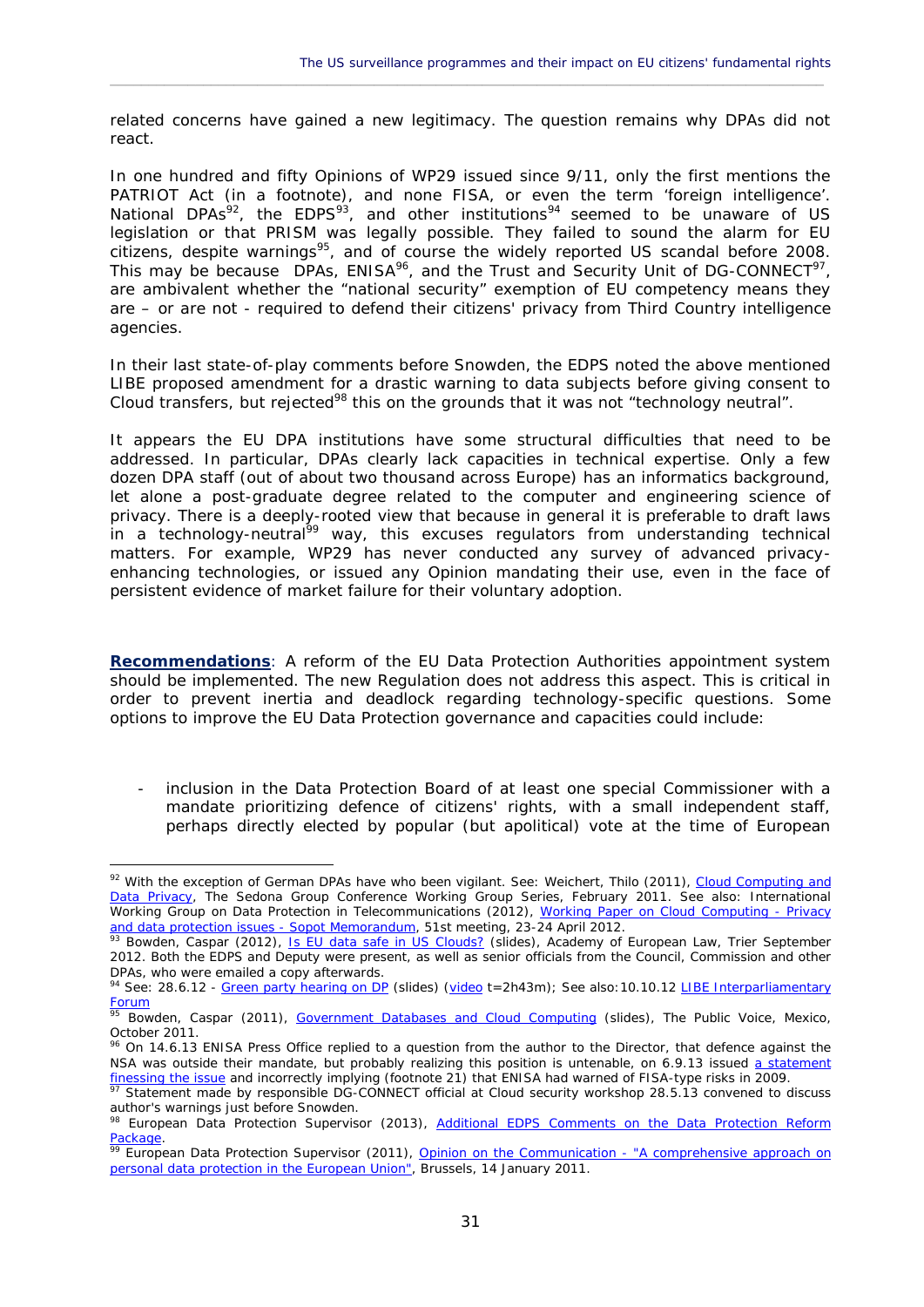elections, or by the Parliament;

inclusion of a special technical Commissioner, nominated from the functional constituency of academic computer scientists specializing in privacy, and potentially another Commissioner from the field of Surveillance Studies, also with small independent staffs;

**\_\_\_\_\_\_\_\_\_\_\_\_\_\_\_\_\_\_\_\_\_\_\_\_\_\_\_\_\_\_\_\_\_\_\_\_\_\_\_\_\_\_\_\_\_\_\_\_\_\_\_\_\_\_\_\_\_\_\_\_\_\_\_\_\_\_\_\_\_\_\_\_\_\_\_\_\_\_\_\_\_\_\_\_\_\_\_\_\_\_\_\_**

- a requirement that DP Commissioners must be appointed by national Parliaments and not the executive;
- a minimum quota for DPAs of 25% technical staff with suitable qualifications (or equivalent experience) with a career path<sup>100</sup> to the most senior positions;
- a subvention of funds to support the civil society sector, although great care must be taken to ring-fence this allocation. Funds should be distributed fairly and on merit, but avoiding the stifling effect of bureaucracy and the danger of institutional capture<sup>101</sup>. In the United States, the culture of philanthropy and mass-membership civil society supports four highly professional national NGOs<sup>102</sup>, with diverse approaches, which litigate test cases in privacy and freedom of information, and conduct world-class technical critique of government policies. In contrast, the EU still has a patchwork of dozens of NGOs, who with few resources and lacking the consistent capacity of a permanent research staff, did not campaign on FISA before Snowden

<sup>100</sup> DPAs object they are unable to hire or retain technical staff with current knowledge because their salaries cannot compete with the private sector. DPA career tracks could ensure a reasonable parity of remuneration between technical and legal staff, which would ameliorate this problem.

<sup>101</sup> For example the EU's "No Disconnect" strategy, obliges NGOs use consultants to prepare micro-managed formal bids, which effectively excludes small NGOs and is alienating to the spirit of civil society.

<sup>102</sup> The Electronic Frontier Foundation (EFF), The Electronic Privacy Information Center (EPIC), the American Civil Liberties Union (ACLU), and the Center for Democracy and Technology (CDT).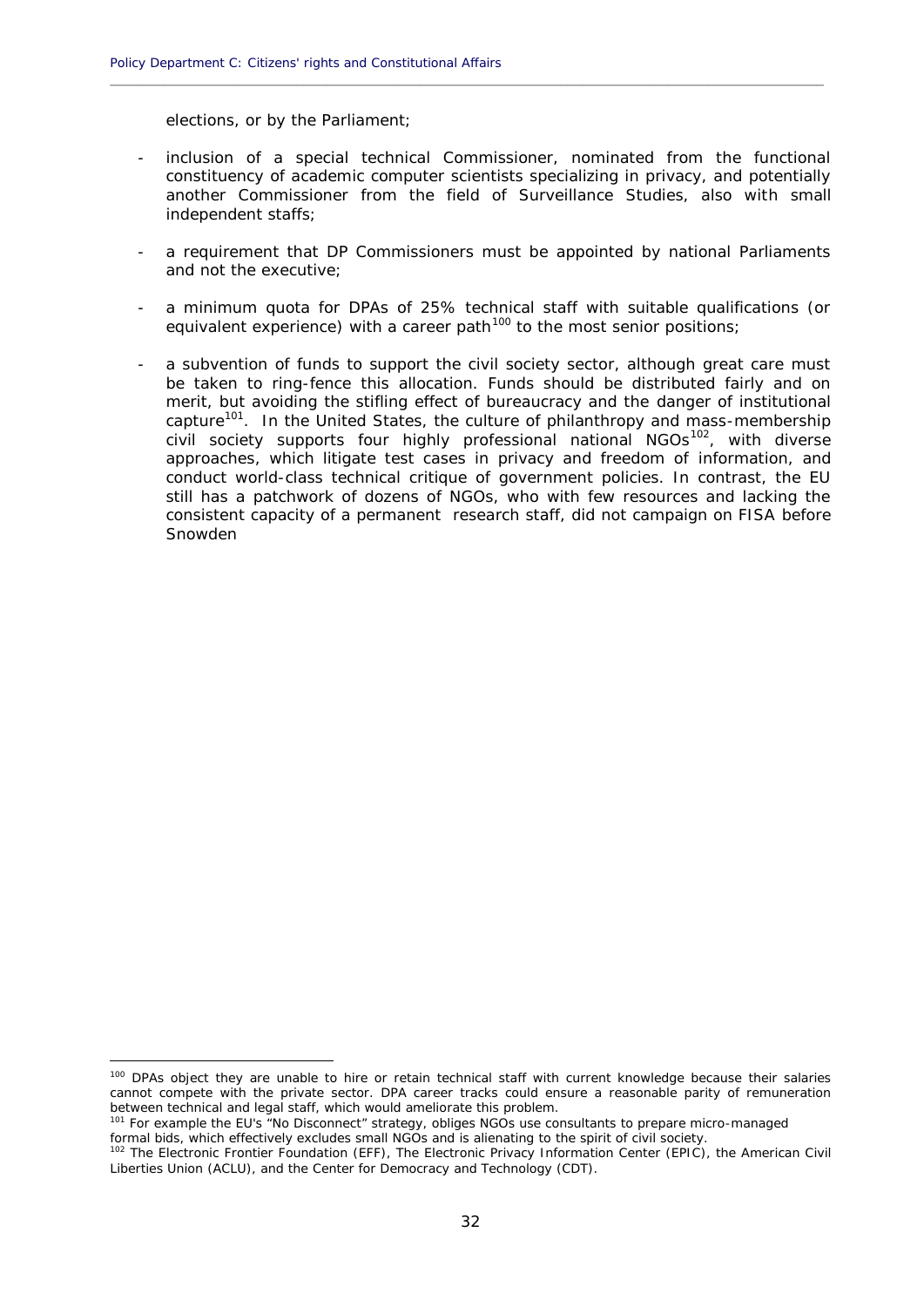### **CONCLUSION**

As noted earlier, one of the most extraordinary aspects of the PRISM affair is that not only have the rights of non-Americans not been discussed in the US, they were not even discussed by the European media until well after the story first broke. The rights of non- Americans were rarely raised, and a casual reader would not understand that the intended target of surveillance was non-Americans, and that they had no rights at all.

 $\_$  ,  $\_$  ,  $\_$  ,  $\_$  ,  $\_$  ,  $\_$  ,  $\_$  ,  $\_$  ,  $\_$  ,  $\_$  ,  $\_$  ,  $\_$  ,  $\_$  ,  $\_$  ,  $\_$  ,  $\_$  ,  $\_$  ,  $\_$  ,  $\_$  ,  $\_$  ,  $\_$  ,  $\_$  ,  $\_$  ,  $\_$  ,  $\_$  ,  $\_$  ,  $\_$  ,  $\_$  ,  $\_$  ,  $\_$  ,  $\_$  ,  $\_$  ,  $\_$  ,  $\_$  ,  $\_$  ,  $\_$  ,  $\_$  ,

It seems that the only solution which can be trusted to resolve the PRISM affair must involve changes to the law of the US, and this should be the strategic objective of the EU. **Furthermore, the EU must examine with great care<sup>103</sup> the precise type of treaty** instrument proposed in any future settlement with the US. Practical<sup>104</sup> but effective mechanisms are also needed to verify that disclosures of data to the US for justifiable law enforcement investigations are not abused.

In assessing the impact of the revelations, three technical considerations should be borne in mind in the search for effective responses.

(1) Data can only be processed whilst decrypted, and thus any Cloud processor can be secretly ordered under FISA 702 to hand over a key, or the information itself in its decrypted state. Encryption is futile to defend against NSA accessing data processed by US Clouds (but still useful against external adversaries such as criminal hackers). Using the Cloud as a remote disk-drive does not provide the competitiveness and scalability benefits of Cloud as a computation engine. **There is no technical solution to the problem<sup>105</sup> .**

(2) Exposing data in bulk to remote Cloud mass-surveillance forfeits data sovereignty, so confining data to the EU is preferable pending legal solutions. Although NSA has extensive capabilities to target particular systems inside the EU, this is harder and riskier to do. However basic reforms to the new Regulation are needed, otherwise *in practice* these two situations will be treated as equivalent, and Cloud business will go to lowest bidder.

(3) Although an EU-based company transacting in the US is also subject to conflicts between EU DP and the FISA law, in practice it is less likely they will be served with such secret orders, because the legal staff and management would be more likely to resist, and as EU-nationals are less threatened by US espionage laws. "Clouds" can be confined to a  $location,$  and arguments this would "balkanise<sup>106</sup> the Internet confuses issues of censorship with the problem of keeping data private.

 $\star$   $\star$   $\star$ 

The thoughts prompted in the mind of the public by the revelations of Edward Snowden cannot be unthought. We are already living in a different society in consequence. Everybody now knows, that the US intelligence community might know any personal secret in electronic data sent in range of the NSA. These developments could be profoundly destabilising for democratic societies, precluding exercise of basic political and human rights, and creating a new form of instantaneous and coercive Panoptic power.

<sup>103</sup> Regarding "inherent" Presidential powers without Congressional authority, see: Fein, Bruce (2007), Presidential Authority to Gather Foreign Intelligence, Presidential Studies Quarterly, March 2007.

<sup>&</sup>lt;sup>104</sup> Wills Aidan and al., <u>Parliamentary Oversight of security and Intelligence Agencies in the EU</u>, Note for the European Parliament, PE 453.207

<sup>&</sup>lt;sup>105</sup> The exotic technique of "homomorphic encryption" is sometimes proposed as a solution but has no commercial relevance since its systematic adoption would be uncompetitive, as it would slow down processing by many orders of magnitude

<sup>106</sup> U.S. Commerce Department (General Counsel) – Kerry, Cameron F. (2013), Keynote Address at the German Marshall Fund of the United States, 28th August 2013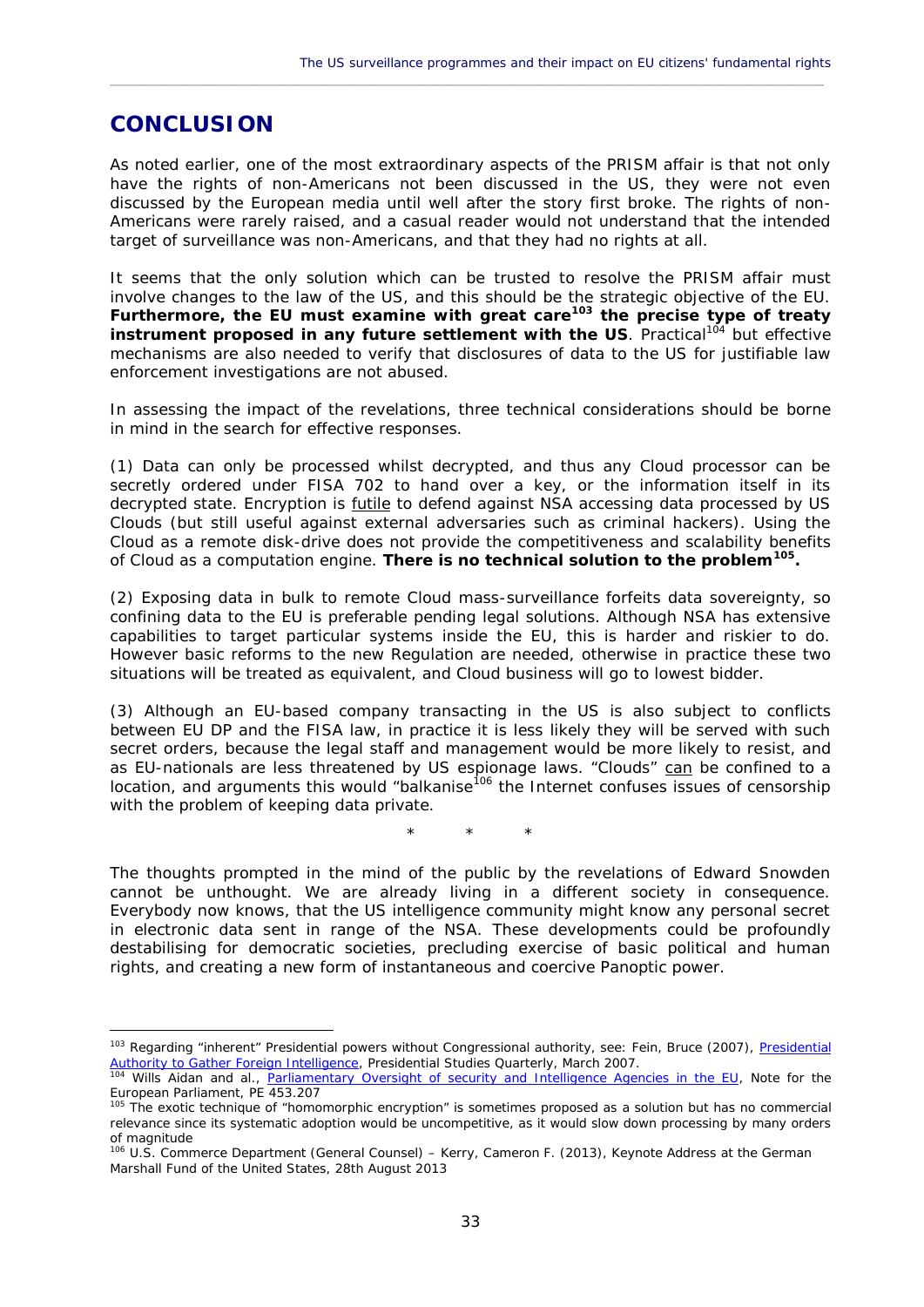There is a historical symmetry between the incursions on the Fourth Amendment rights of Americans, and the disregard for the human right to privacy of everyone else in the world. In the period leading up the US War of Independence of 1776 the British used "general warrants" which authorised any search without suspicion, and it was resentment<sup>107</sup> against this power and its abuse that motivated the subsequent Fourth Amendment to the US Constitution.

**\_\_\_\_\_\_\_\_\_\_\_\_\_\_\_\_\_\_\_\_\_\_\_\_\_\_\_\_\_\_\_\_\_\_\_\_\_\_\_\_\_\_\_\_\_\_\_\_\_\_\_\_\_\_\_\_\_\_\_\_\_\_\_\_\_\_\_\_\_\_\_\_\_\_\_\_\_\_\_\_\_\_\_\_\_\_\_\_\_\_\_\_**

FISA 702 (aka *§1881a*) is a general warrant to collect data and trawl for information related to US foreign affairs, but Americans' privacy is legally sacrosanct (albeit in theory) unless the high legal threshold of "necessity" is met. What particularly galled the American revolutionaries was that ten years earlier a famous case in English law<sup>108</sup> had prohibited such general warrants. They regarded it as hypocrisy that laws they did not write, and could not change, protected the privacy of their rulers, but not colonial subjects. The same principle is at stake today.

<sup>&</sup>lt;sup>107</sup>.https://www.eff.org/files/filenode/att/generalwarrantsmemo.pdf

<sup>&</sup>lt;sup>108</sup>. Entick vs. Carrington 1765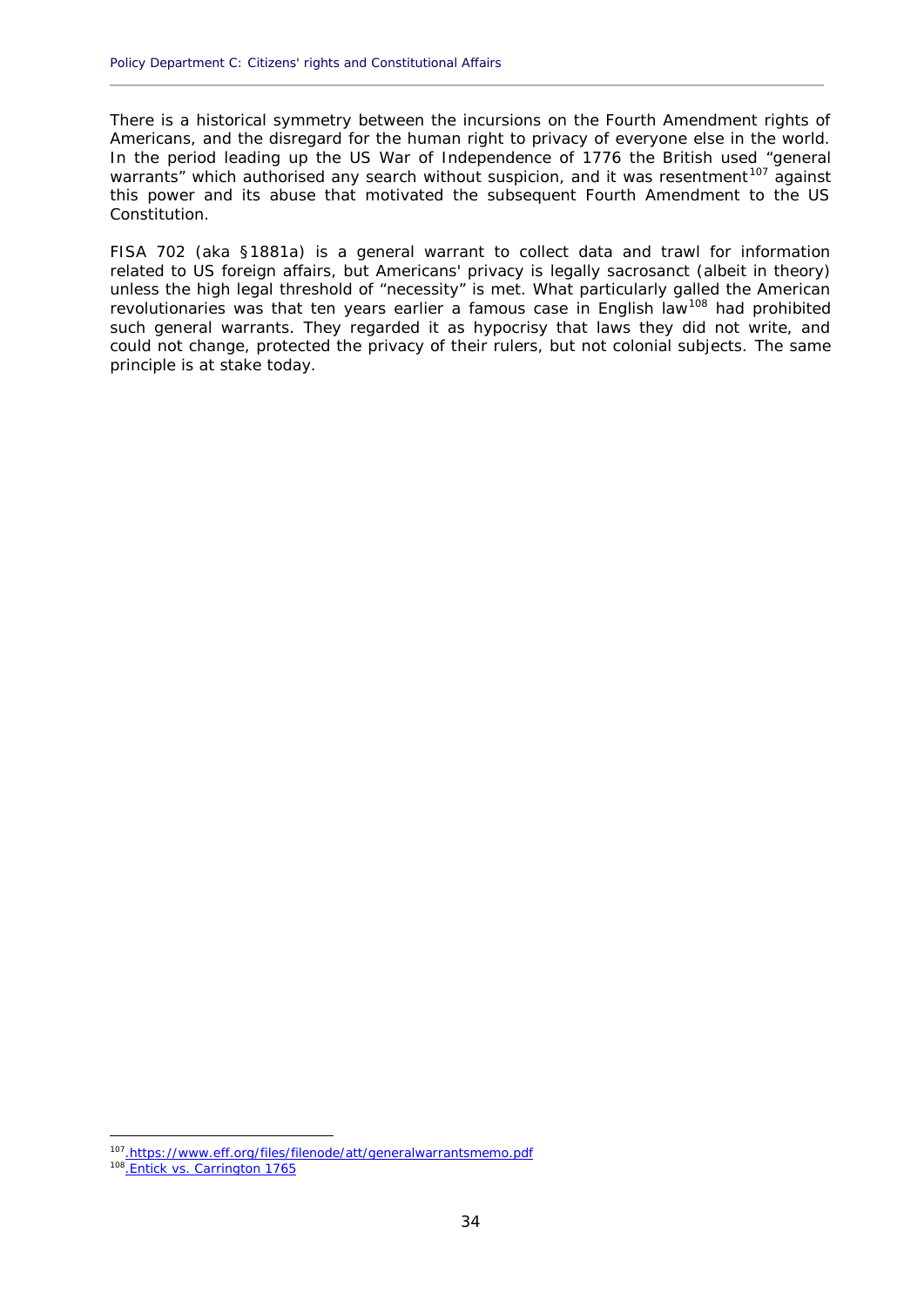### **REFERENCES**

• ACLU FOIA request (2010), Introduction to FISA Section 702, (2010) Course Information, US Department of Justice, published December 2010

 $\_$  ,  $\_$  ,  $\_$  ,  $\_$  ,  $\_$  ,  $\_$  ,  $\_$  ,  $\_$  ,  $\_$  ,  $\_$  ,  $\_$  ,  $\_$  ,  $\_$  ,  $\_$  ,  $\_$  ,  $\_$  ,  $\_$  ,  $\_$  ,  $\_$  ,  $\_$  ,  $\_$  ,  $\_$  ,  $\_$  ,  $\_$  ,  $\_$  ,  $\_$  ,  $\_$  ,  $\_$  ,  $\_$  ,  $\_$  ,  $\_$  ,  $\_$  ,  $\_$  ,  $\_$  ,  $\_$  ,  $\_$  ,  $\_$  ,

- Anzalda, Matthew A. and Gannon, Jonathan W. (2010), In re Directives Pursuant to Section 105B of the Foreign Intelligence Surveillance Act: Judicial Recognition of Certain Warrantless Foreign Intelligence Surveillance (paywall), Texas Law Review, Vol 88:1599 2010
- ART29WP Article 29 Data Protection Working Party (2012), Opinion on Cloud Computing, WP 196, Adopted July 1st 2012
- ART29WP -Article 29 Data Protection Working Party (2012), Working Document 02/2012 setting up a table with the elements and principles to be found in Processor Binding Corporate Rules, WP 195 Adopted on 6 June 2012
- ART29WP Article 29 Data Protection Working Party (2013), Explanatory Document On The Processor Binding Corporate Rules, WP 204, Adopted On 19 April 2013
- Bigo Didier, Boulet Gertjan, Bowden Caspar, Carrera Sergio, Jeandesboz Julien, Scherrer Amandine (2012), Fighting cyber crime and protecting privacy in the cloud, Study for the European Parliament, PE 462.509
- Bloom, Stephanie Cooper (2009), What Really Is at Stake with the FISA Amendments Act of 2008 and Ideas for Future Surveillance Reform, Public Interest Law Journal Vol 18:269
- Bowden, Caspar (2011), Government Databases and Cloud Computing (slides), The Public Voice, Mexico, October 2011
- Bowden, Caspar (2012), Is EU data safe in US Clouds? (slides), Academy of European Law, Trier September 2012
- Cloud, Morgan (2005), A Liberal House Divided: How the Warren Court Dismantled the Fourth Amendment, Ohio State Journal of Criminal Law, Vol 3:33 2005
- Cole, David, (2003), Georgetown Law: The Scholarly Commons, Are Foreign Nationals Entitled to the Same Constitutional Rights As Citizens? 25 T. Jefferson L. Rev. 367-388
- Congressional Research Service Bazan, Elizabeth B. (2008), The Foreign Intelligence Surveillance Act: An Overview of Selected Issues, Updated July 7, 2008, RL34279
- Congressional Research Service Liu, Edward C. (2013), Reauthorizattion of the FISA Amendments Act, 7-5700, R42725, January 2, 2013
- Congressional Research Service (2007), **P.L. 110-55**, the Protect America Act of 2007: Modifications to the Foreign Intelligence Surveillance Act, August 23, 2007
- Corradino, Elizabeth A. (1989), Fordham Law Review, The Fourth Amendment Overseas: Is Extraterritorial Protection of Foreign Nationals Going Too Far? Volume 57, Issue 4, Article 4, January, 1989
- De Filippi, Primavera, and McCarthy, Smari (2012), Cloud Computing: Centralization and Data Sovereignty, European Journal of Law and Technology 3, 2
- Desai, Anuj C. (2007), Wiretapping Before the Wires: The Post Office and the Birth of Communications Privacy, Stanford Law Review, 60 STAN L. REV. 553
- Dhont J., Asinari M.V.P., Poullet Y., Reidenberg J., Bygrave L. (2004), Safe Harbour Decision Implementation Study, European Commission, Internal Market DG Contract PRS/2003/A0-7002/E/27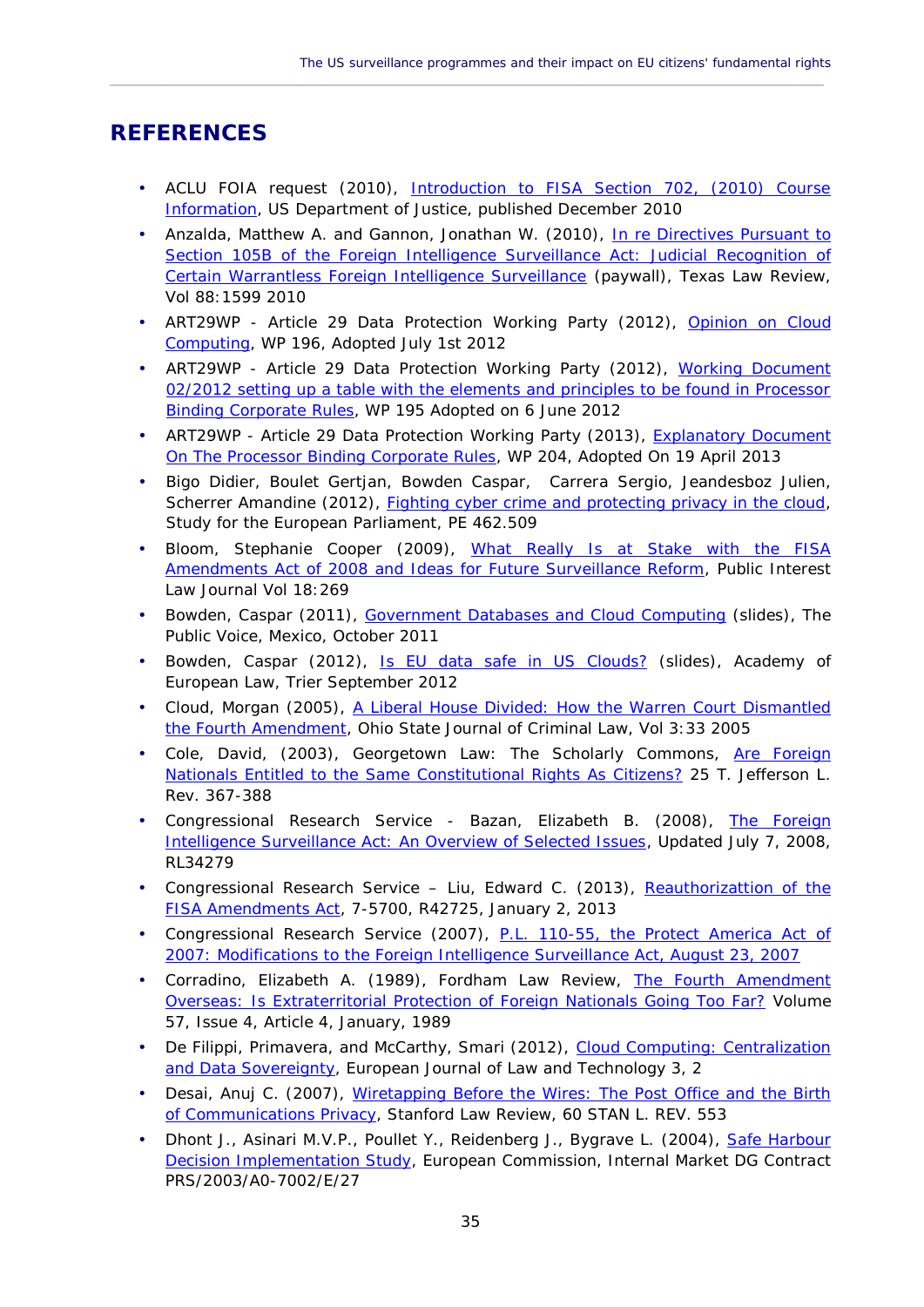- Dulles, Allen Welsh (1963), The Craft of Intelligence, New York: Harper&Row.
- European Commission (2011), [Draft] Proposal for a General Data Protection Regulation

**\_\_\_\_\_\_\_\_\_\_\_\_\_\_\_\_\_\_\_\_\_\_\_\_\_\_\_\_\_\_\_\_\_\_\_\_\_\_\_\_\_\_\_\_\_\_\_\_\_\_\_\_\_\_\_\_\_\_\_\_\_\_\_\_\_\_\_\_\_\_\_\_\_\_\_\_\_\_\_\_\_\_\_\_\_\_\_\_\_\_\_\_**

- European Commission (2012), Proposal for a General Data Protection Regulation, 25.1.2012, COM(2012) 11 final 2012/0011
- European Commissioner Reding, Viviane (2013), Letter to the Attorney General, Ref. Ares (2013)1935546 - 10/06/2013, Brussels, 10 June 2013
- European Data Protection Supervisor Hustinx, Peter (2010), Data Protection and Cloud Computing Under EU Law, speech, Third European Cyber Security Awareness Day, BSA, European Parliament, 13 April 2010, Panel IV: Privacy and Cloud Computing
- European Data Protection Supervisor (2011), Opinion on the Communication "A comprehensive approach on personal data protection in the European Union", Brussels, 14 January 2011
- European Data Protection Supervisor (2013), Additional EDPS Comments on the Data Protection Reform Package
- Fein, Bruce (2007), Presidential Authority to Gather Foreign Intelligence, Presidential Studies Quarterly, March 2007
- Forgang, Jonathan D. (2009), "The Right of the People": The NSA, the FISA Amendments Act of 2008, and Foreign Intelligence Surveillance of Americans Overseas, Fordham Law Review, Volume 78, Issue 1, Article 6, 2009
- Hoboken, J.V.J., Arnbak, A.M., Van Eijk, N.A.N.M (2012), Cloud Computing in Higher Education and Research Institutions and the USA Patriot Act, IVIR, Institute for Information Law, University of Amsterdam, November 2012 (English Translation)
- Hon, W. Kuan and Millard, Christopher (2012), Data Export in Cloud Computing -How Can Personal Data Be Transferred Outside the EEA? The Cloud of Unknowing, Part 4, QMUL Cloud Legal Project, 4 April 2012
- Hondius, Frits W (1975), Emerging data protection in Europe. North-Holland Pub. Co.
- International Working Group on Data Protection in Telecommunications (2012), Working Paper on Cloud Computing - Privacy and data protection issues - Sopot Memorandum, 51st meeting, 23-24 April 2012
- Kuner, Christopher, (2008), Membership of the US Safe Harbor Program by Data Processors, The Center For Information Policy Leadership, Hunton & Williams LLP
- LoConte, Jessica (2010), FISA Amendments Act 2008: Protecting Americans by Monitoring International Communications--Is It Reasonable?, Pace International Law Review Online Companion 1-1-2010
- Medina, M. Isabel, (2008) Indiana Law Journal, **Exploring the Use of the Word** "Citizen" in Writings on the Fourth Amendment Volume 83, Issue 4, Article 14, January, 2008
- Pell, Stephanie K. (2012), Systematic government access to private-sector data in the United States, International Data Privacy Law, 2012, Vol. 2, No. 4
- Radsan, John A. (2007), The Unresolved Equation of Espionage and International Law, Michigan Journal of International Law, Vol 28:595 2007
- Snider, Britt L. (1999): Unlucky SHAMROCK Recollections from the Church Committee's Investigation of NSA
- U.S. Ambassador to the EU (2012), Remarks by William E Kennard, Forum Europe's 3rd Annual European Data Protection and Privacy Conference, December 4, 2012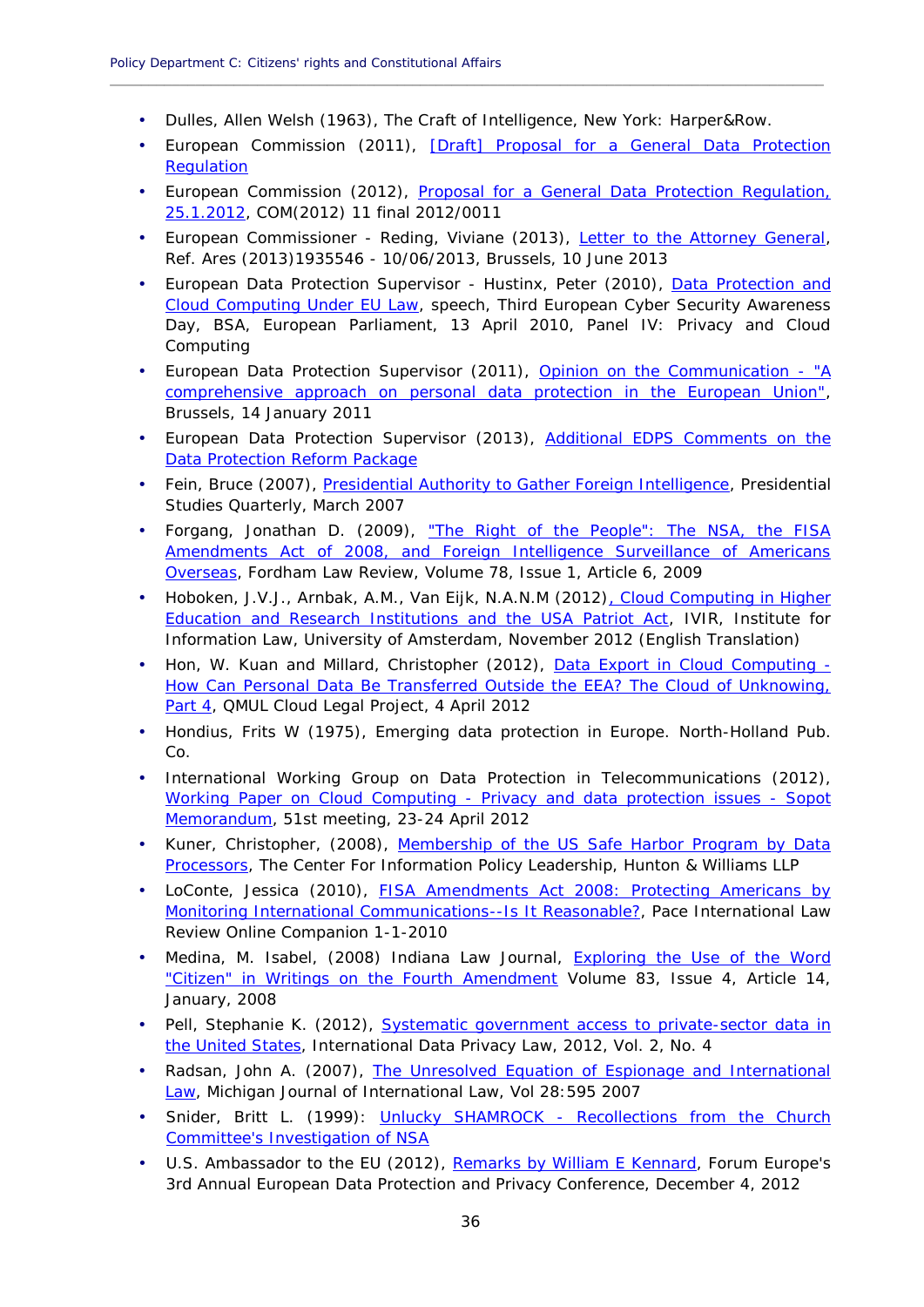U.S. Commerce Department (General Counsel) – Kerry, Cameron F. (2013), Keynote Address at the German Marshall Fund of the United States, 28<sup>th</sup> August 2013

 $\_$  ,  $\_$  ,  $\_$  ,  $\_$  ,  $\_$  ,  $\_$  ,  $\_$  ,  $\_$  ,  $\_$  ,  $\_$  ,  $\_$  ,  $\_$  ,  $\_$  ,  $\_$  ,  $\_$  ,  $\_$  ,  $\_$  ,  $\_$  ,  $\_$  ,  $\_$  ,  $\_$  ,  $\_$  ,  $\_$  ,  $\_$  ,  $\_$  ,  $\_$  ,  $\_$  ,  $\_$  ,  $\_$  ,  $\_$  ,  $\_$  ,  $\_$  ,  $\_$  ,  $\_$  ,  $\_$  ,  $\_$  ,  $\_$  ,

- US Congress (2008), Foreign Intelligence Surveillance Act of 1978 Amendments Act of 2008, 122 Stat. 2436, Public Law 110-261, July 10, 2008
- US Department of Commerce International Trade Administration (2013), Clarifications Regarding the U.S.-EU Safe Harbor Framework and Cloud Computing, December 4, 2012
- US State Department (2012), Five Myths Regarding Privacy and Law Enforcement Access to Personal Information in the EU and the US
- Vandekerchkhove, Wim (2010), European whistleblower protection: tiers or tears?, in D. Lewis (ed) A Global Approach to Public Interest Disclosure, Cheltenham/Northampton MA, Edward Elgar, pp 15-35.
- Walden, Ian (2011), Accessing Data in the Cloud: The Long Arm of the Law Enforcement Agent, QMUL Cloud Legal Project, Research Paper No. 74/2011
- Weichert, Thilo (2011), Cloud Computing and Data Privacy, The Sedona Group Conference Working Group Series, February 2011
- Wills Aidan, Vermeulen Mathias, Born Hans, Scheinin Martin, Wiebusch Micha, Thornton Ashley, Parliamentary Oversight of security and Intelligence Agencies in the EU, Note for the European Parliament, PE 453.207.
- Young, Stewart M, (2003) Michigan Telecommunications and Technology Law Review, Verdugo in Cyberspace: Boundaries of Fourth Amendment Rights for Foreign Nationals in Cybercrime Cases, Volume 10, Rev. 139